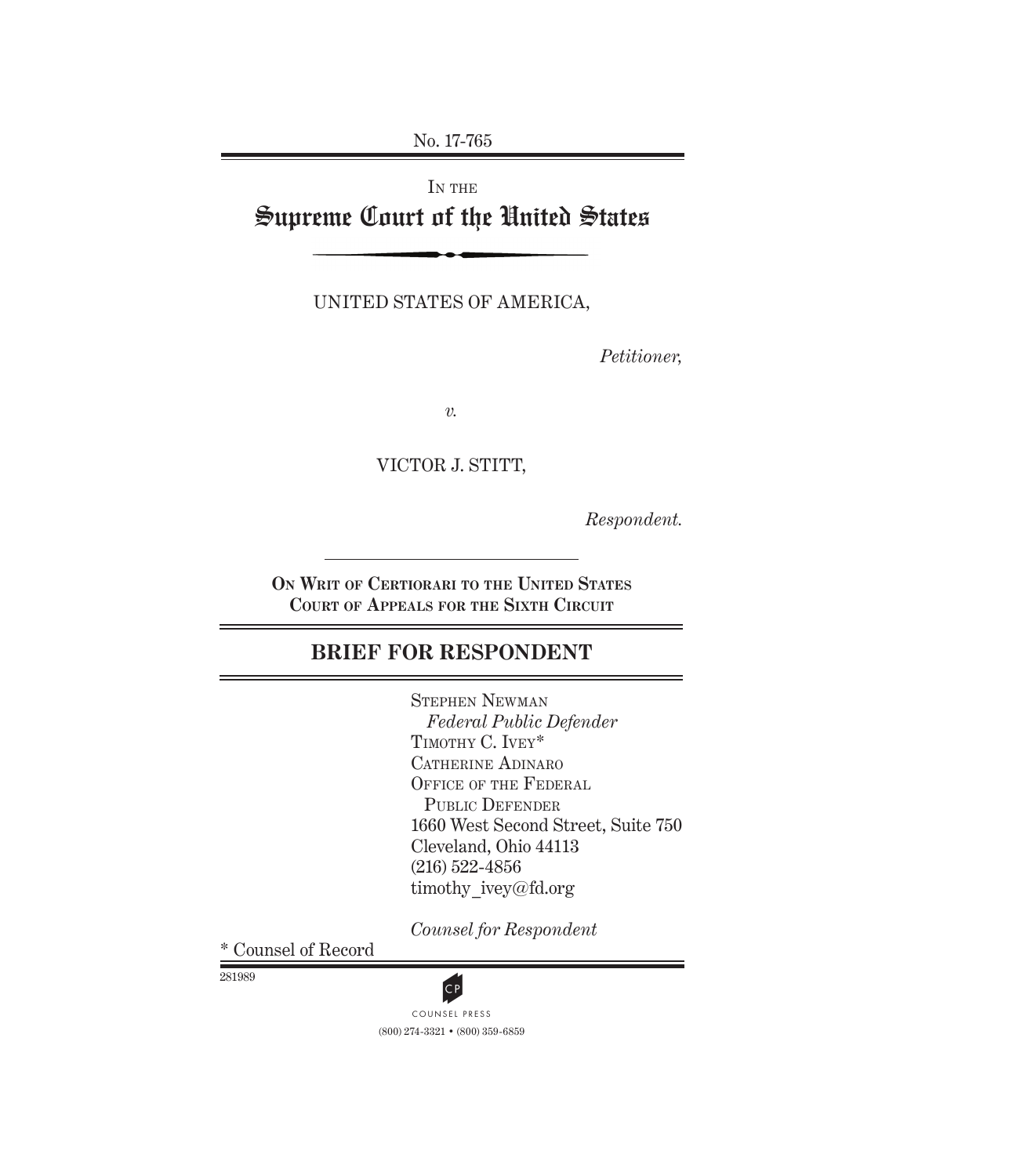# **QUESTIONS PRESENTED FOR REVIEW**

I. Whether Tennessee's aggravated burglary statute, Tenn. Code Ann. § 39-14-403, qualifies as a generic "burglary" under the Armed Career Criminal Act, 18 U.S.C. 924(e)(2)(B)(ii).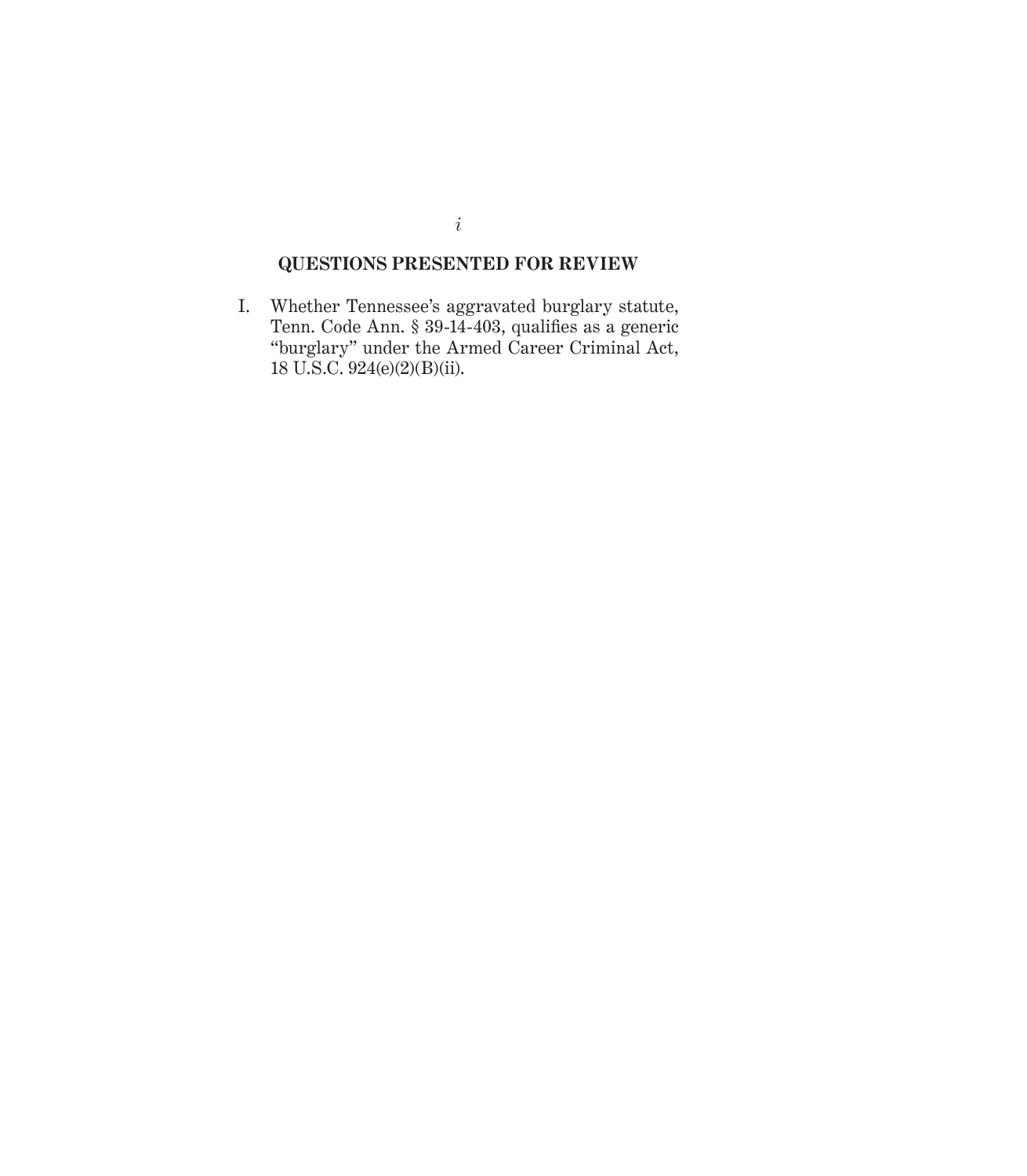# **TaBLE OF CONTENTS**

|    | Page                                                                                                                                                                                                  |
|----|-------------------------------------------------------------------------------------------------------------------------------------------------------------------------------------------------------|
|    | QUESTIONS PRESENTED FOR REVIEW                                                                                                                                                                        |
|    | TABLE OF CONTENTS ii                                                                                                                                                                                  |
|    | TABLE OF CITED AUTHORITIES                                                                                                                                                                            |
|    |                                                                                                                                                                                                       |
|    | STATEMENT OF THE CASE $\,\ldots\ldots\ldots\ldots\ldots\ldots\ldots\,$                                                                                                                                |
| A. |                                                                                                                                                                                                       |
| B. | Factual and Procedural Background 2                                                                                                                                                                   |
|    | SUMMARY OF THE ARGUMENT. $\dots\dots\dots\dots\dots$                                                                                                                                                  |
|    |                                                                                                                                                                                                       |
| I. | When Congress deleted the definition<br>of burglary this Court was required                                                                                                                           |
| П. | Taylor concluded that Congress<br>intended a definition of burglary that is<br>"practically identical" to the definition<br>inadvertently deleted in 1986, which<br>categorically excluded vehicles 9 |
|    | Taylor expressly rejected the<br>A.<br>notion that a state definition of<br>"burglary" controls the definition of<br>burglary under the $ACCA$ 10                                                     |

*ii*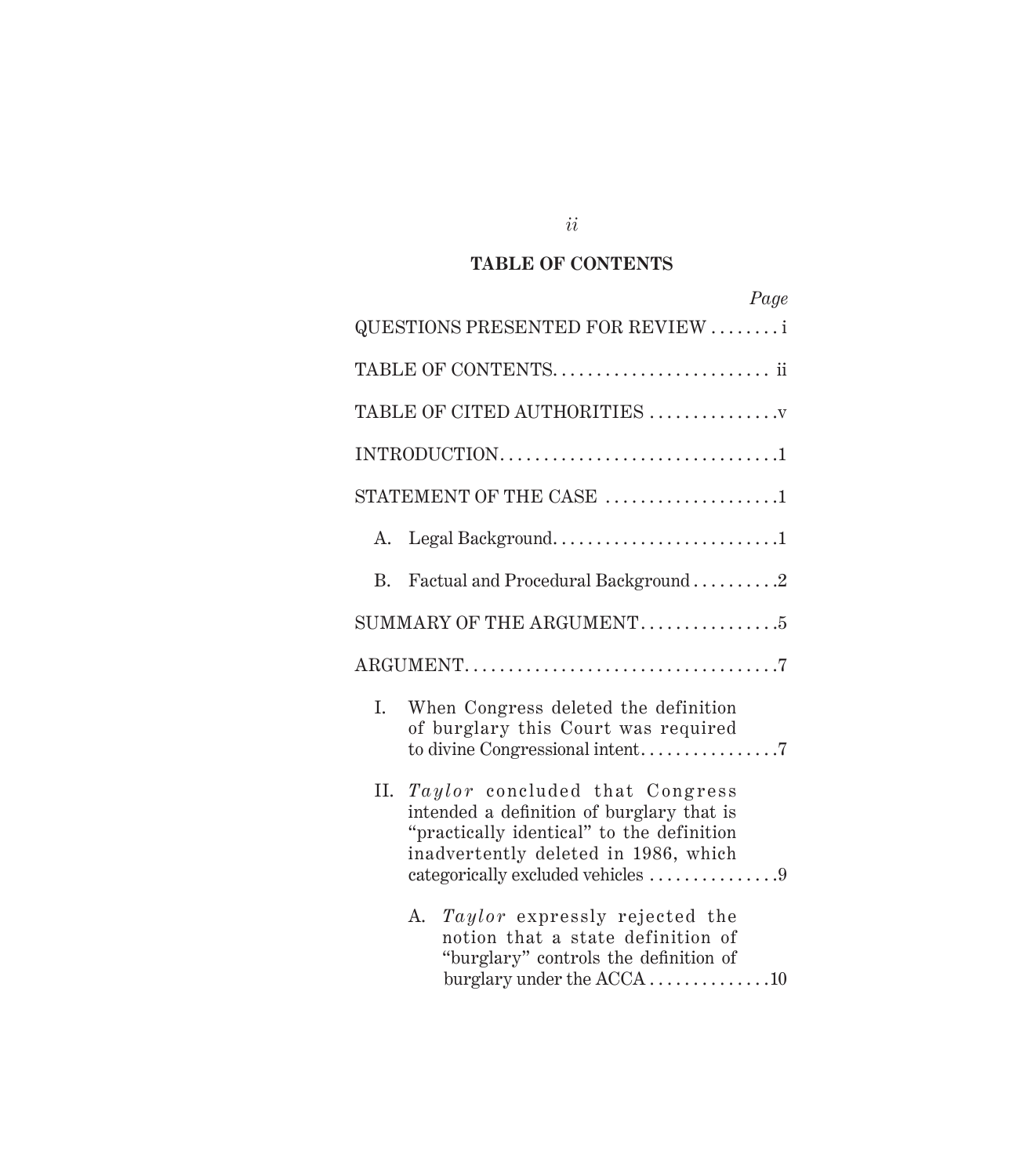# *Table of Contents*

|    |           |                                                                                                                                                                                                                                            | Page |
|----|-----------|--------------------------------------------------------------------------------------------------------------------------------------------------------------------------------------------------------------------------------------------|------|
|    | <b>B.</b> | Taylor cited legislative history to<br>decipher Congressional intent and<br>expressly rejected the notion that<br>burglary should be defined based on<br>the degree of harm posed10                                                        |      |
|    | C.        | Taylor considered, but declined to<br>adopt, a definition identical to the one<br>now proposed by the government $\dots \dots 12$                                                                                                          |      |
|    |           | III. Despite numerous bills to add a definition<br>of burglary, Congress has never<br>proposed extending ACCA burglary<br>to places beyond buildings. This Court<br>should not contravene Congressional<br>intent by extending $Taylor$ 16 |      |
|    |           | IV. This Court has consistently held that<br>ACCA burglary does not include vehicles,<br>and it should continue to maintain<br>the ACCA's well-understood definition19                                                                     |      |
| V. |           | State criminal codes at the time of Taylor<br>do not support the government's position.<br>A closer analysis of state burglary statutes<br>undermines the government's argument $24$                                                       |      |
|    |           | VI. This Court should not expand the definition<br>of generic burglary to compensate for the                                                                                                                                               |      |

unconstitutionally vague residual clause.  $\ldots$  .28

# *iii*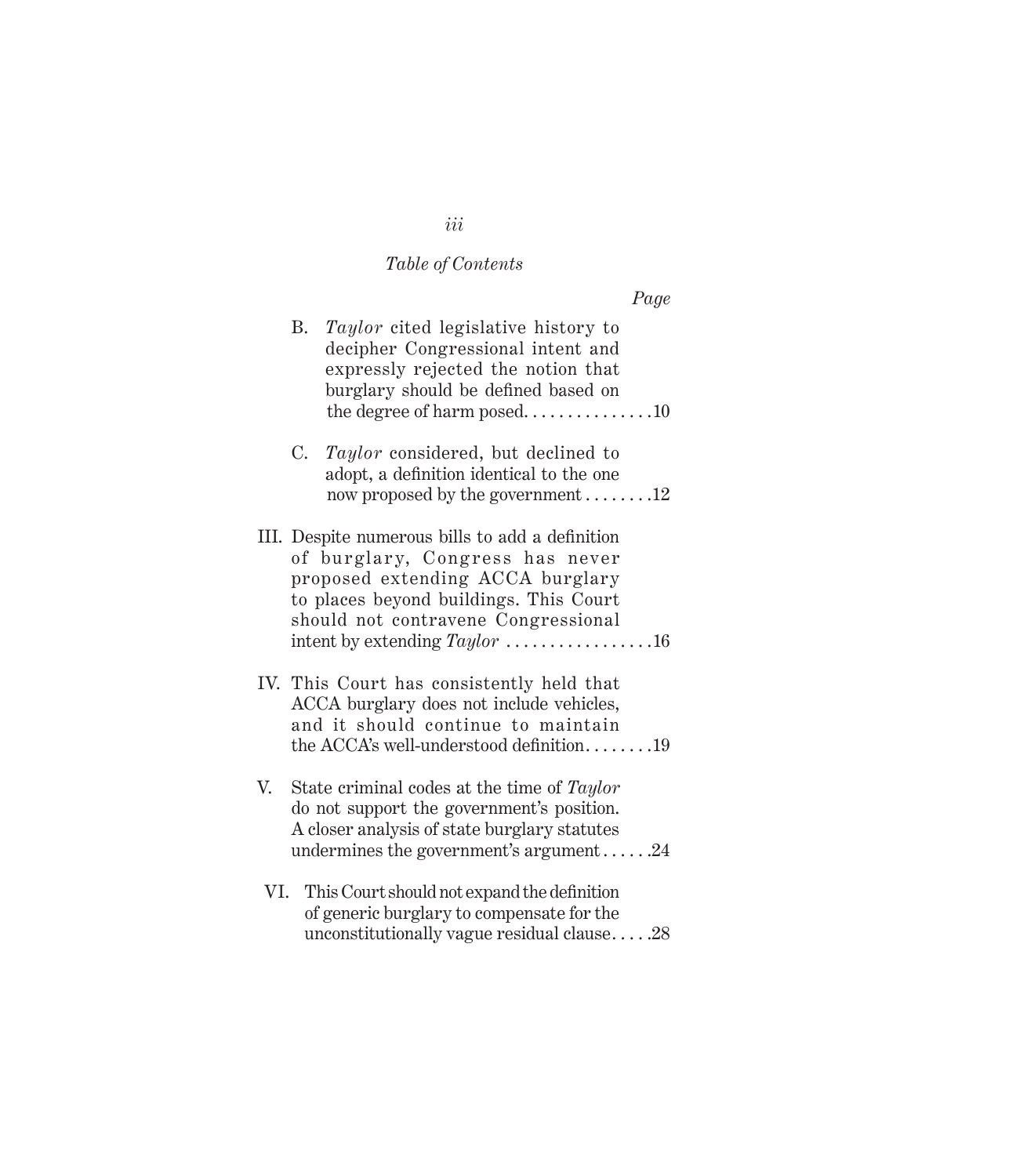#### *Table of Contents*

*Page* VII. The policy of stare decisis weighs heavily in support of maintaining *Taylor's* well-understood definition . . . . . . . . . 30 VIII.Even if the Court applies the government's novel interpretation of "building or structure" to include vehicles modified for overnight accommodations, Tennessee's burglary statute is still overbroad and, therefore, cannot fit within the definition of "generic burglary"......... $33$ IX. Alternatively, this Court should hold the ACCA's sentencing structure violates Mr. Stitt's Sixth Amendment rights . . . . . . . . . . . .35 CONCLUSION . 36

#### *iv*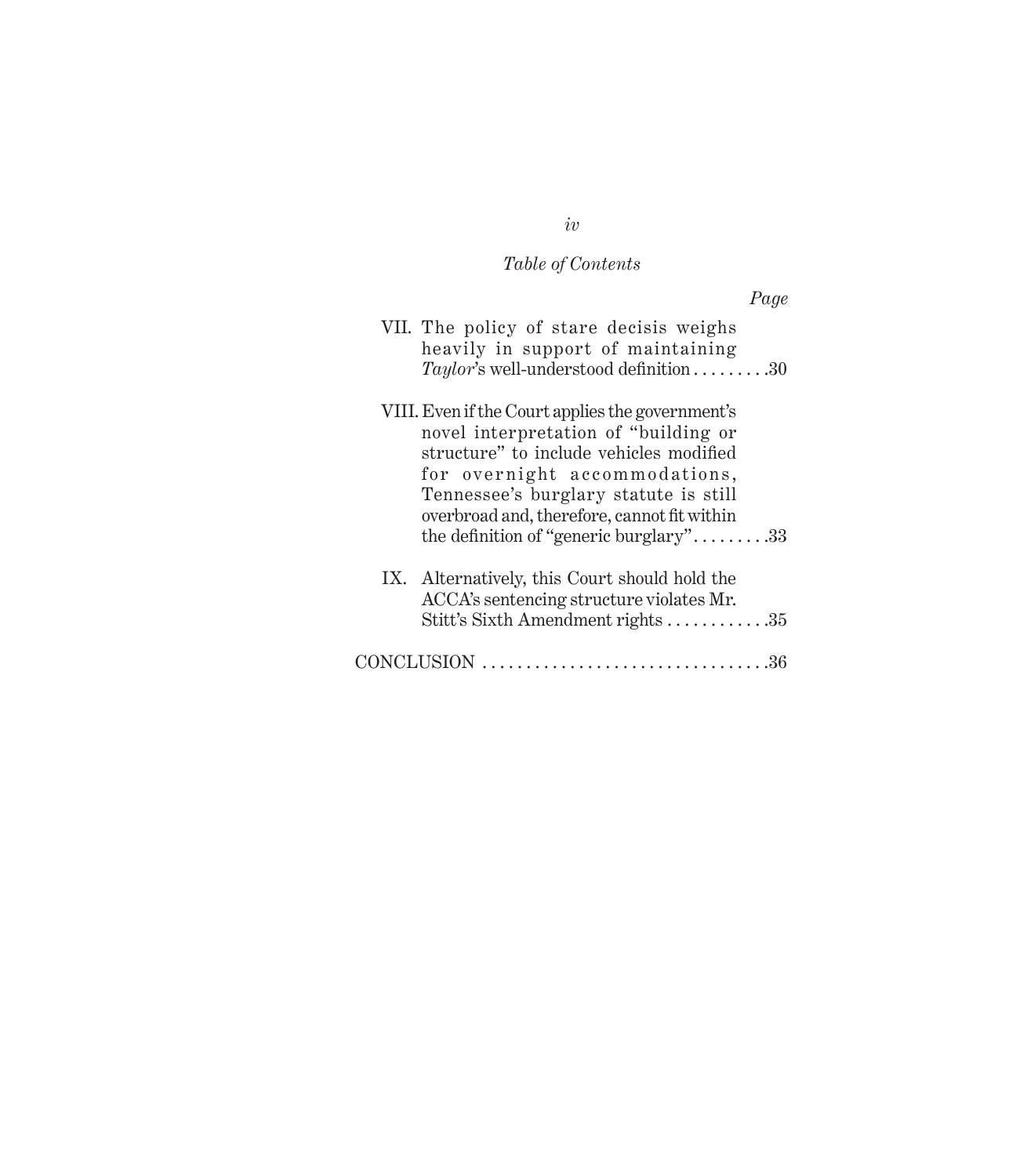# **TaBLE OF CITED aUThORITIES**

|--|

## **Cases**

| Almendarez-Torres v. United States,                                                                                            |
|--------------------------------------------------------------------------------------------------------------------------------|
| California v. Fleetwood,<br>171 Cal. App. 3d 982 (Ct. App. 1985) 32                                                            |
| Chambers v. United States,                                                                                                     |
| Descamps v. United States,                                                                                                     |
| Dickerson v. New Banner Institute, Inc.,                                                                                       |
| Gonzales v. Duenas-Alvarez,                                                                                                    |
| Johnson v. United States,<br>$\underline{\hspace{1cm}}$ U.S. $\underline{\hspace{1cm}}$ , 135 S. Ct. 2551 (2015) 3, 28, 31, 32 |
| Mathis v. United States,<br>U.S. $, 136$ S. Ct. 2243 (2016) $\ldots \ldots \ldots$ passim                                      |
| Nijhawan v. Holder,                                                                                                            |
| Patterson v. McLean Credit Union,                                                                                              |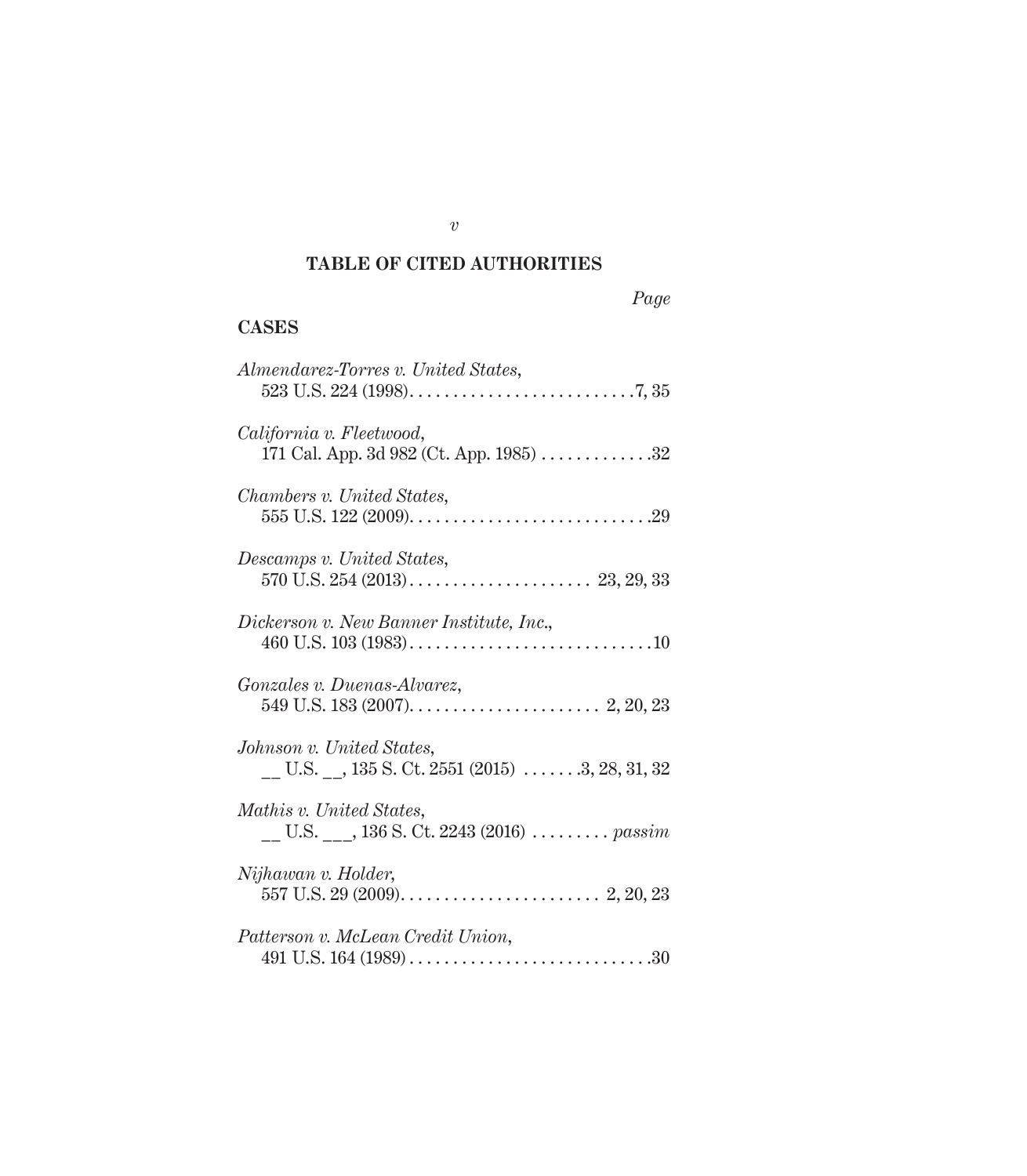| Page                                                                     |
|--------------------------------------------------------------------------|
| Payne v. Tennessee,                                                      |
| Price v. Texas,<br>No. 08-01-00073-CR, 2002 WL 471343                    |
| Shepard v. United States,                                                |
| Smith v. United States,<br>877 F.3d 720 (7th Cir. 2017). 23, 24          |
| State v. Thompson,<br>No. M201400596CCAR3CD, 2015 WL 1756448             |
| Taylor v. United States,                                                 |
| United States v. Bennett,                                                |
| United States v. Grisel,<br>488 F.3d 844 (9th Cir. 2007), cert. denied,  |
| United States v. Gundy,<br>842 F.3d 1156 (11th Cir. 2016), cert. denied, |

*vi*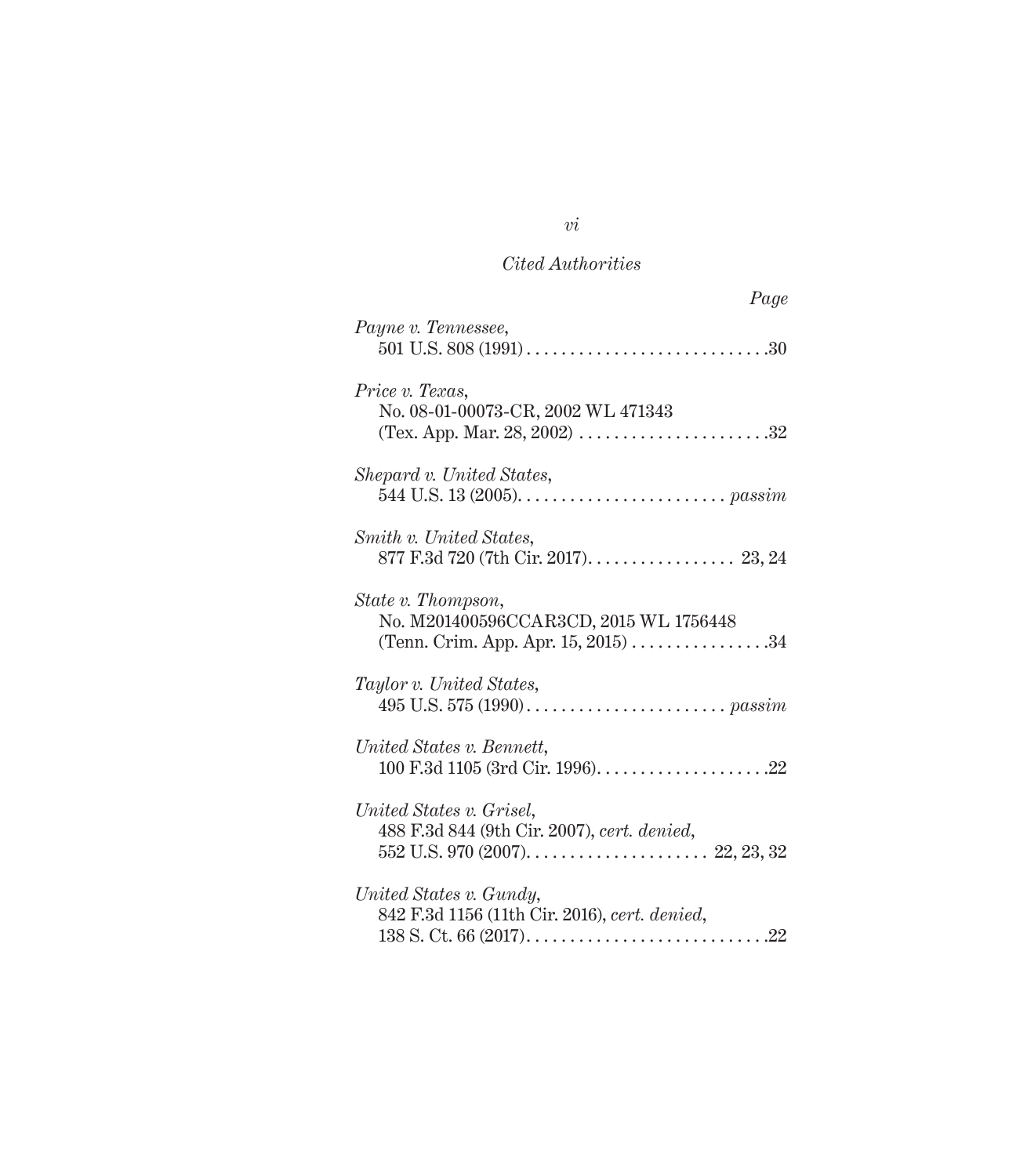| Page                                                                   |
|------------------------------------------------------------------------|
| United States v. Henriquez,                                            |
| United States v. Herrold,                                              |
| United States v. Howard,                                               |
| United States v. Lamb,<br>847 F. 3d 928 (8th Cir. 2017) 22             |
| United States v. Lara,<br>590 F. App'x 574 (6th Cir. 2014) 34          |
| United States v. Moncrief,                                             |
| United States v. Narvarro,                                             |
| United States v. Naylor,                                               |
| United States v. Robinson,                                             |
| United States v. Silva,<br>957 F.2d 157 (5th Cir. 1992), cert. denied, |

*vii*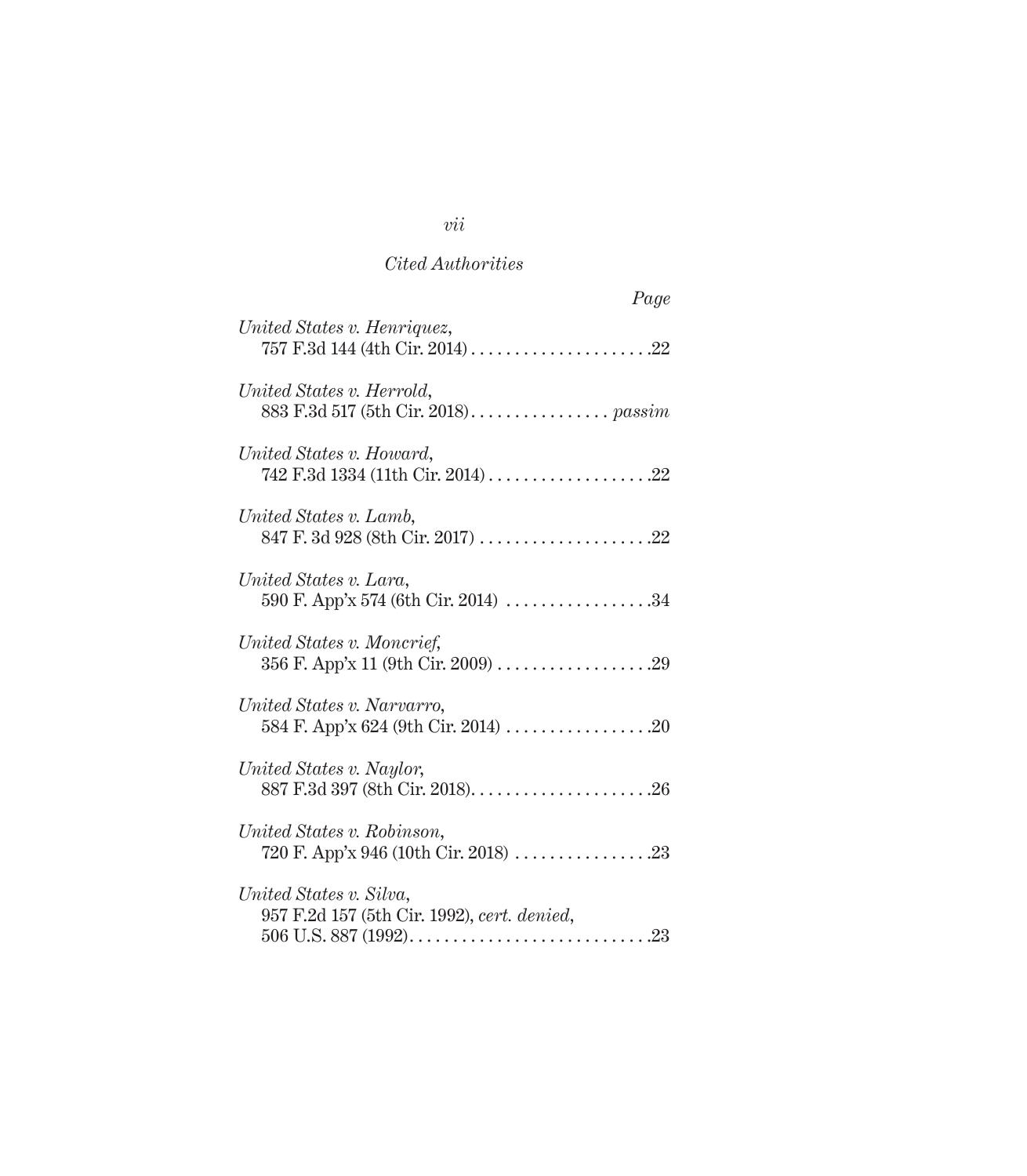# *viii*

# *Cited Authorities*

| Page                                                                                     |
|------------------------------------------------------------------------------------------|
| United States v. Sparks,                                                                 |
| United States v. Spring,<br>80 F.3d 1450 (10th Cir. 1996), cert. denied,                 |
| United States v. Stitt,<br>860 F.3d 854 (6th Cir. 2017). 12, 14, 30, 33                  |
| United States v. Sweeten,                                                                |
| <b>STATUTES AND OTHER AUTHORITIES</b>                                                    |
|                                                                                          |
|                                                                                          |
| Armed Career Criminal Act of 1984,                                                       |
| Armed Career Criminal Act of 1986,                                                       |
| Career Criminals Amendment Act of 1986,<br>Pub. L. No. 99-570, § 1402, 100 Stat. 3207-39 |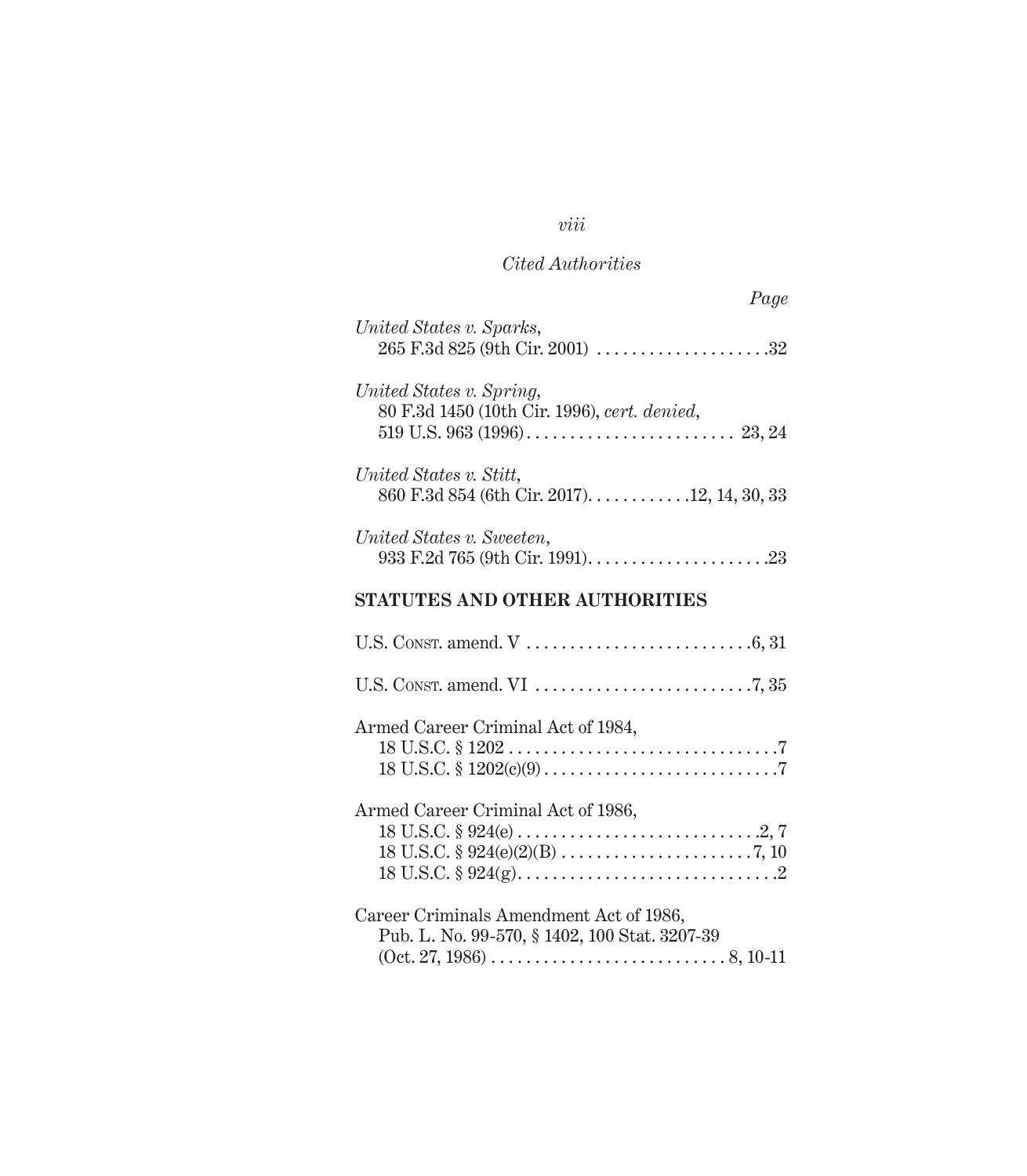| Page                                                                                                   |
|--------------------------------------------------------------------------------------------------------|
| Firearm Owner's Protection Act,<br>Pub. L. No. 99-308, § 104, 100 Stat. 458-59                         |
| 135 Cong. REC. S12722-01, S12749, 1989 WL 185497,<br>101st Congress, 1st Sess. (Oct. 5, $1989$ )8-9    |
| 136 CONG. REC. S7154-01, S7162, 1990 WL 291502,<br>101st Congress, 2nd Sess. (June 5, 1990) $\dots$ 17 |
| 136 CONG. REC. S7197-01, S7215, 1990 WL 74864,<br>101st Congress, 2nd Sess. (June 5, 1990) $\dots$ 17  |
| 137 CONG. REC. S3021-02, S3058, 1991 WL 32507,<br>102nd Congress, 1st Sess. (Mar. 12, 1991) 17         |
| 138 Cong. REC. S16360-02, S16376, 1992 WL 274926,<br>102nd Congress, 2nd Sess. (October 2, 1992)18     |
| 138 CONG. REC. S2674-04, S2697, 1992 WL 39583,<br>102nd Congress, 2nd Sess. (Mar. 3, 1992) 17-18       |
| 138 Cong. REC. S6115-02, S6132, 1992 WL 96466,<br>102nd Congress, 2nd Sess. (May 6, 1992)18            |
| 138 CONG. REC. S7802-01, S7828, 1992 WL 125816,<br>102nd Congress, 2nd Sess. (June 10, 1992)18         |
| 138 Cong. REC. S8002-02, S8013, 1992 WL 127222,<br>102nd Congress, 2nd Sess. (June 11, 1992)18         |

# *ix*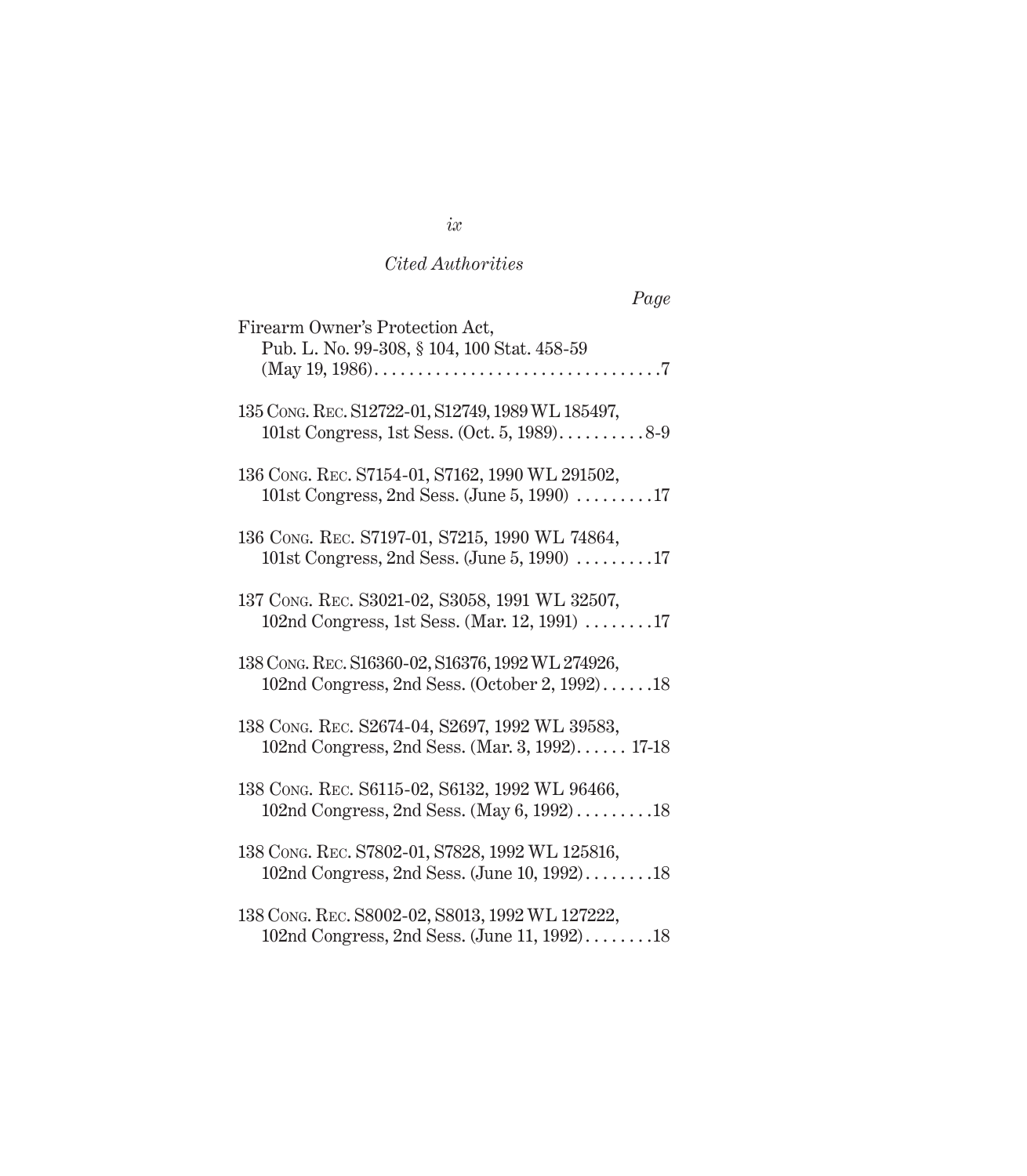| Page                                                                                                                          |
|-------------------------------------------------------------------------------------------------------------------------------|
| 139 Cong. Rec. H10191-02, H10241, 1993 WL 489922,<br>103rd Congress, 1st Sess. (Nov. 19, 1993)19                              |
| 139 CONG. REC. S195-02, S304, 1993 WL 11908,<br>103rd Congress, 1st Sess. (Jan. 21, 1993) 18                                  |
| 139 CONG. REC. S10362-02, S10412, 1993 WL 293360,<br>103rd Congress, 1st Sess. (Aug. 4, 1993)18                               |
| 139 CONG. REC. S12388-04, S12404, 1993 WL 373577,<br>103rd Congress, 1st Sess. (Sept. 23, 1993) $\dots \dots 19$              |
| 139 CONG. REC. S17095-03, S17108, 1993 WL 493791,<br>103rd Congress, 1st Sess. (Nov. 24, 1993)19                              |
| 156 Cong. REC. S10514-04, S10517, 2010 WL 5135528,<br>111th Cong., 2nd Sess. (Dec. 17, 2010) 29                               |
|                                                                                                                               |
| Black's Law Dictionary (9th ed. 2009) $\dots\dots\dots\dots 34$                                                               |
| CRIMES AND PUNISHMENTS-<br>BURGLARY-VEHICLE OR TRAILER,<br>1997 Idaho Law Ch. 87 $\dots\dots\dots\dots\dots\dots\dots\dots25$ |
|                                                                                                                               |
| Iowa Code (1989):                                                                                                             |

#### *x*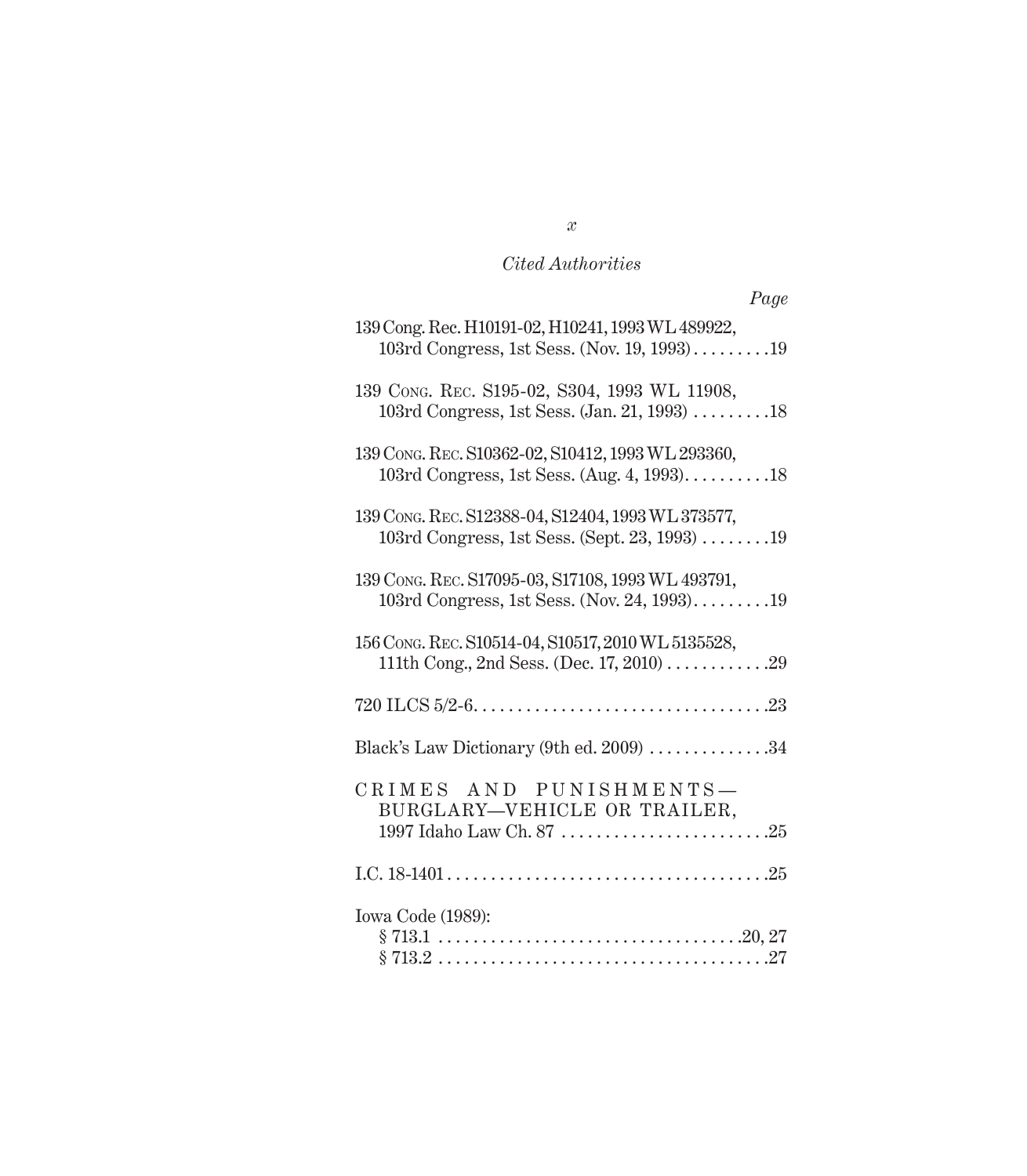| Page                                                                                                                                   |
|----------------------------------------------------------------------------------------------------------------------------------------|
|                                                                                                                                        |
| M.P.C. (1980):                                                                                                                         |
| Mo. Rev. Stat. (1979):                                                                                                                 |
| Mo. Rev. Stat. (2017):                                                                                                                 |
| Reply Brief, United States v. Stitt,<br>No. $14 - 6158$ (6th Cir.) $\dots \dots \dots \dots \dots \dots \dots \dots \dots \dots \dots$ |
|                                                                                                                                        |
| S.C. Code (2018):                                                                                                                      |
| Supp. Reply Brief, United States v. Stitt,<br>No. 14-6158 (6th Cir. Sept. 9, 2016) 21                                                  |
| Tenn. Code Ann.:                                                                                                                       |

*xi*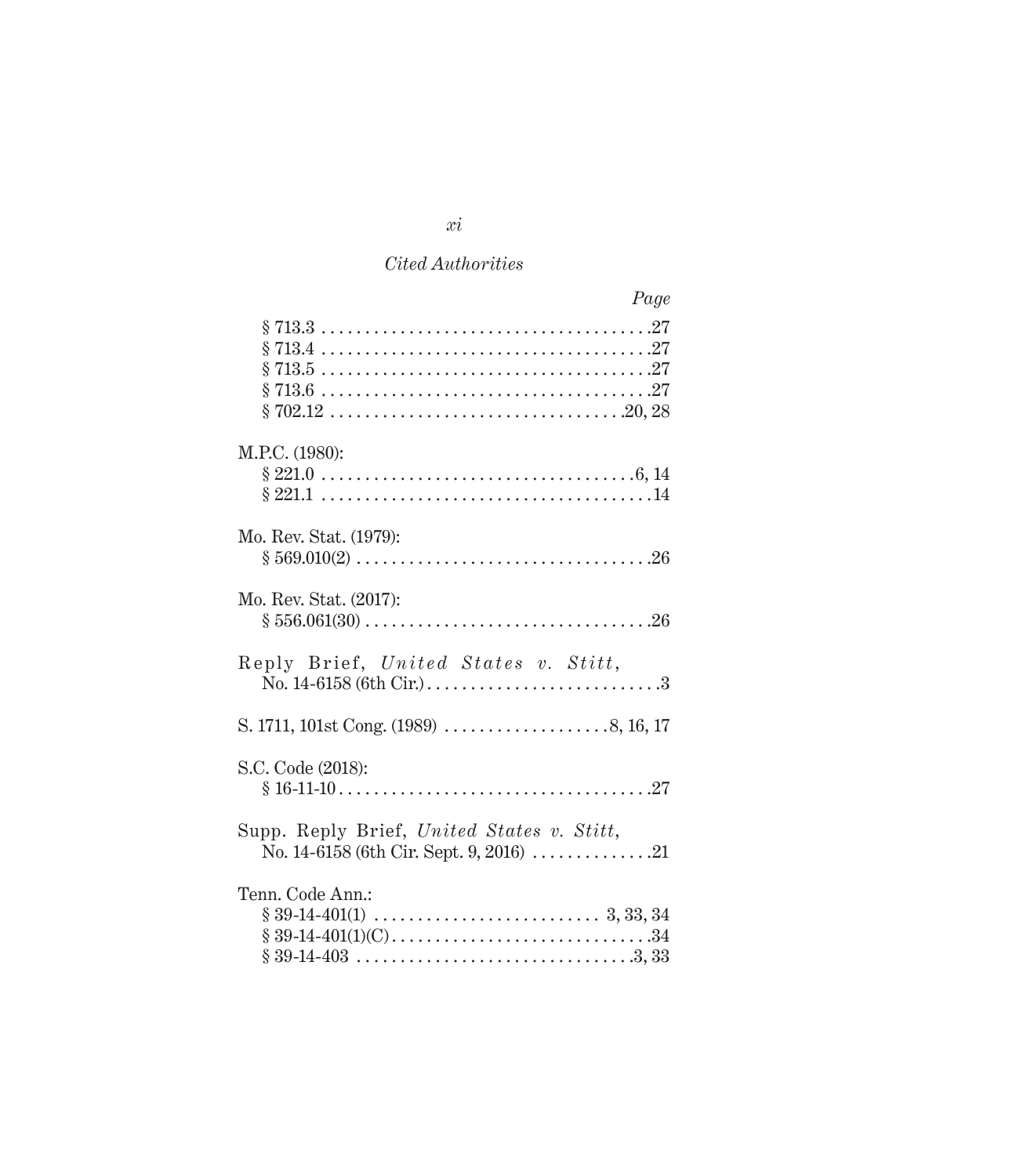*Page*

| Tex. Penal Code (1989):                             |  |
|-----------------------------------------------------|--|
|                                                     |  |
|                                                     |  |
|                                                     |  |
|                                                     |  |
|                                                     |  |
|                                                     |  |
|                                                     |  |
|                                                     |  |
| W.S.A. (1989):                                      |  |
|                                                     |  |
| Wayne R. LaFave & Austin W. Scott, Jr.,             |  |
| Substantive Criminal Law, $\S 8.13(c)$ (1986)15, 16 |  |

*xii*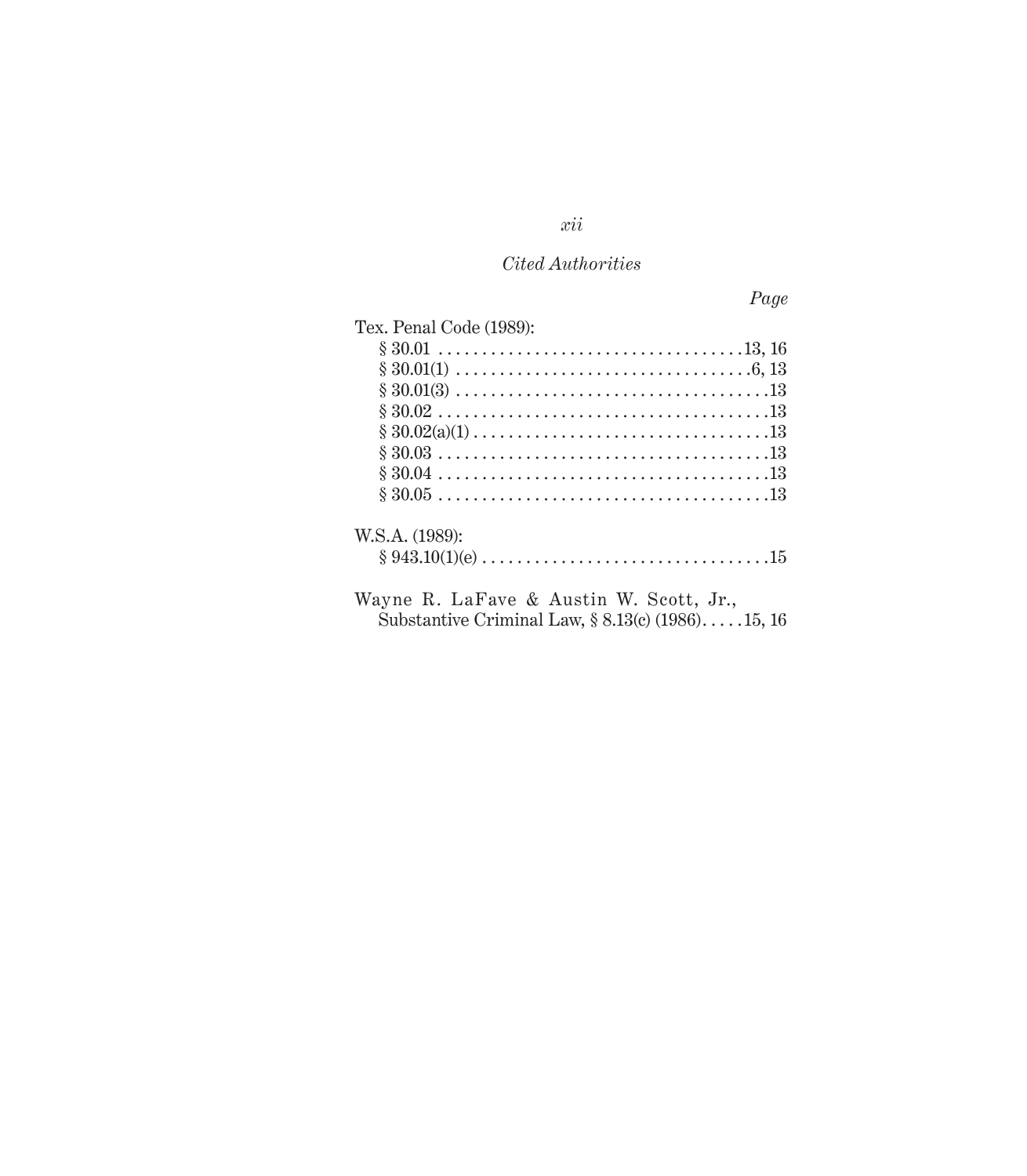Respondent Victor Stitt respectfully requests this Court affirm the judgement of the U.S. Court of Appeals for the Sixth Circuit.

#### **INTRODUCTION**

Almost 30 years ago, this Court looked at the congressional record to determine what Congress meant by "burglary" in the Armed Career Criminal Act. The legislative record showed that Congress' 1984 definition of burglary, which included only buildings, may have been inadvertently deleted during a complex amendment process. In any event, there was no evidence that Congress was dissatisfied with the 1984 definition, and there was no dispute among the members of Congress on the applicable definition. With the legislative record in mind, this Court has repeatedly excluded vehicles from the definition of burglary, and Congress has not modified the definition based on this Court's interpretation. The government now asks this Court to usurp the role of Congress and redefine burglary to incorporate mobile locations never before included. This Court should decline to do so and affirm the Sixth Circuit Court of Appeals.

#### **STATEMENT OF THE CASE**

#### **A. Legal Background**

In 1984, Congress enacted the Armed Career Criminal Act, increasing the penalty for a felon in possession of a firearm for defendants with three qualifying predicate offenses. One such qualifying offense is "burglary," which Congress defined as unlawfully entering or remaining in a building with the intent to commit a crime. In 1986,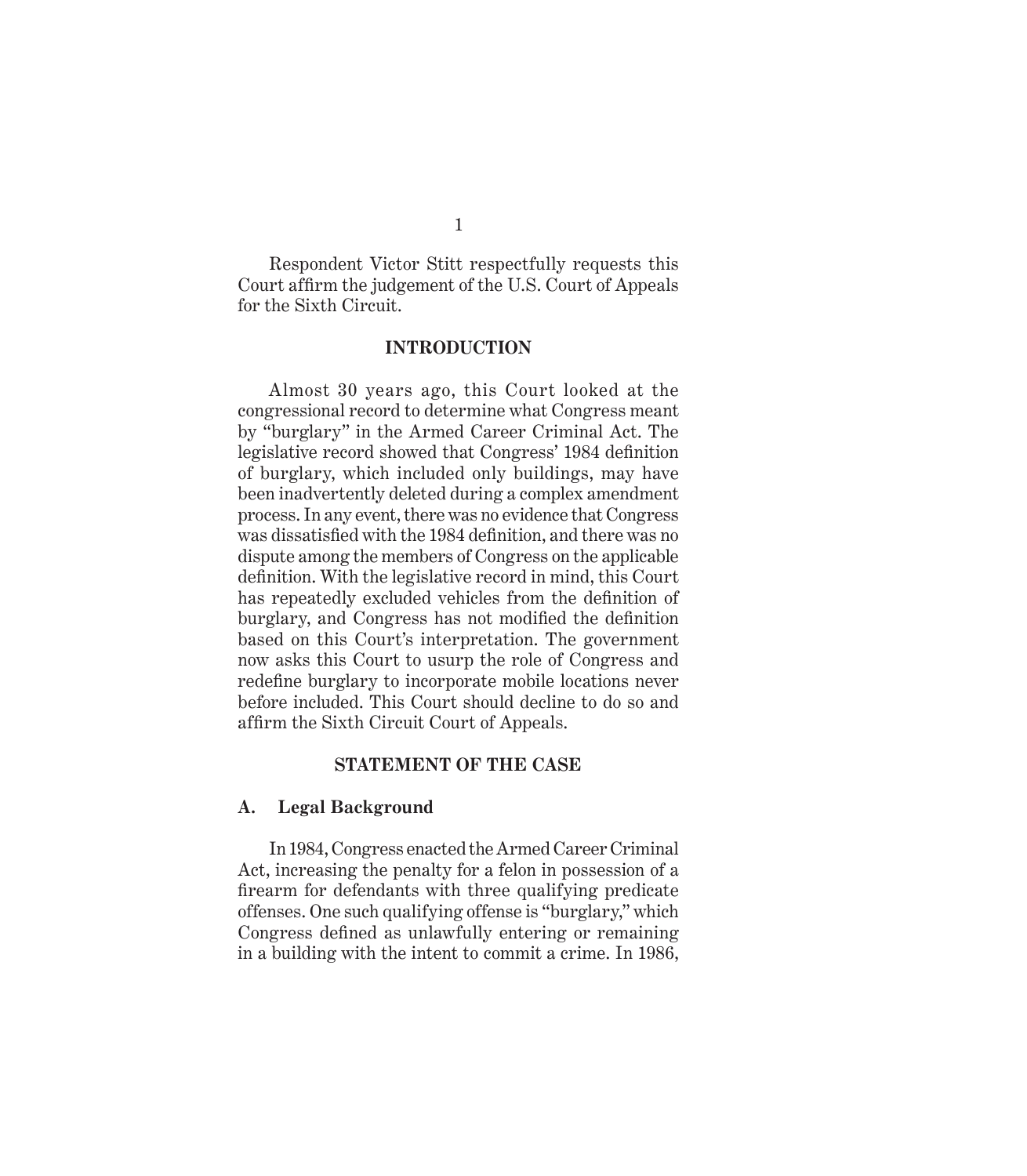several amendments to the ACCA were made, and the definition of burglary was deleted.

In 1989, with no statutory definition of burglary remaining, this Court sought to determine what Congress meant by the term. *See Taylor v. United States*, 495 U.S. 575 (1990). After extensive review of the legislative records, *Taylor* held that ACCA burglary "ha[d] the basic elements of unlawful or unprivileged entry into, or remaining in, a building or structure, with intent to commit a crime." *Id.* at 592-599. *Taylor* did not define "building or structure" but noted that the definition "is practically identical to the 1984 definition." *Id.* at 598. The Court also noted statutes that extended beyond this definition by including other places, such as vehicles and vending machines. *Id.* at 599. Throughout the years, this Court has held mobile locations do not fall within the definition of buildings and structures. *See Shepard v. United States*, 544 U.S. 13, 15–16 (2005) (burglary does not include boats or motor vehicles); *Gonzales v. Duenas-Alvarez*, 549 U.S. 183, 186–87 (2007) (generic burglary does not include vehicles); *Nijhawan v. Holder*, 557 U.S. 29, 35 (2009) (burglary of a vessel is not a generic burglary); *Mathis v. United States*, \_\_ U.S. \_\_, 136 S. Ct. 2243, 2250 (2016) (Iowa burglary is broader than generic burglary because it includes land, water, and air vehicles.").

#### **B. Factual and Procedural Background**

Victor Stitt was convicted by jury of being a felon in possession of a firearm, in violation of 18 U.S.C. § 924(g). At sentencing, the district court found Mr. Stitt to have at least three prior convictions that qualified as violent felonies under the ACCA, 18 U.S.C. § 924(e). Having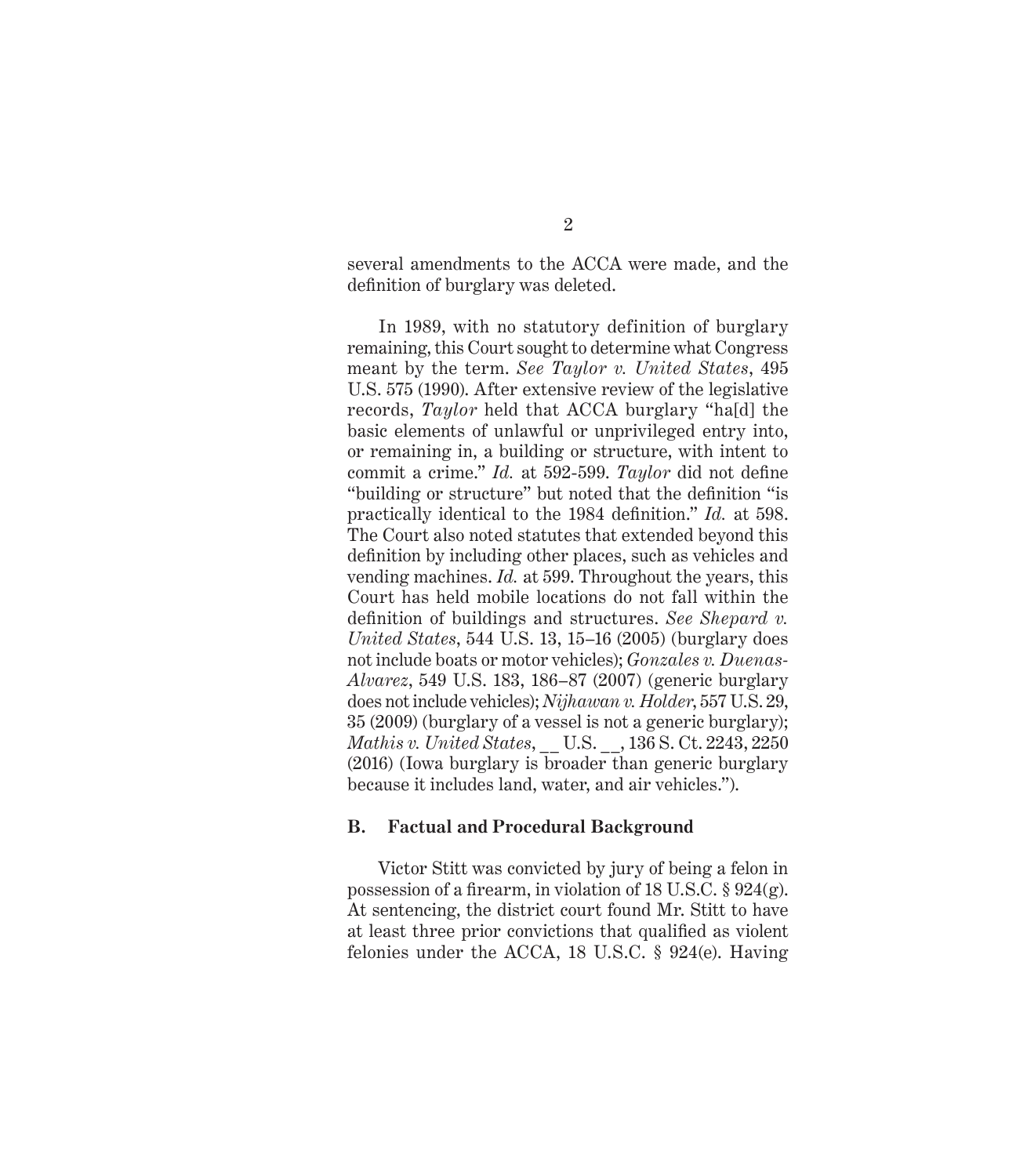been classified as an armed career criminal, Mr. Stitt's statutory penalty for his offense increased from a ten-year maximum to a fifteen-year mandatory minimum term of incarceration. The district court sentenced Mr. Stitt to 290 months in prison, and Mr. Stitt appealed. Cert. Pet. App. at 57a-58a.

On appeal, Mr. Stitt argued, in relevant part, that none of his prior convictions qualified as violent felonies under the ACCA. The government conceded this Court's decision in *Johnson v. United States*, \_\_ U.S. \_\_, 135 S. Ct. 2551 (2015), prohibited certain prior offenses from being qualifying predicates. Therefore, the issue on appeal was limited to whether Tennessee's aggravated burglary statute qualified as "burglary" under the ACCA. Cert. Pet. App. at 62a.

Tennessee aggravated burglary is burglary of a "habitation." Tenn. Code Ann. § 39-14-403. Tennessee defines habitation by listing various means by which a person may satisfy the element of habitation, including structures and vehicles that are designed or adapted for the overnight accommodation of persons and places that are "appurtenant to or connected with" those structures or vehicles. Tenn. Code Ann. § 39-14-401(1). Mr. Stitt's *Shepard* documents did not specify what type(s) of "habitation" were involved in his prior convictions for aggravated burglary. Sixth Cir. No. 14-6158, Stitt Reply, ECF 35, Page 17. On direct appeal, the Sixth Circuit did not consider Tennessee's broad definition of habitation and, relying on its own precedent, held Tennessee's aggravated burglary statute categorically qualified as "burglary" under the ACCA. Cert. Pet. App. at 64a.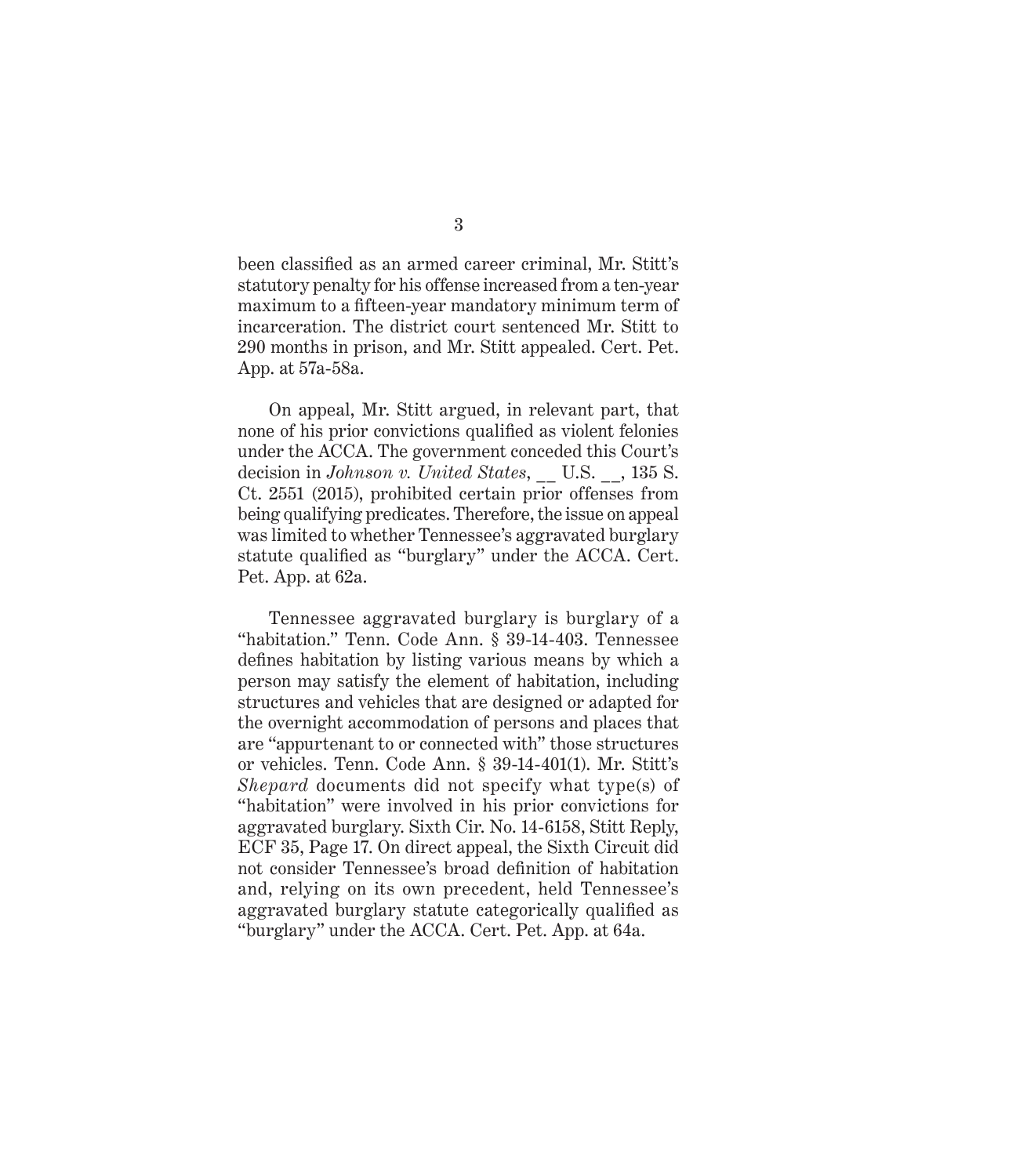4

Mr. Stitt filed a motion for rehearing en banc, arguing an intra-circuit conflict. The Sixth Circuit had previously held Tennessee's aggravated burglary statute was categorically a violent felony but had "reached the opposite conclusion about Ohio's similarly worded burglary statute." Cert. Pet. App. at 1a-2a. The Sixth Circuit granted Mr. Stitt's motion for rehearing to resolve this conflict.

The government initially conceded Tennessee's aggravated burglary statute covered more places than "buildings or structures." It argued, however, that the aggravated burglary statute was divisible and, therefore, the modified categorical approach applied. While in the en banc briefing stage, this Court issued its decision in *Mathis v. United States*, \_\_ U.S. \_\_, 136 S. Ct. 2243 (2016). The government then changed its position and argued Tennessee's aggravated burglary statute is not divisible but meets this Court's definition of "building or structure" because the vehicles are required to be adapted for overnight accommodations. Cert. Pet. App. at 5a, fn. 1.

The majority of the Sixth Circuit rejected the government's position, finding "the government's arguments . . . ignore the [Supreme] Court's clear and unambiguous language that 'building or other structure' excludes all things mobile or transitory." Cert. Pet. App. at 8a (emphasis in original). "[T]he Supreme Court has held fast to the distinction between vehicles and movable enclosures versus buildings and structures in every single post-*Taylor* decision." Cert. Pet. App. at 6a. "The Court's adherence to this distinction over the course of nearly thirty years persuade[d] [the Sixth Circuit] that the Court meant exactly what it said: vehicles and moveable enclosures fall outside the scope of generic burglary." Cert. Pet. App. at 6a-7a.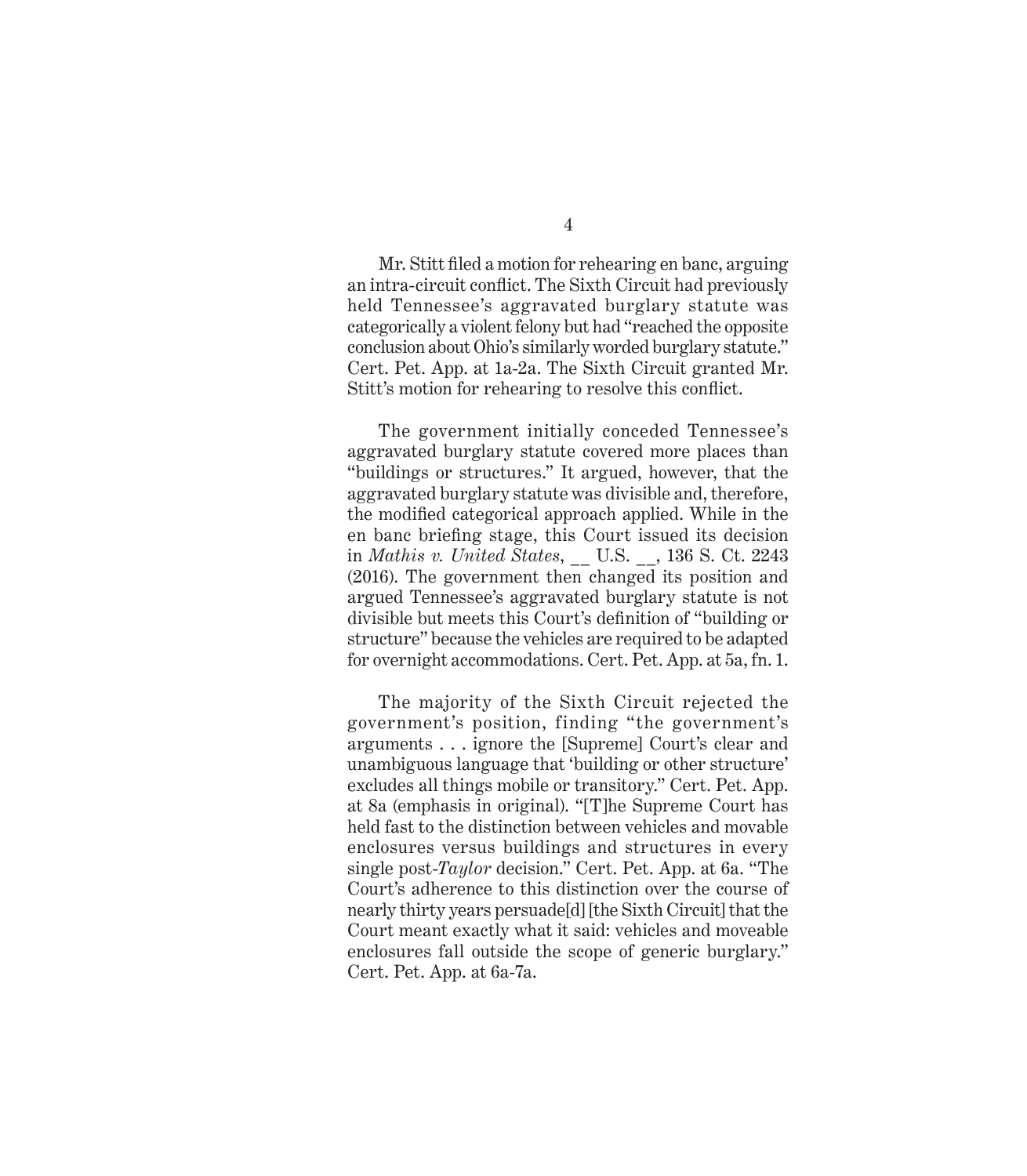The Sixth Circuit reversed the district court and remanded for resentencing without the ACCA classification.

#### **SUMMARY OF THE ARGUMENT**

Congress enacted the Armed Career Criminal Act in 1984 and included a definition of burglary that covered only buildings. Congress inadvertently deleted the definition during a complex amendment process. With no definition of burglary remaining in the statute, this Court reviewed the legislative history to divine Congressional intent. This Court concluded Congress did not intend to change the definition of burglary from the one it mistakenly deleted. Nothing in the legislative history suggested Congress was dissatisfied with the 1984 definition, and the record reflected no dispute among members of Congress on the meaning of burglary. Based on Congress' intent, this Court defined burglary to include only buildings and structures. *See Taylor v. United States*, 495 U.S. 575 (1990).

After *Taylor*, Congress sought to recodify the missing definition of burglary multiple times. In every proposed legislation, the definition of burglary included only buildings. In the almost 30 years since *Taylor*, Congress never once proposed extending burglary to include mobile structures of any kind, regardless of whether they are adapted for overnight accommodations.

*Taylor* considered, but declined to adopt, a definition of burglary identical to the one now proposed by the government. Texas defined burglary of a habitation to include vehicles adapted for overnight accommodation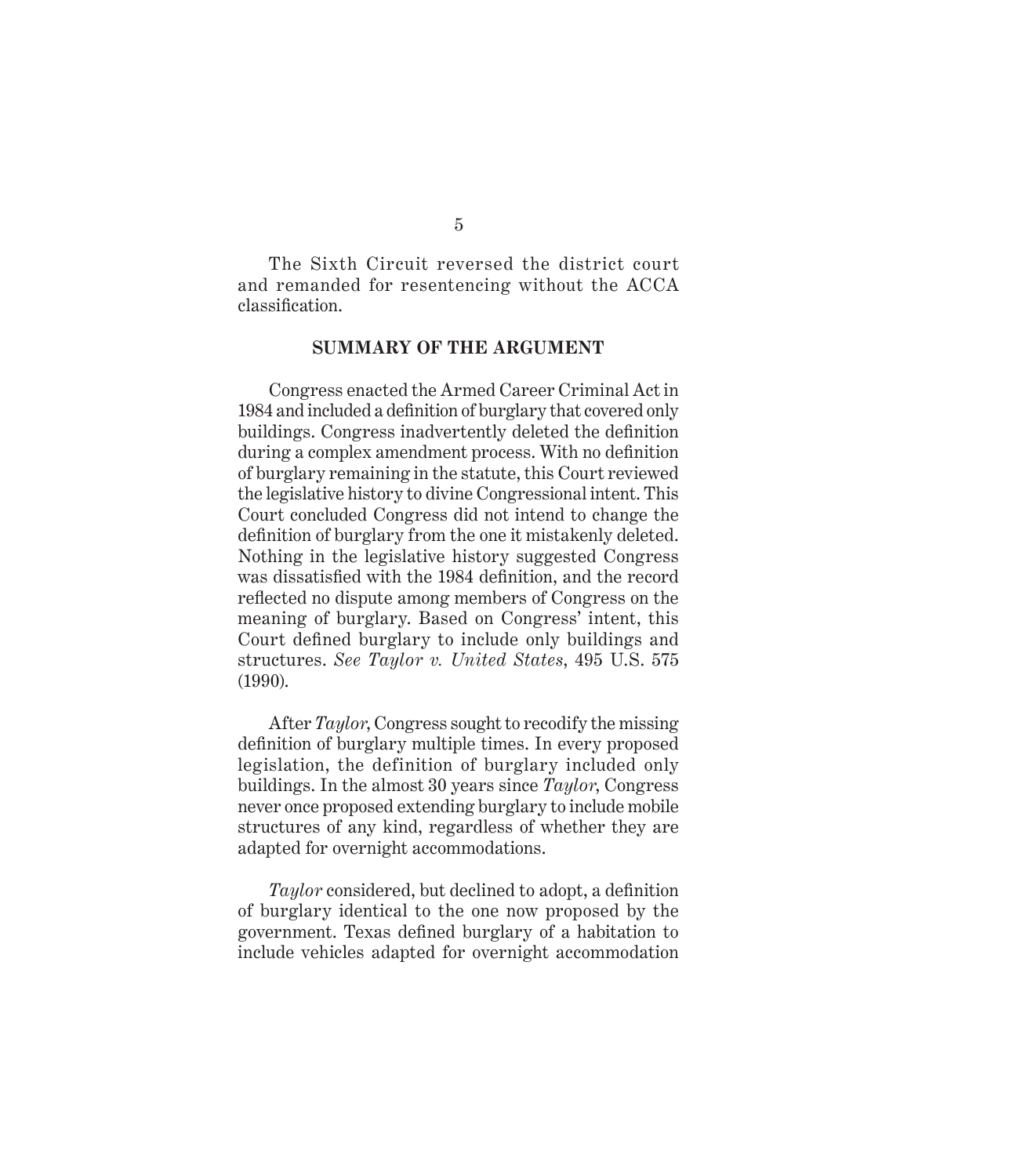of persons. Tex. Penal Code § 30.01(1) (1989). The Model Penal Code defined burglary of an occupied structure to include vehicles adapted for overnight accommodation of persons. M.P.C. § 221.0 (1980). Despite these examples, this Court did not define burglary to include habitations, occupied structures, or vehicles adapted for overnight accommodations. Instead, this Court in *Taylor*, consistent with Congress' 1984 definition, defined burglary to include only buildings and structures.

The majority of circuit courts have understood *Taylor*'s definition to exclude vehicles, and the policy of stare decisis weighs heavily in support of maintaining this well-understood definition. Considerations of stare decisis have special force in the area of statutory interpretation. Congress' failure to modify this Court's interpretation in the nearly 30 years since *Taylor* enhances the special force of stare decisis in this case. Moreover, adopting the government's new definition of burglary would only add ambiguity and confusion where there was none. The government offers no definition of what makes a vehicle "adapted for overnight accommodations," and there is no clear consensus among the states on such a definition. The government's proposed definition does not satisfy the Fifth Amendment right to due process.

Even if this Court were to abandon its decades-old definition of burglary and adopt the government's new definition, Tennessee's aggravated burglary statute remains overbroad. Tennessee has defined habitation to include places "appurtenant to" buildings or vehicles. Extending burglary to places that are "appurtenant to" buildings and vehicles makes the statute overbroad.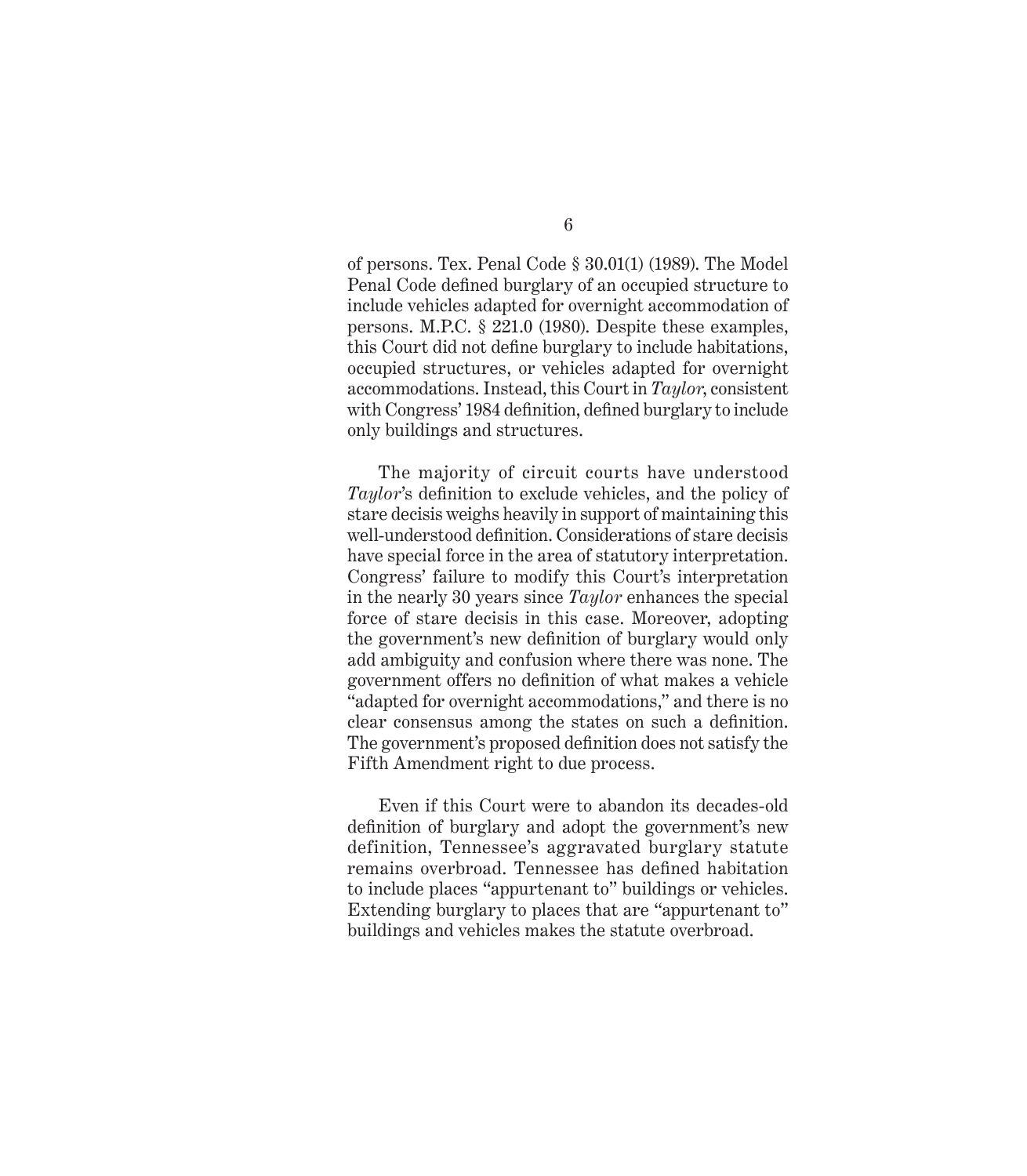Alternatively, this Court should overrule *Almendarez-Torres v. United States*, 523 U.S. 224 (1998), and hold the ACCA's sentencing enhancement structure violates defendants' Sixth Amendment rights by allowing a judge to make findings of fact that increase the statutory maximum penalty.

#### **ARGUMENT**

### **I. When Congress deleted the definition of burglary this Court was required to divine Congressional intent.**

Congress enacted the Armed Career Criminal Act in 1984. The 1984 variant enhanced a sentence for a person convicted of being a felon in possession of a firearm if he or she had three previous convictions "for robbery or burglary, or both." 18 U.S.C. § 1202 (1984). Congress defined burglary as including "any felony consisting of entering or remaining surreptitiously within a building that is property of another with intent to engage in conduct constituting a Federal or State offense." 18 U.S.C. § 1202(c)(9) (1984).

In 1986, Congress recodified 18 U.S.C. § 1202 at 18 U.S.C. § 924(e). The statute slightly modified the definition of burglary by clarifying the term "felony." Firearm Owners' Protection Act, Pub. L. No. 99-308, § 104, 100 Stat. 458-59 (May 19, 1986). Burglary was defined in 18 U.S.C. § 924(e) as "any crime punishable by a term of imprisonment exceeding one year and consisting of entering or remaining surreptitiously within a building that is property of another with intent to engage in conduct constituting a Federal or State offense." 18 U.S.C. § 924(e) (2)(B) (May 1986).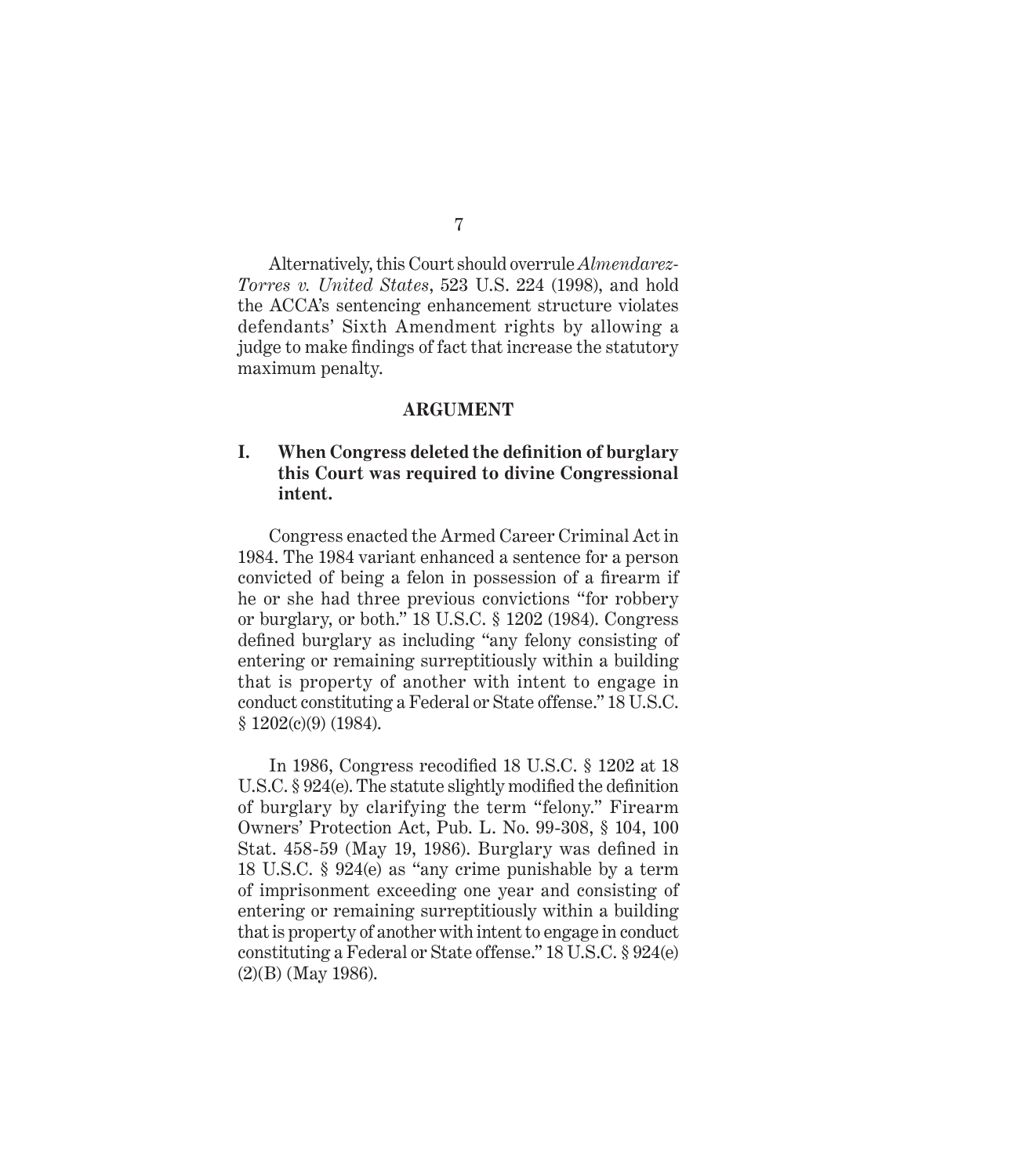Five months later, Congress again amended the ACCA with the Career Criminals Amendment Act of 1986. Pub. L. No. 99-570, **§** 1402, 100 Stat. 3207-39 (Oct. 27, 1986). This amendment replaced the language "for robbery or burglary, or both" with "for a violent felony or a serious drug offense, or both." *Id.* at § 1402(a). Congress included definitions for both "a violent felony" and "a serious drug offense." A violent felony was defined as "any crime punishable by imprisonment for a term exceeding one year that – (i) has as an element the use, attempted use, or threatened use of physical force against the person of another; or (ii) is burglary, arson, or extortion, involves the use of explosives, or otherwise involves conduct that presents a serious potential risk of physical injury to another." *Id.* at § 1402(b)(B).

In that latest amendment, the definition of burglary was deleted, perhaps inadvertently. *See Taylor v. United States*, 495 U.S. 575, 589-90 (1990) ("The legislative history as a whole suggests that the deletion of the 1984 definition of burglary may have been an inadvertent casualty of a complex drafting process."). The ACCA was left, as it is now, without a definition of burglary.

Congress attempted to address this issue when the Senate passed a bill to recodify the deleted definition. S. 1711, 101st Cong. (1989). This definition was identical to the one deleted in the October 1986 amendment. *Id.*; *Taylor*, 495 U.S. at 590, fn. 5. Senator Joseph Biden, introducing the bill, explained that it "corrects an error that occurred inadvertently when the definition of burglary was deleted from the Armed Career Criminal statute in 1986. The amendment reenacts the original definition which was intended to be broader than common law burglary." *Taylor*, 495 U.S. at 590, fn. 5; 135 Cong. Rec. S12722-01,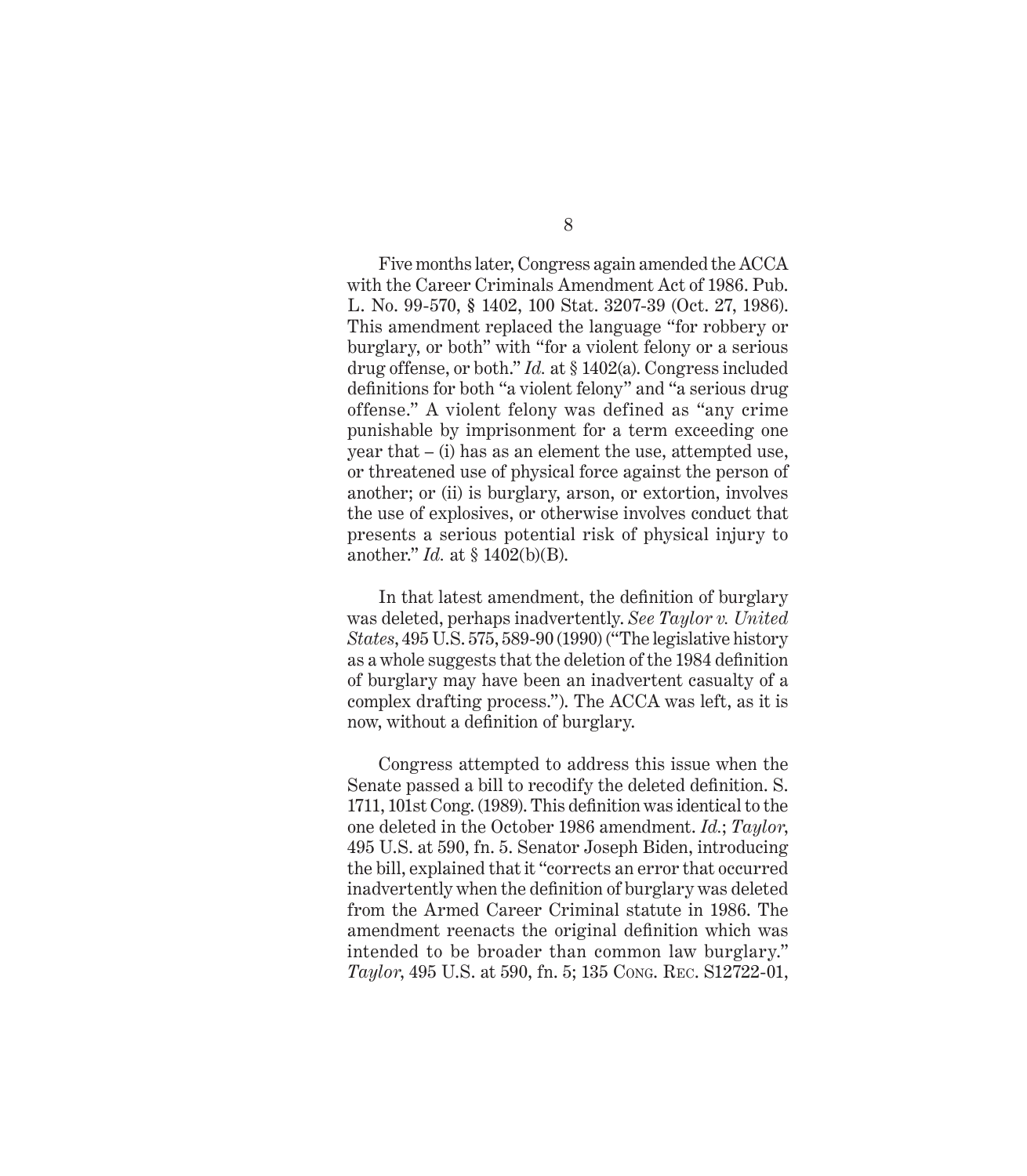S12749, 1989 WL 185497, 101st Congress, 1st Sess. (Oct. 5, 1989)). The bill passed the Senate in October 1989 and was pending before the House of Representatives when this Court decided *Taylor*. *See id.*

The somewhat convoluted history of the ACCA left this Court, the Judiciary at large, and the fifty states, with some degree of doubt as to the actual definition of "burglary" under the statute. The potential for disparate results from federal courts applying the ACCA based on different state definitions of "burglary" led this Court to grant certiorari in *Taylor*. Without a statutory definition of burglary, this Court sought to divine Congress' intent. *See Taylor*, 495 U.S. 575.

### **II.** *Taylor* **concluded that Congress intended a definition of burglary that is "practically identical" to the definition inadvertently deleted in 1986, which categorically excluded vehicles.**

Evidence of Congress' intent drove the *Taylor* Court's definition of burglary. The Court considered the ACCA's pre-1986 statutory definition of burglary, Congress' changes to the ACCA statute, and the legislative history related to the 1986 amendment and concluded Congress intended a definition similar to the one mistakenly deleted. Neither state law, the Model Penal Code, nor LaFave's treatise on substantive criminal law dictated the definition adopted by this Court. This Court remained focused on Congress' intent.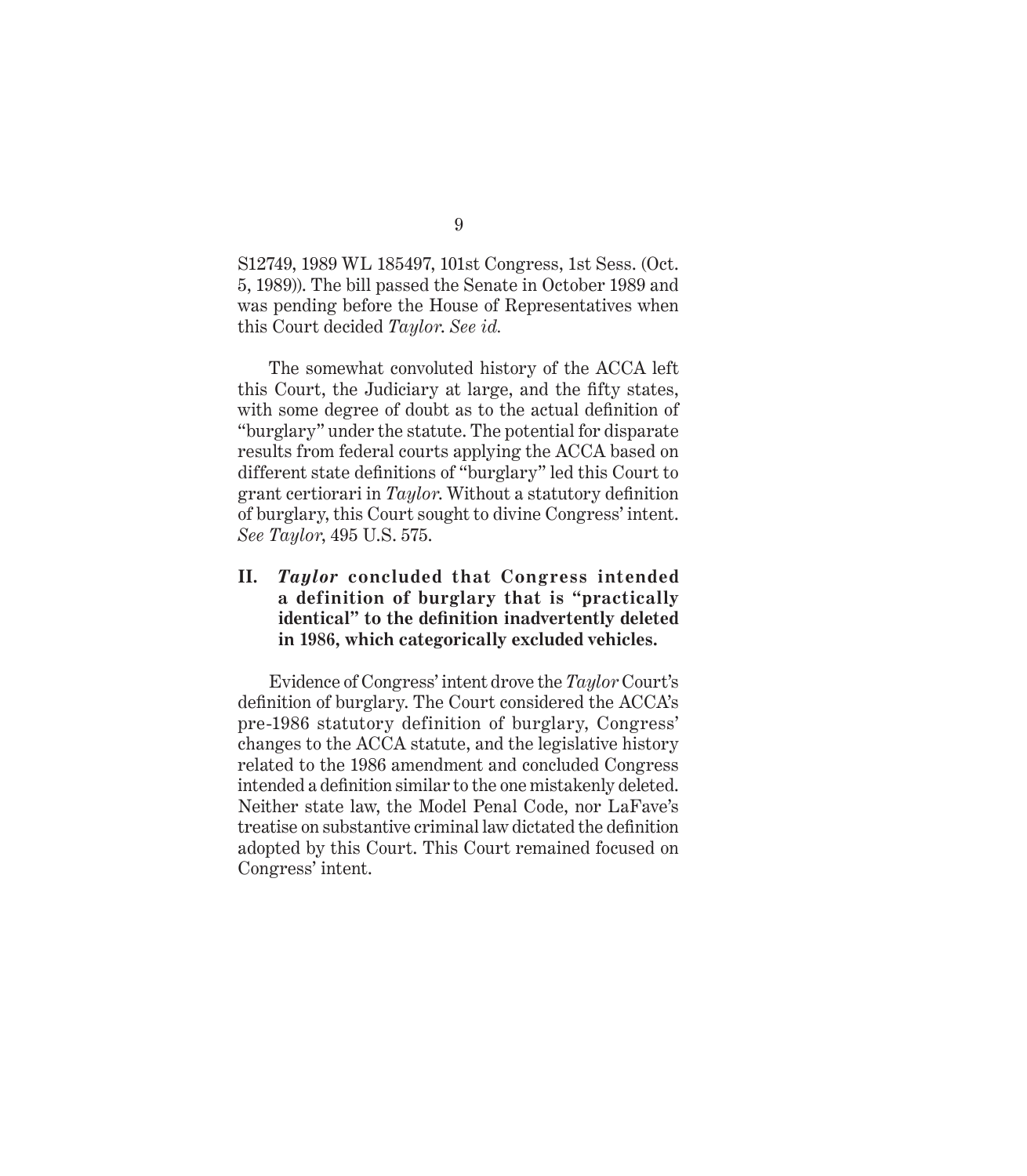### **A.** *Taylor* **expressly rejected the notion that a state definition of "burglary" controls the definition of burglary under the ACCA.**

*Taylor* first decided that Congress did not intend burglary to be defined by state law. *Taylor*, 495 U.S. at 588-89. Given that "'burglary' has not been given a single accepted meaning by the state courts" it would seem "implausible" that Congress would intend the definition of burglary in a federal statute to depend on the definition of burglary that happened to be adopted by the state of conviction. *Id.* at 580, 590. "[A]bsent a plain indication to the contrary, federal laws are not to be construed so that their application is dependent on state law." *Taylor*, 495 U.S. 575 at 591 (*citing Dickerson v. New Banner Institute, Inc.*, 460 U.S. 103, 119-20 (1983)). Thus, burglary under the ACCA "must have some uniform[, generic] definition independent of the labels employed by the various States' criminal codes." *Taylor*, 495 U.S. 575 at 592.

### **B.** *Taylor* **cited legislative history to decipher Congressional intent and expressly rejected the notion that burglary should be defined based on the degree of harm posed.**

Having decided state law does not drive the federal definition of burglary, the *Taylor* Court turned to legislative history to decipher what Congress meant. Naturally, it began with the definition Congress had previously provided: entering or remaining surreptitiously within a building that is property of another with intent to commit a crime. 18 U.S.C. § 924(e)(2)(B) (May 1986). The Court also examined the legislative records surrounding the deletion of the burglary definition by the Career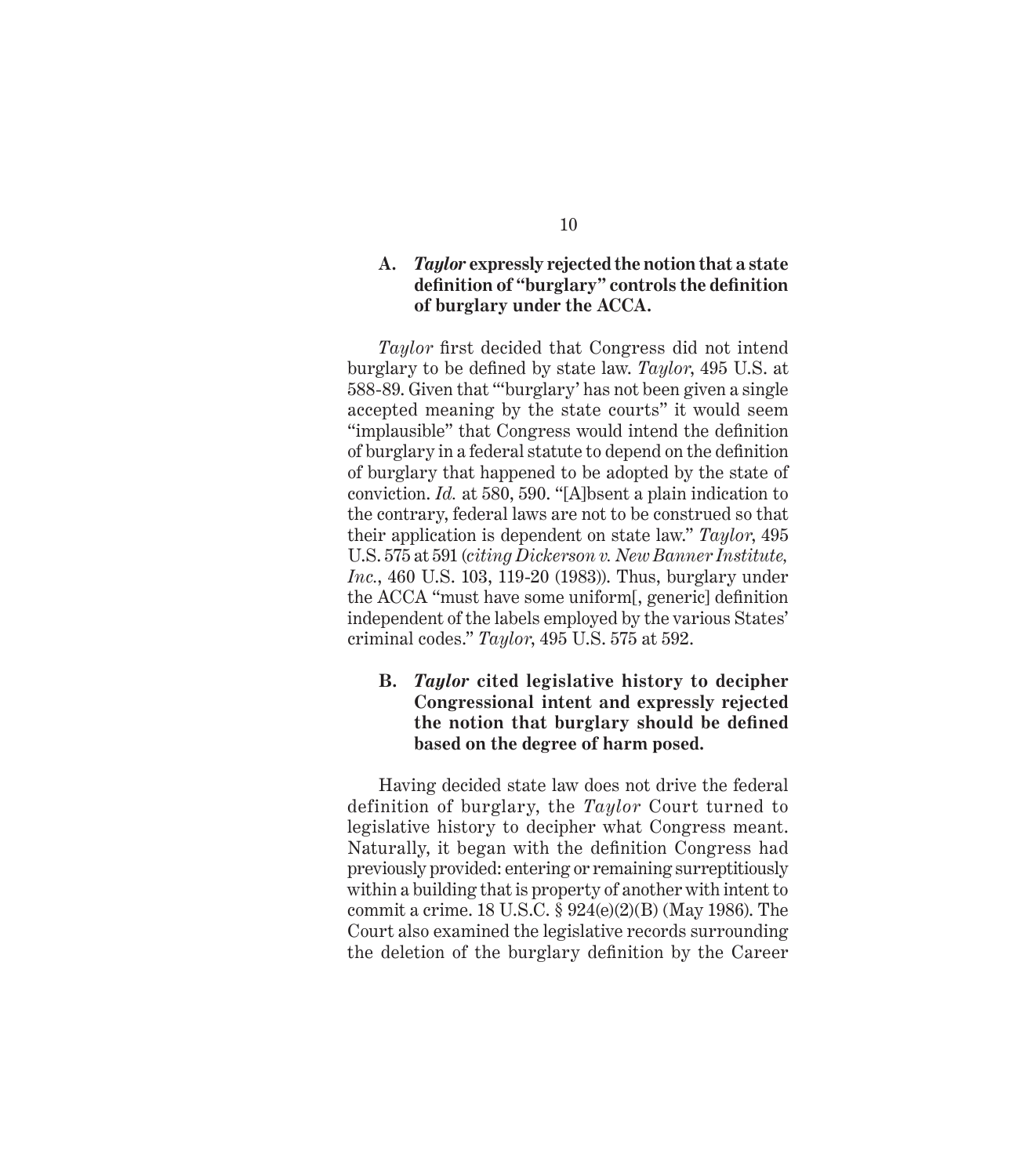Criminals Amendment Act of 1986. Ultimately, this Court concluded, "[n]othing in the legislative history of the 1986 amendment shows that Congress was dissatisfied with the 1984 definition. All testimony and reports read as if the meaning of burglary was undisputed." *Taylor*, 495 U.S. at 589. In fact, the "legislative history as a whole suggests that the deletion of burglary may have been an inadvertent casualty of a complex drafting process." *Id.* at 589-90.

The Court considered the old common law definition of burglary but concluded modern day burglary had little in common with the ancient English law. *Id.* at 592-95. Most states had moved away from the common law definition, which required a breaking and entering of a dwelling at night with the intent to commit a felony. *Id.* at 593. More importantly, "[i]t seems unlikely that the Members of Congress, immersed in the intensely practical concerns of controlling violent crime, would have decided to abandon their modern, generic 1984 definition of burglary and revert to a definition developed in the ancient English law – a definition mentioned nowhere in the legislative history." *Id.* at 593-94.

The government argues *Taylor* must be read to include mobile structures adapted for overnight accommodations of persons because of the greater risk of harm posed by burglarizing a residence. Br. of Pet., p. 26-27. Such a proposal bears a striking resemblance to one suggested by the Petitioner in *Taylor*. Specifically, the Petitioner argued, "Congress meant to include as predicate offenses a subclass of burglaries whose elements include 'conduct that presents a serious risk of physical injury to another,' over and above the risk inherent in ordinary burglaries." *Taylor*, 495 U.S. at 597. *Taylor* expressly rejected that

11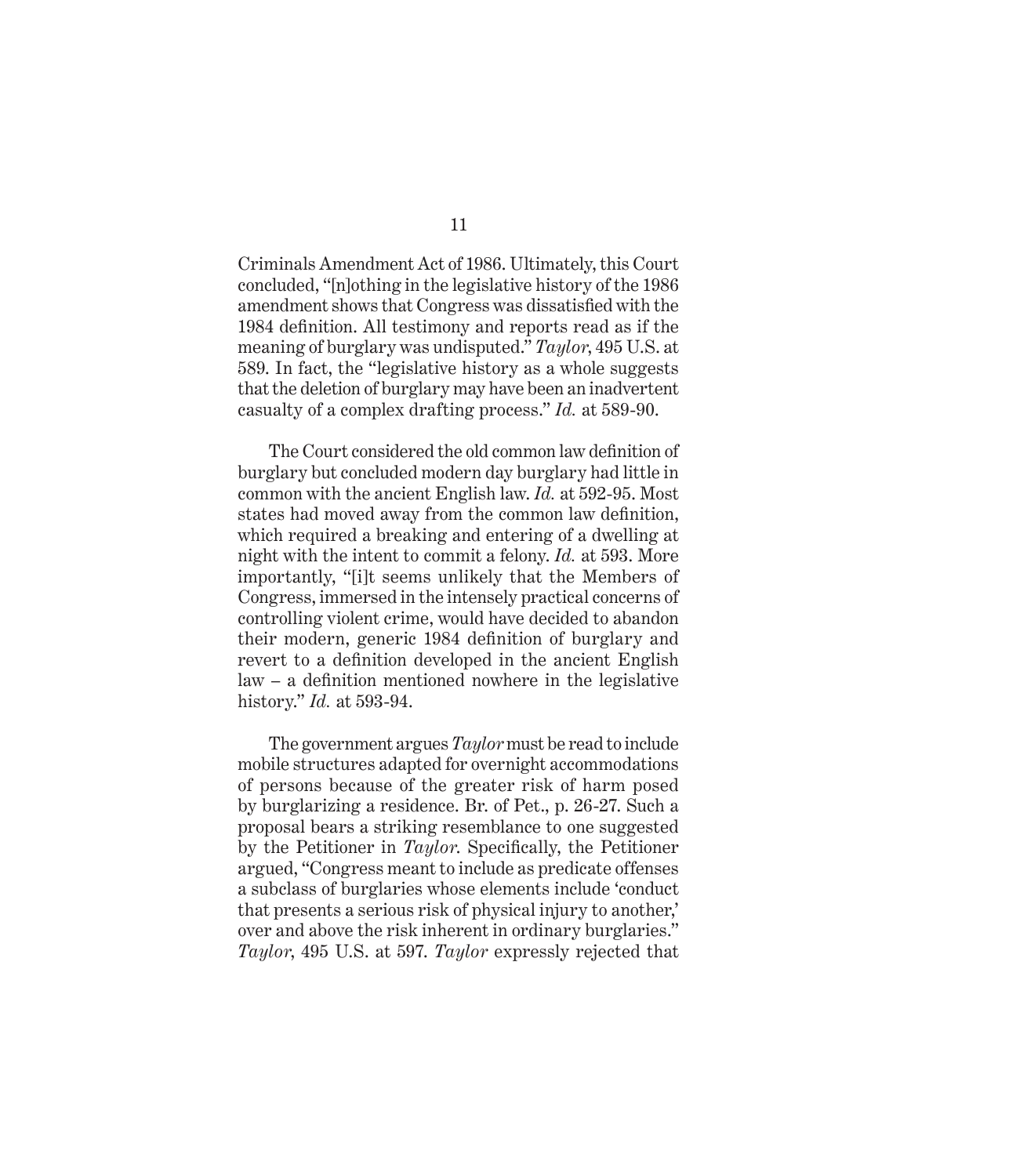argument. *Taylor* clearly states that burglary should not be defined to include first-degree or aggravated burglary statutes *because* they posed an increased risk of harm to persons. *See id.* at 596-98. The Court concluded that the statutory language and the legislative history of the ACCA did not support the Petitioner's position. *Id.* at 596-97. "Congress presumably realized that the word 'burglary' is commonly understood to include not only aggravated burglaries, but also run-of-the-mill burglaries involving an unarmed offender, an unoccupied building, and no use or threat of force." *Id.* at 597. *Taylor* therefore did not construct a definition based on the risk of harm. To the extent the government now urges this Court to redefine burglary based on the risk of harm, this Court should again reject that argument for the very same reasons it did so in *Taylor*.

After considering the legislative history, this Court defined generic burglary as "having the basic elements of unlawful or unprivileged entry into, or remaining in, a building or structure, with intent to commit a crime." *Id.* at 592-599. This definition "is practically identical to the 1984 definition," *id.* at 598, and categorically excludes vehicles.

### **C.** *Taylor* **considered, but declined to adopt, a definition identical to the one now proposed by the government.**

The government argues that at the time *Taylor* was decided, Texas burglary "covered all vehicles and so [their provisions] were clearly not generic under *Taylor*." Br. for Pet., p. 35, (quoting *Stitt* at 49a (Sutton, J., dissenting)). They go on to suggest that, "*Taylor* had no occasion to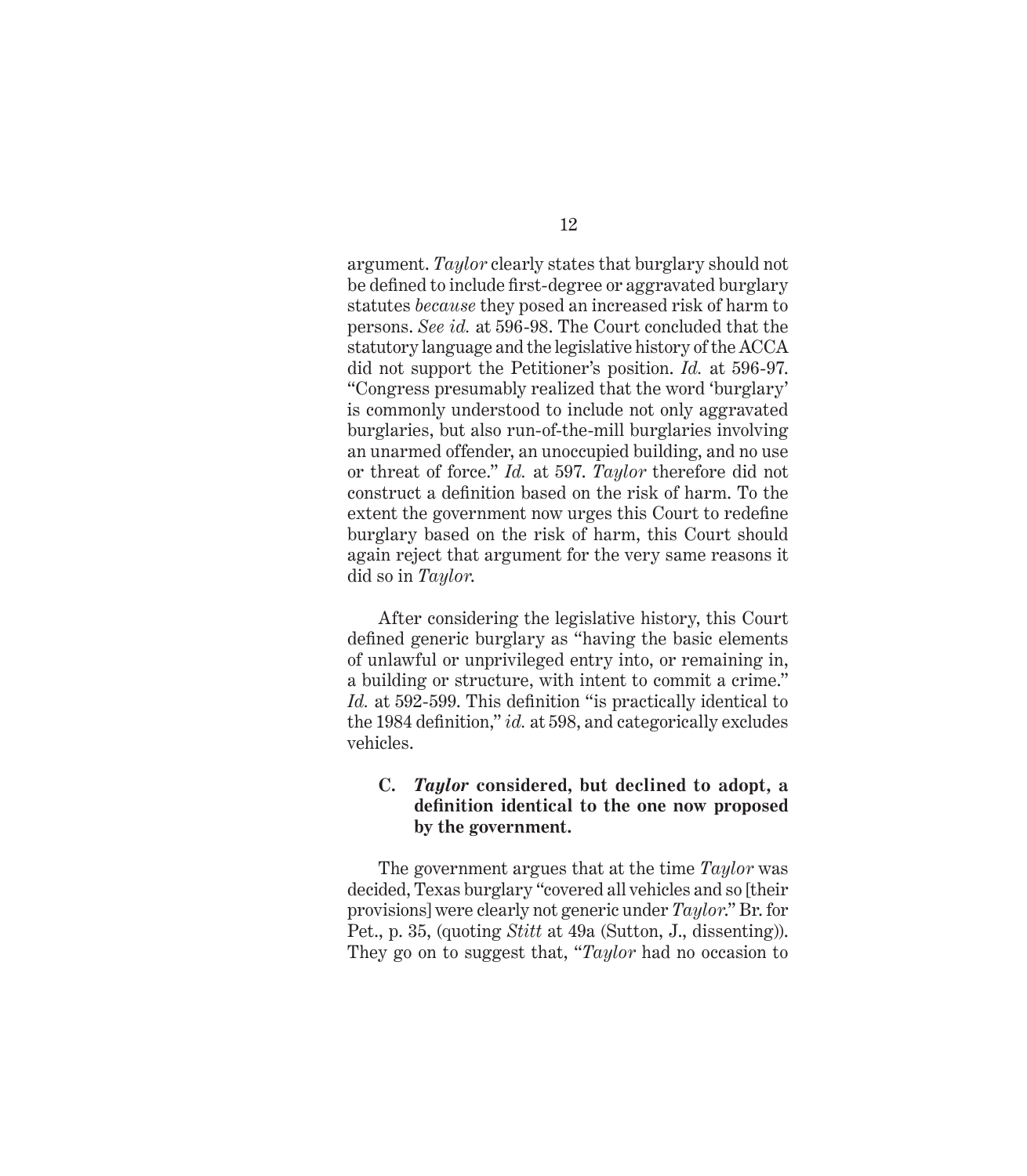consider whether a more finely tuned burglary statute . . . satisfied its generic definition." Br. for Pet., p. 35. This is incorrect.

The *Taylor* Court reviewed a variety of sources containing statutes that are virtually identical to the new definition the Government now proposes. Therefore, the *Taylor* Court had ample opportunity to include such language, or some derivative thereof, in its generic definition. This Court chose not to do so. This Court should stand by the express language of *Taylor* as understood and applied by federal courts for nearly thirty years.

For example, *Taylor* cited Texas burglary as one example of a state law that was broader than generic burglary because it included vehicles. Texas burglary criminalized unlawfully entering a habitation or a building. *See* Tex. Penal Code § 30.02(a)(1) (1989). "Habitation" was defined as "a structure or vehicle that is adapted for the overnight accommodation of persons, and includes (A) each separately secured or occupied portion of the structure or vehicle; and (B) each structure appurtenant to or connected with the structure or vehicle." Tex. Penal Code § 30.01(1) (1989). Texas had a separate statute criminalizing burglary of vehicles not classified as a habitation. Tex. Penal Code §§ 30.01(3), 30.04 (1989). Texas' definition of habitation only included vehicles adapted for overnight accommodation; it did not include all vehicles. Texas' broad definition of habitation was therefore squarely before this Court for consideration in *Taylor*. *See Taylor*, 495 U.S. at 591 (citing Tex. Penal Code Ann. §§ 30.01-30.05 (1989 and Supp. 1990)). This Court declined to adopt a similar definition.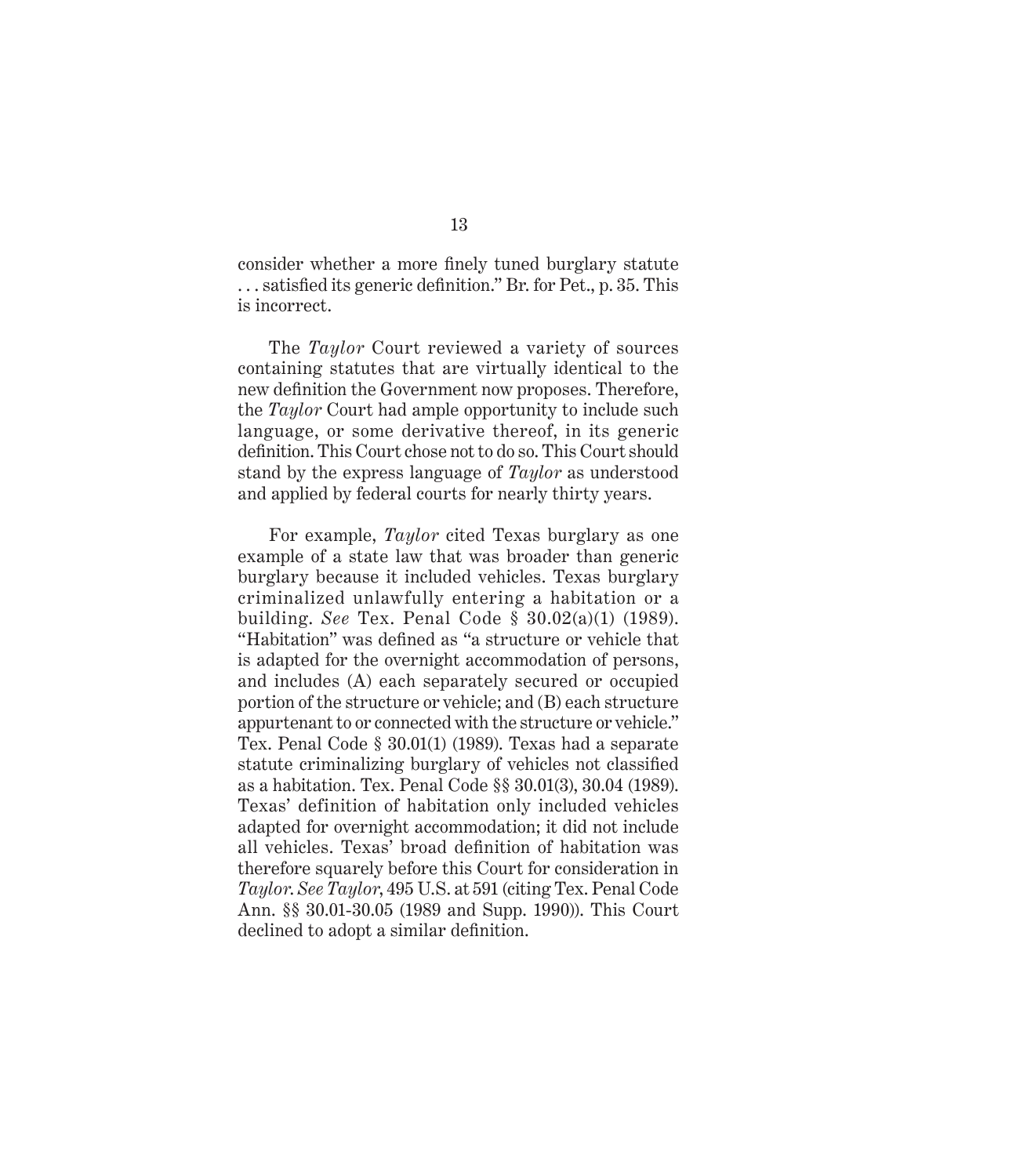*Taylor* also considered, but did not adopt, the Model Penal Code's (M.P.C.) definition. *See Taylor*, 495 U.S. at 598, fn. 8 (burglary definition "approximates" the M.P.C.). The M.P.C. defined burglary as "enter[ing] a building or occupied structure, or separately secured or occupied portion thereof, with purpose to commit a crime therein, unless the premises are at the time open to the public or the actor is licensed or privileged to enter." M.P.C. § 221.1 (1980). It further defined occupied structure as "any structure, vehicle or place adapted for overnight accommodation of persons, or for carrying on business therein, whether or not a person is actually present." M.P.C. § 221.0 (1980). The government believes *Taylor* must have intended to include vehicles adapted for overnight accommodations because that is how the M.P.C. defined occupied structure. *See* Br. for Pet., pp. 21-22. Yet, the government makes no argument that *Taylor*'s definition of generic burglary includes vehicles used for carrying on business. This Court did not adopt the M.P.C.'s definition of burglary. More to the point, if this Court in *Taylor* had intended to include all places adapted for the overnight accommodations of persons, it could have easily constructed such a definition using the Model Penal Code and Texas statutes as an example.<sup>1</sup> It did not do so.

The Court considered Professor LaFave's treatise on substantive criminal law, but this treatise does not support the government's interpretation of *Taylor*. In defining

<sup>1. &</sup>quot;The Court could have said 'building or structure or dwelling.' It could have said 'building or structure or *other* dwelling.' It could have said 'building or structure *or other place adapted for overnight accommodation*.' But it didn't. It said 'building or structure." *United States v. Stitt*, 860 F.3d 854, 858, 865 (6th Cir. 2017) (en banc) (Boggs, J., concurring).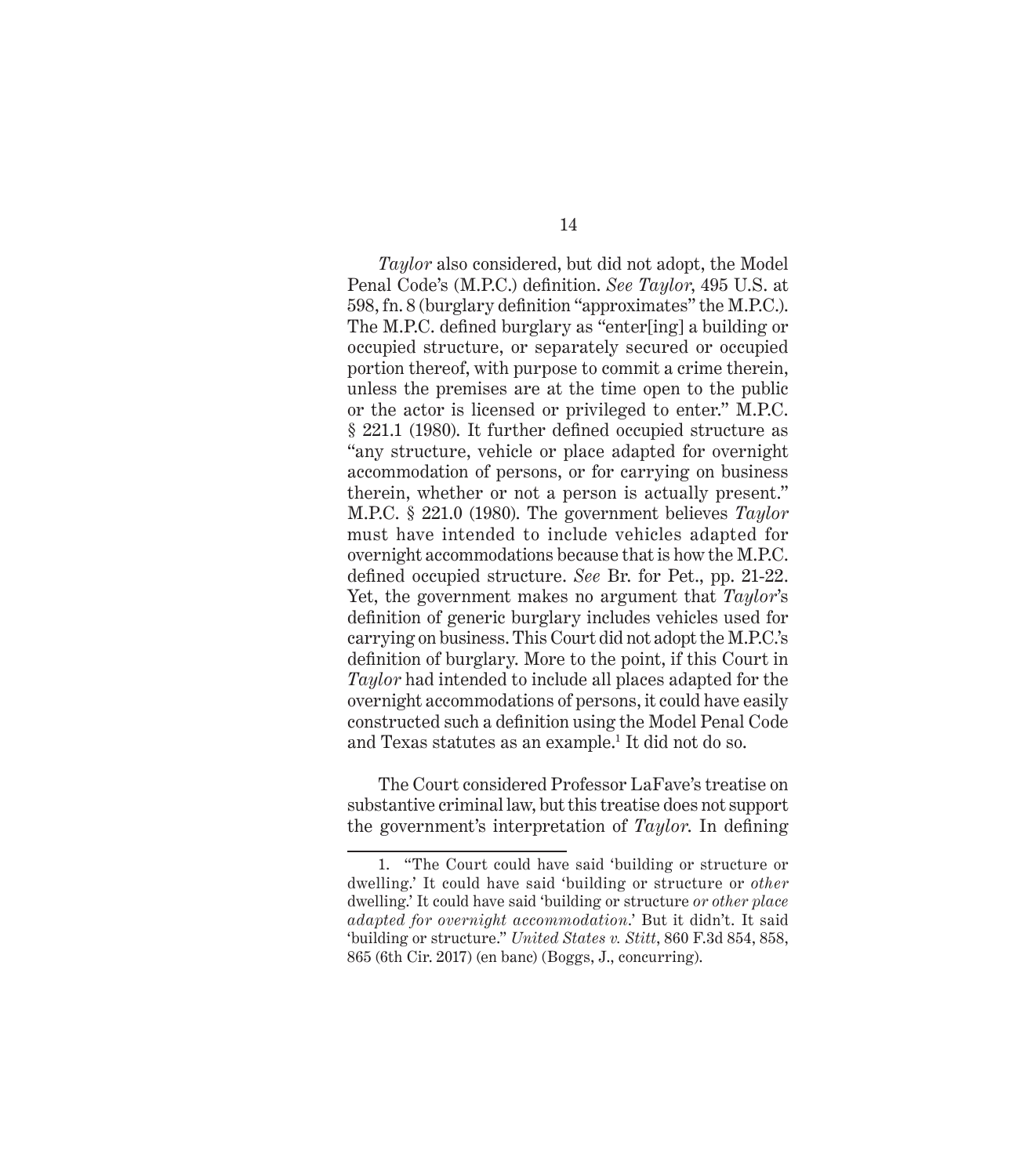burglary to include only "buildings" and "structures," *Taylor* cited to page 471 of LaFave's treatise. The relevant portion of that page stated:

There is no jurisdiction which retains the common-law requirement that the offense take place against a dwelling house or building within its curtilage for all degrees of the offense, though some require that the offense be against a dwelling house for a higher grade of the offense. Modern statutes instead typically describe the place as a "building" or "structure," and these terms are often broadly construed. Some burglary statutes also extend to still other places, such as all or some types of vehicles.

Wayne R. LaFave & Austin W. Scott, Jr., *Substantive Criminal Law*, § 8.13(c), page 471 (1986). In a footnote, LaFave provided examples of various state burglary statutes that covered vehicles, including, Texas Penal Code § 30.01, which, as discussed above, defined "habitation" as "a structure or vehicle that is adapted for the overnight accommodation of persons." *See* LaFave, § 8.13(c), page 471-72, fn. 85 (1986). LaFave explained that including some types of vehicles made sense, like Wisconsin's statute that included "[a] motor home or other motorized type of home or a trailer home," W.S.A. 943.10 (1)(e) (1989), but cautioned that many of the states have "broadly interpreted [the statutes] to extend to situations which ought not to be treated as burglary." LaFave, § 8.13(c), page 471-72, fn. 85.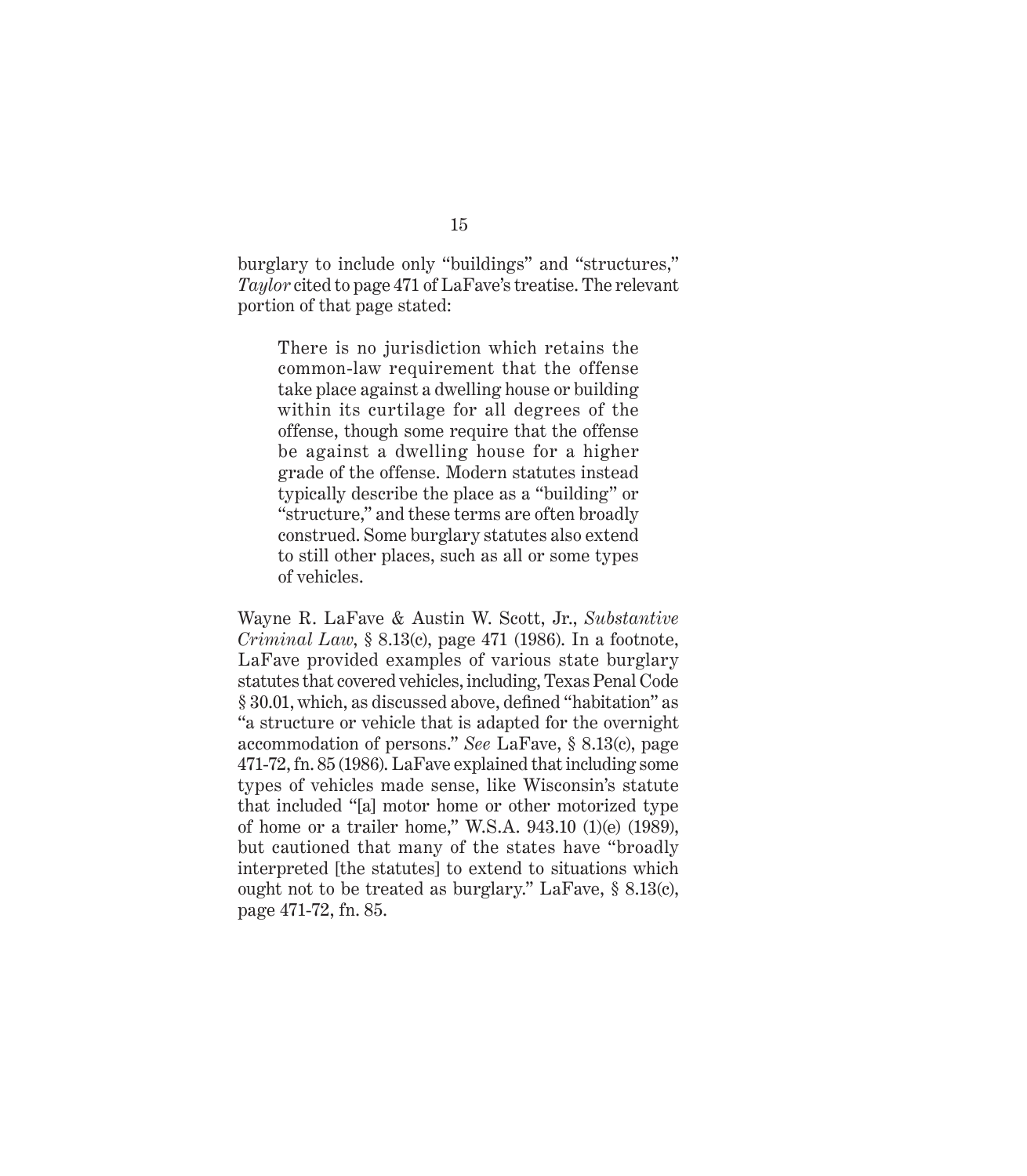Thus, the *Taylor* Court was well aware of various state statutes that covered vehicles adapted for overnight accommodations and declined to adopt a definition incorporating those locations. The Court cited specifically to page 471 of LaFave's treatise and Texas Penal Code § 30.01 but did not define burglary to include vehicles adapted for overnight accommodations. Instead, the Court adopted a definition to include only buildings and structures: a definition that is "practically identical" to the definition accidentally deleted by Congress in 1986, which covered only buildings. *Taylor*, 495 U.S. at 598. *Taylor* concluded that Congress may have inadvertently deleted the definition during the last amendment to the statute but "[i]n any event, there is nothing in the history to show that Congress intended in 1986 to replace the 1984 'generic' definition of burglary with something entirely different." *Id.* at 590. That definition did not cover nonpermanent or mobile structures, regardless of whether they had been adapted for overnight accommodations or not.

**III. Despite numerous bills to add a definition of burglary, Congress has never proposed extending ACCA burglary to places beyond buildings. This Court should not contravene Congressional intent by extending** *Taylor***.**

Legislative history post-*Taylor* supports this Court's definition to exclude nonpermanent or mobile structures. Senate Bill 1711 was pending in the House of Representatives at the time *Taylor* sought to recodify the previously deleted ACCA definition of burglary. The House did not pass S. 1711 and it never became law. After S. 1711, Congress made several additional attempts to add a definition of burglary back into the ACCA. In each bill,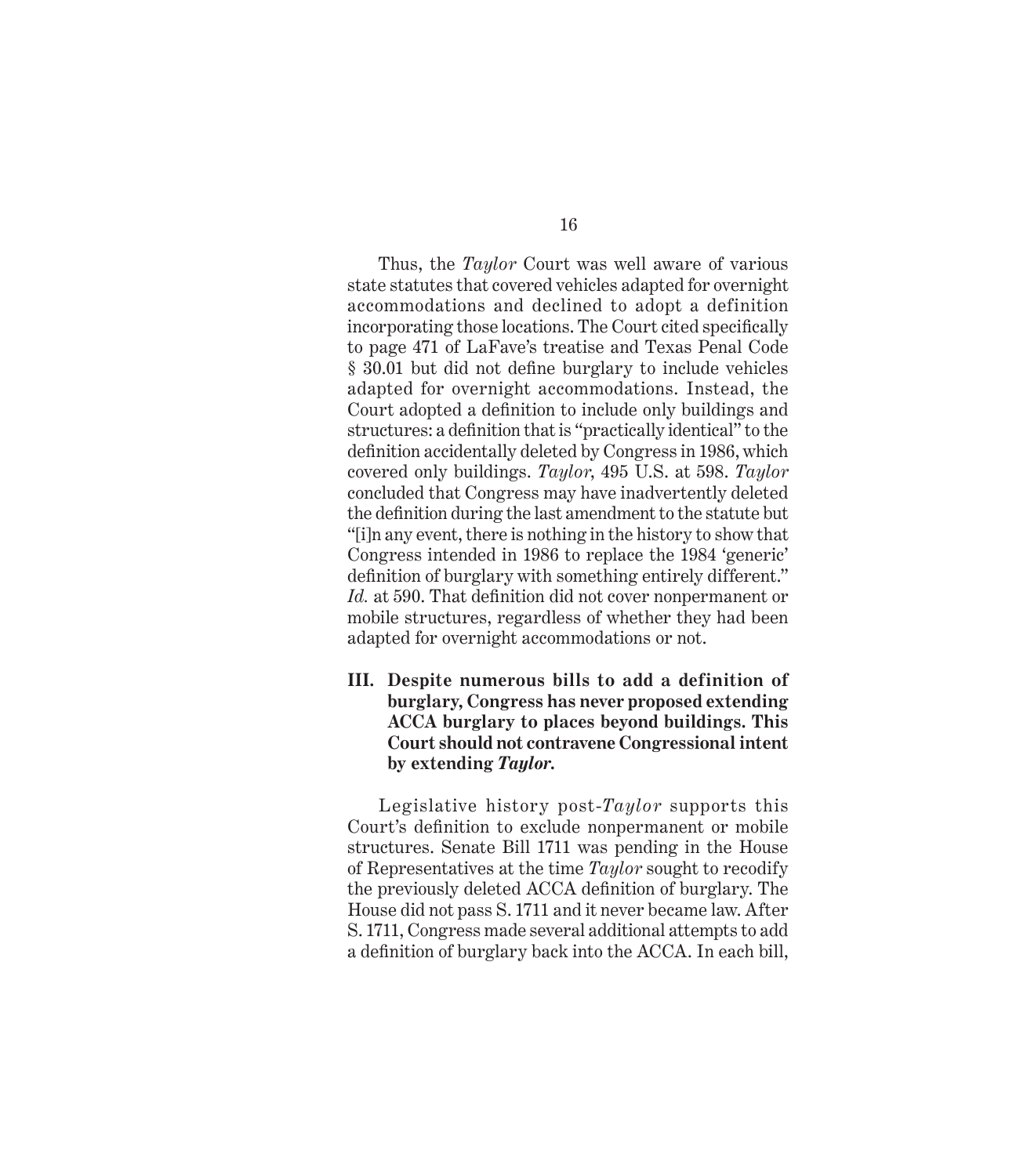the definition of burglary remained the same: "entering or remaining surreptitiously within **a building** that is property of another with intent to engage in conduct constituting a Federal or State offense." (emphasis added). Mr. Stitt is unaware of any proposed bill that would have broadened the definition to any place other than a building.

During the 101st Congress, in addition to S. 1711, two senators proposed amendments to Senate Bill 1970 to add the old definition of burglary. 136 Cong. Rec. S7154-01, S7162, 1990 WL 291502, 101st Congress, 2nd Sess. (June 5, 1990); 136 Cong. Rec. S7197-01, S7215, 1990 WL 74864, 101st Congress, 2nd Sess. (June 5, 1990). No action was taken on either of the proposed amendments.

In the 102nd Congress, at least seven bills or amendments were presented in an attempt to add the ACCA definition of burglary back into the ACCA. In the first session of the 102nd Congress, Senator Biden introduced Senate Bill 618, which contained the same definition of burglary as the one deleted in 1986. 137 Cong. Rec. S3021-02, S3058, 1991 WL 32507, 102nd Congress, 1st Sess. (Mar. 12, 1991). This bill did not pass the Senate. In June 1991, Senator Biden introduced Senate Bill 1241. This bill included an identical definition of burglary and passed the Senate in July 1991. In November of 1991, the Senate incorporated S. 1241 into H.R. 3371. The H.R. 3371 passed the Senate with amendments but the differences were never resolved with the House and, therefore, was never enacted into law.

In the second session of the 102nd Congress, Senator Strom Thurmond introduced Senate Bill 2305, which included the same definition of burglary. 138 Cong. Rec.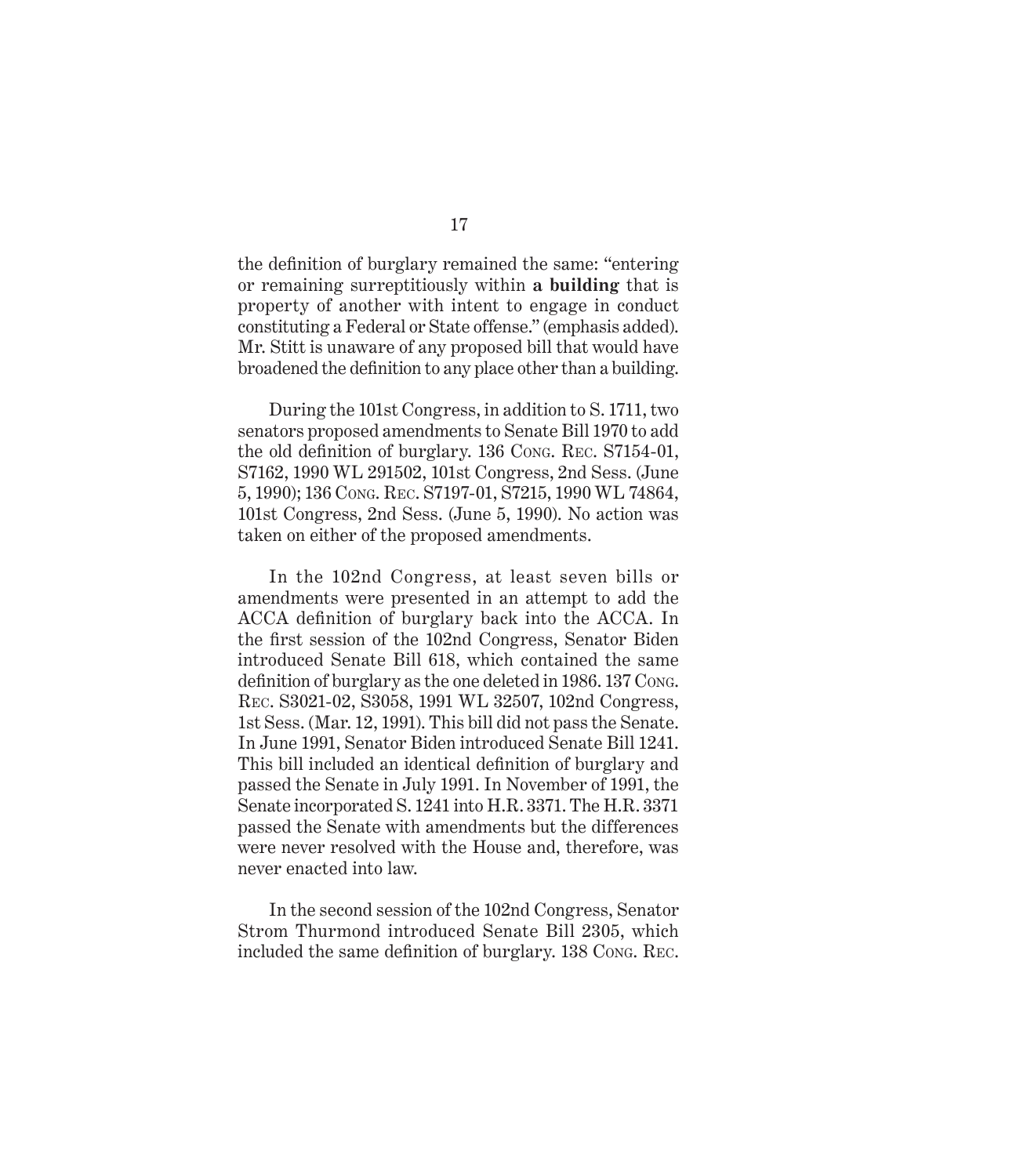S2674-04, S2697, 1992 WL 39583, 102nd Congress, 2nd Sess. (Mar. 3, 1992). This bill never passed the Senate. In May 1992, Senator Phil Gramm proposed an amendment to Senate Bill 652 to add the definition of burglary. 138 Cong. Rec. S6115-02, S6132, 1992 WL 96466, 102nd Congress, 2nd Sess. (May 6, 1992). The Senate never adopted this amendment. In June of 1992, Senator Gramm proposed the same amendment to Senate Bill 55. 138 Cong. Rec. S7802-01, S7828, 1992 WL 125816, 102nd Congress, 2nd Sess. (June 10, 1992). Senator Biden proposed a similar amendment to the same Senate Bill 55. 138 Cong. Rec. S8002-02, S8013, 1992 WL 127222, 102nd Congress, 2nd Sess. (June 11, 1992). These amendments included a definition of burglary identical to the one deleted by Congress in 1986. The Senate did not adopt either amendment to S. 55. Lastly, in October 1992, Senator Bob Smith proposed an amendment to Senate Bill 2899 to include the missing definition of burglary. 138 Cong. Rec. S16360-02, S16376, 1992 WL 274926, 102nd Congress, 2nd Sess. (October 2, 1992). The Senate did not adopt this amendment.

Congress continued to propose this very same definition of burglary in at least five bills or amendments during the 103rd Congress. In January of 1993, Senator Hatch introduced Senate Bill 8, which included the definition of burglary. 139 Cong. Rec. S195-02, S304, 1993 WL 11908, 103rd Congress, 1st Sess. (Jan. 21, 1993). This bill never passed the Senate. In August of 1993, Senator Robert Dole introduced Senate Bill 1356, which contained the same definition of burglary. 139 Cong. Rec. S10362-02, S10412, 1993 WL 293360, 103rd Congress, 1st Sess. (Aug. 4, 1993). This bill did not pass the Senate. In September 1993, Senator Biden introduced Senate Bill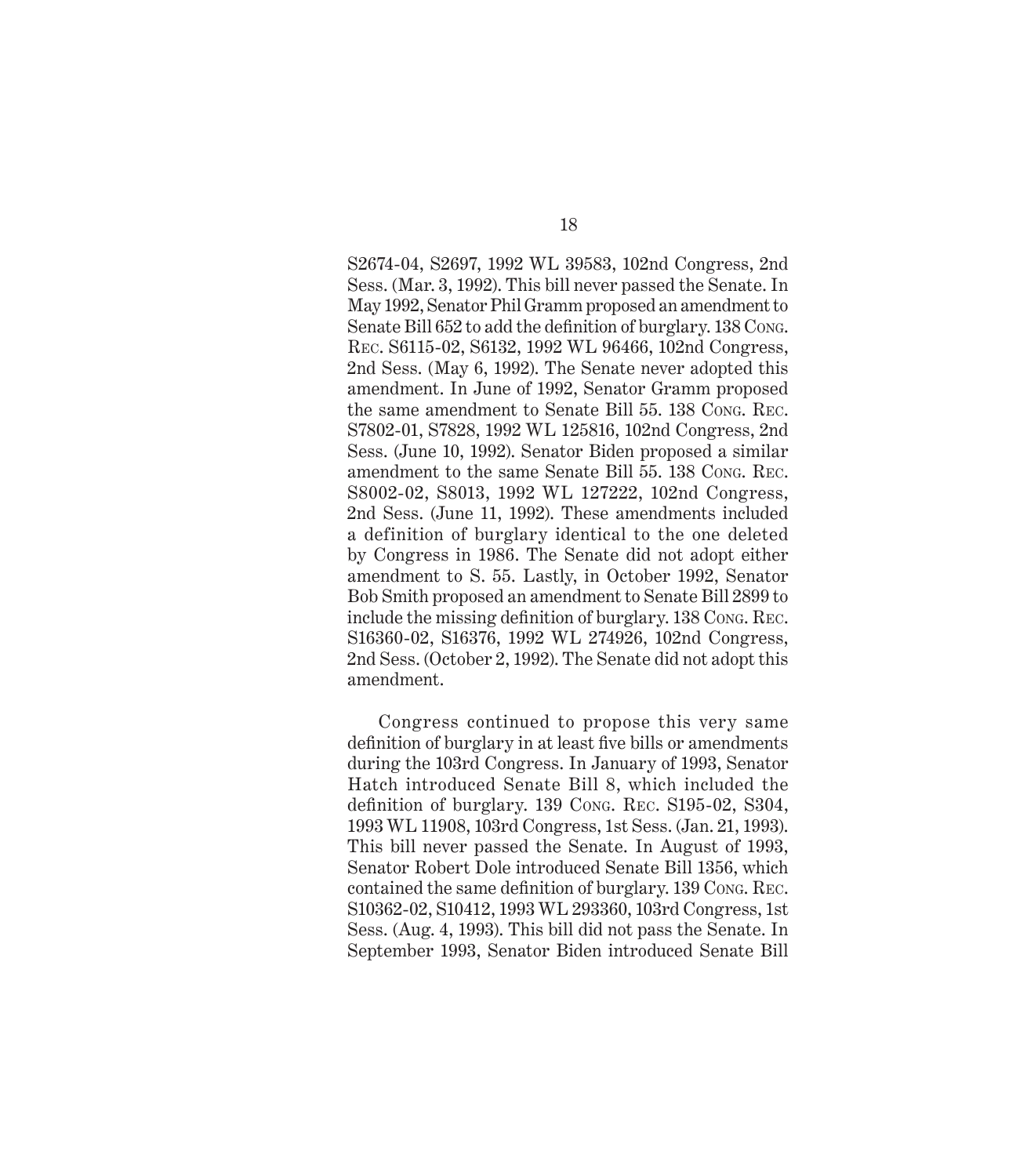1488. 139 Cong. Rec. S12388-04, S12404, 1993 WL 373577, 103rd Congress, 1st Sess. (Sept. 23, 1993). Senate Bill 1488 did not pass the Senate. In August 1993, H.R. 2872 was introduced and included the definition of burglary under the ACCA. 139 Cong. Rec. H10191-02, H10241, 1993 WL 489922, 103rd Congress, 1st Sess. (Nov. 19, 1993). This bill did not pass the House. In November 1993, the Senate passed an amendment to H.R. 3355 to include the definition of burglary under the ACCA. 139 Cong. Rec. S17095-03, S17108, 1993 WL 493791, 103rd Congress, 1st Sess. (Nov. 24, 1993). This bill eventually became Public Law No. 103-322 but did not retain the definition of burglary.

In all, over a period of four years Congress sought fifteen times to add the definition of burglary back into the ACCA. Every one of those proposed definitions included the identical definition of burglary that was deleted by Congress in 1984. Not once, during those four years or at any time since, did Congress propose a definition of burglary that would have extended to places other than buildings.

### **IV. This Court has consistently held that ACCA burglary does not include vehicles, and it should continue to maintain the ACCA's well-understood definition.**

Throughout the years since *Taylor*, this Court has maintained the exclusion of vehicles from the definition of generic burglary. *Shepard v. United States*, 544 U.S. 13, 15–16 (2005) ("The [ACCA] makes burglary a violent felony only if committed in a building or enclosed space ('generic burglary'), not in a boat or motor vehicle.");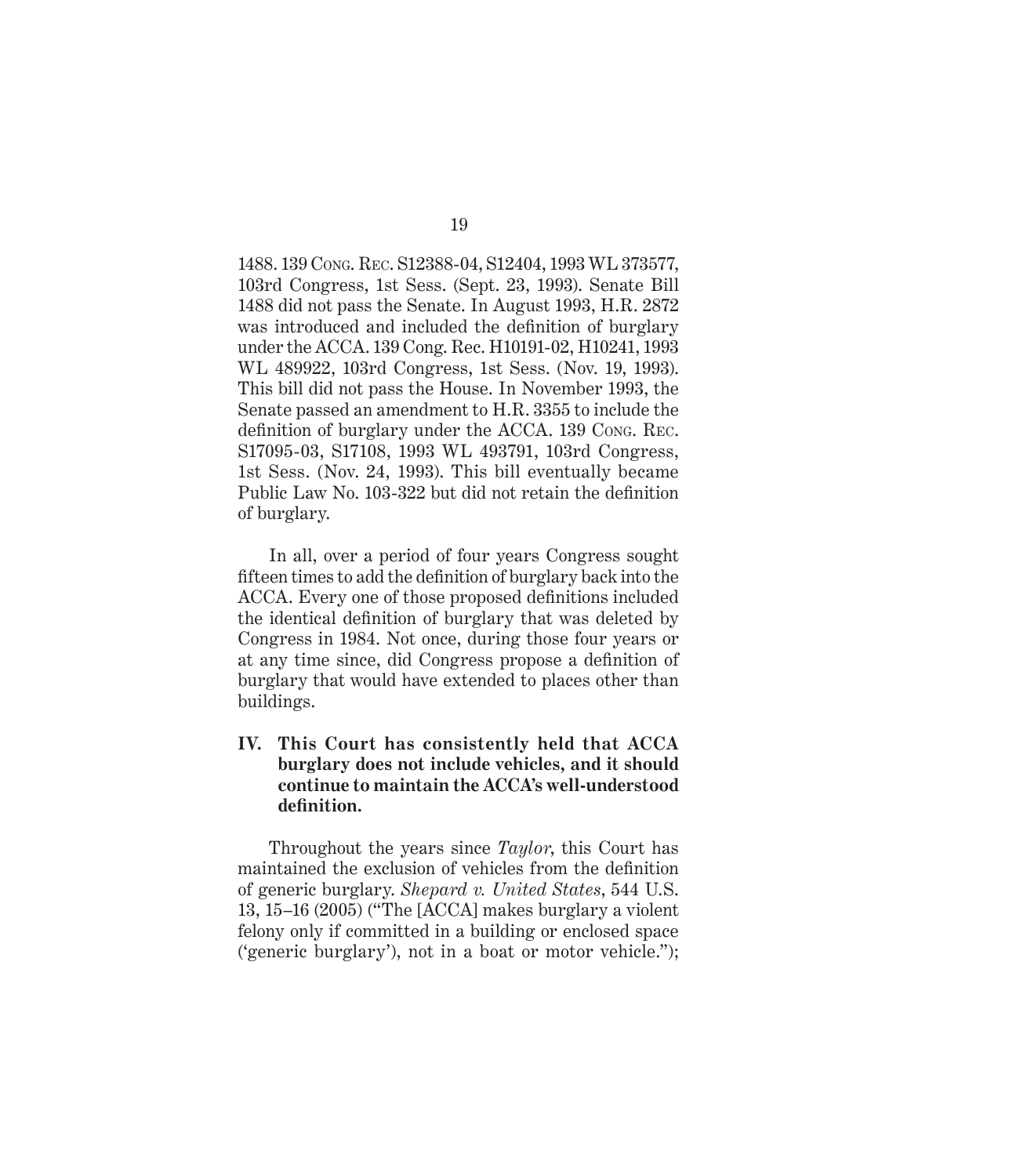*Gonzales v. Duenas-Alvarez*, 549 U.S. 183, 186–87 (2007) (noting that Massachusetts defines burglary to include breaking into a vehicle, "which falls outside the generic definition of 'burglary,' for a car is not a 'building or structure'" (citations omitted)); *Nijhawan v. Holder*, 557 U.S. 29, 35 (2009) (noting that "breaking into a building" would qualify as generic burglary, but breaking into a "vessel" would not).

Even the government understood this Court's definition of burglary to exclude vehicles. *See e.g., United States v. Narvarro*, 584 F. App'x 624, 625 (9th Cir. 2014) ("The government concedes that a conviction for violating [Ariz. Rev. Stat. Ann. § 13-1501] does not qualify as generic burglary under the categorical approach because . . . generic burglary does not include burglary of movable structures and, under section 13-1501, the structure can be either moveable or immovable . . . ."). In *Mathis v. United States*, \_\_ U.S. \_\_, 136 S. Ct. 2243, 2250 (2016), the government conceded "that the Iowa burglary statute is broader than generic burglary, because generic burglary involves unlawful entry into a 'building' or 'structure,' *Taylor*, 495 U.S. at 599, and the Iowa statute prohibits unlawfully entering additional places, such as 'vehicle[s]." Govt Merits Brief, 2016 WL 1165970, \*5 (quoting Govt Sent. Mem. 3-4 (citing Iowa Code § 713.1 (1989) (defining burglary as unlawful entry into an "occupied structure") and Iowa Code § 702.12 (1989) (defining "occupied structure" through an enumerated list of places that includes buildings, structures, and vehicles.))).

Iowa Code § 702.12 (1989) defined "occupied structure" as "any building, structure, appurtenances to buildings and structures, land, water or air vehicles, **or similar**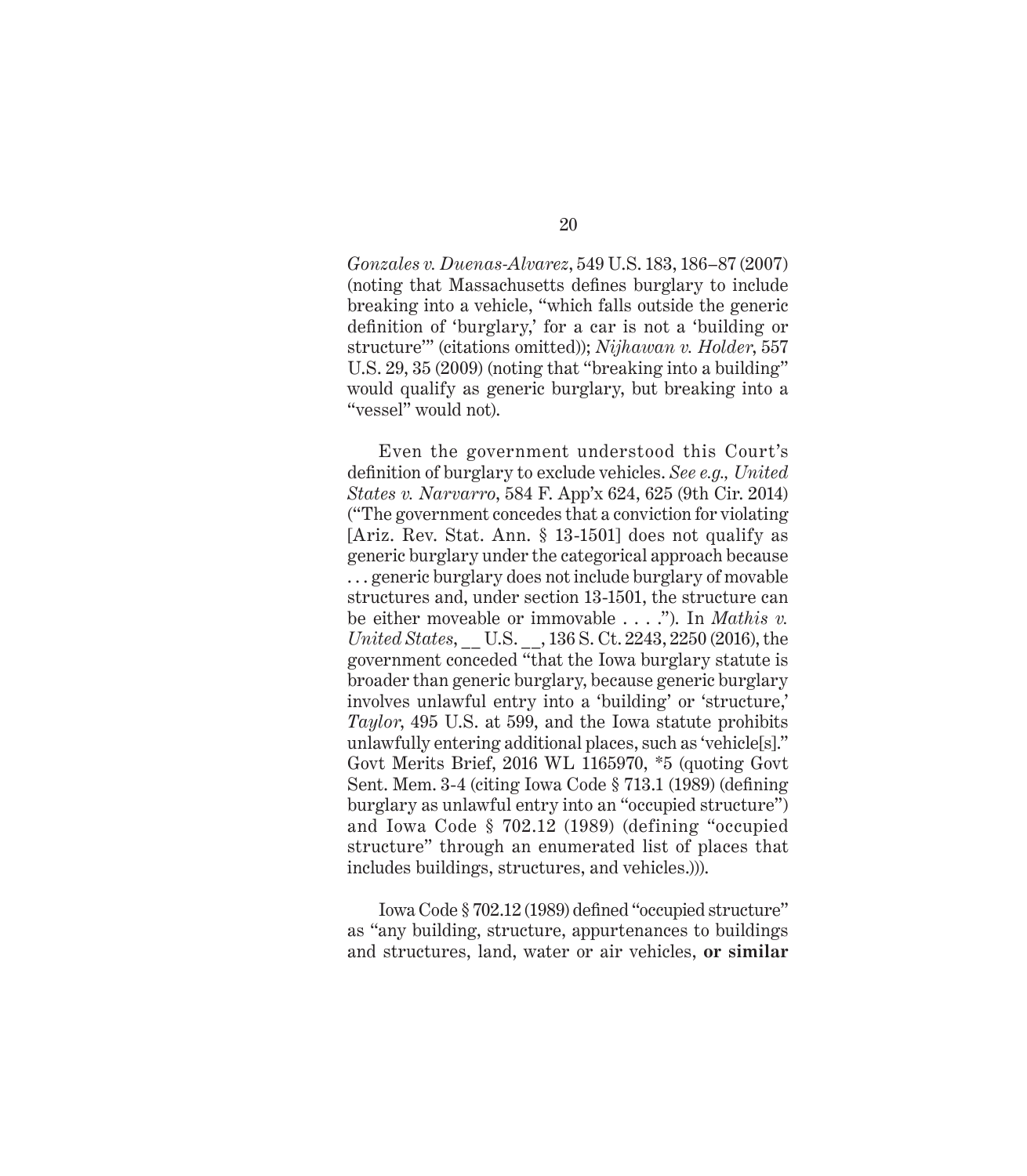**place adapted for overnight accommodation of persons**, or occupied by persons for the purpose of carrying on business or other activity therein . . . ." (emphasis added). The government never took the position that a vehicle adapted for overnight accommodation of persons fell within the *Taylor* definition of burglary. On the contrary, the government conceded that including vehicles made Iowa's statute broader than generic burglary. *Mathis*, 136 S. Ct. at 2250; Govt Merits Brief, 2016 WL 1165970, \*5, \*44-45.

This Court in *Mathis* agreed that Iowa's burglary statute was not generic. *Mathis*, 136 S. Ct. at 2250. "The Court paid no attention to the limiting characteristics imposed by the Iowa statute – the requirement that any vehicle be 'adapted for overnight accommodation of persons. . . .' Instead, the Court flatly said that the Iowa statute is overbroad because it reaches 'land, water, or air vehicle[s],' full stop." *United States v. Herrold*, 883 F.3d 517, 538 (5th Cir. 2018) (en banc), *petition for cert. filed* Apr. 19, 2018 (No. 17-1445), *cross petition for cert. filed* May 29, 2018 (No. 17-9127).

In this case, the government never argued that generic burglary included nonpermanent or mobile enclosures adapted for overnight accommodations until *Mathis* was decided. *See* Supp. Reply Brief, *United States v. Stitt*, No. 14-6158 (6th Cir. Sept. 9, 2016), ECF 56, p. 5 ("In its supplemental brief the government argues, for the first time, that Tennessee's aggravated burglary statute is generic because the element of habitation "fits within the locational element of generic burglary described in *Taylor*."). It is the government's change in position that has caused confusion.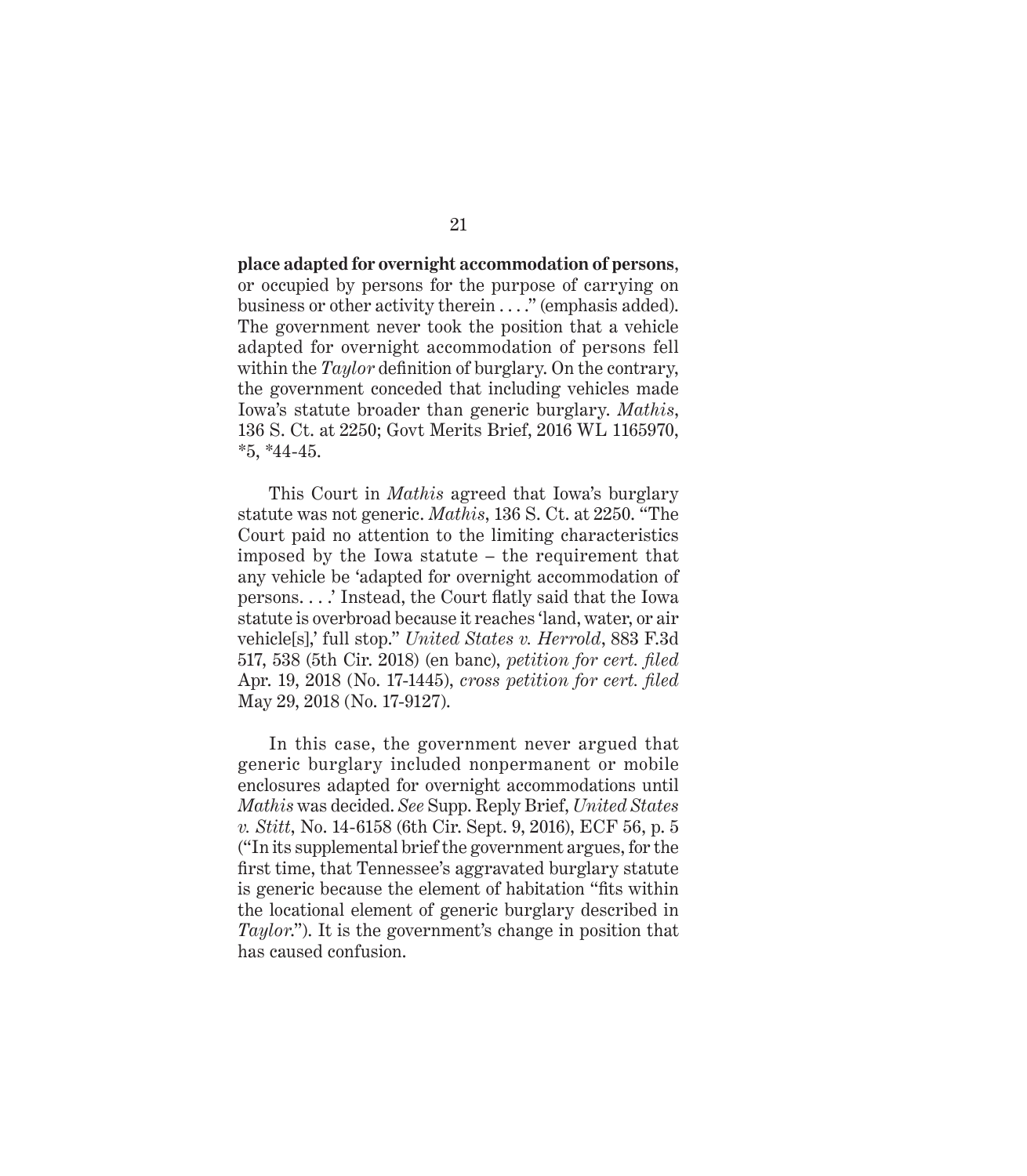The circuit courts overwhelmingly agree that *Taylor* and its progeny exclude vehicles from the definition of generic burglary. *United States v. Lamb*, 847 F. 3d 928, 931 (8th Cir. 2017), *cert. denied* Apr. 2, 2018, (Wisconsin burglary statute "encompasses a broader range of conduct than generic burglary as defined in *Taylor*, such as burglary of railroad cars, ships, trucks, and motor homes."); *United States v. Gundy*, 842 F.3d 1156, 1169 (11th Cir. 2016), *cert. denied*, 138 S. Ct. 66 (2017), (holding Georgia's burglary statute is divisible and Gundy's convictions were "either dwelling houses or buildings housing a business, which are generic burglaries. Importantly, none [of the burglaries] were [of] vehicles, railroad cars, watercrafts, or aircrafts, which are not generic burglaries."); *United States v. Henriquez*, 757 F.3d 144, 146 (4th Cir. 2014) (holding Maryland's burglary statute is nongeneric because it "covers burglaries of motor vehicles or boats – places the United States Supreme Court has expressly excluded from generic burglary."); *United States v. Howard*, 742 F.3d 1334, 1348 (11th Cir. 2014) (holding Alabama's burglary statute is not generic because "[a] number of [ ] things included in the definition of 'building' (such as vehicles and watercraft) fall outside the 'building or structure' element of generic burglary."); *United States v. Grisel*, 488 F.3d 844, 851, fn.5 (9th Cir. 2007) (en banc), *cert. denied*, 552 U.S. 970 (2007), ("To the extent that our precedents suggest that state statutes satisfy the categorical inquiry when they define burglary to include non-buildings adapted for overnight accommodation, they are overruled."); *United States v. Bennett*, 100 F.3d 1105, 1109 (3rd Cir. 1996) (holding Pennsylvania's burglary statute is broader than generic because it "includes within its definition of occupied structure any vehicle adapted for overnight accommodations or for business.").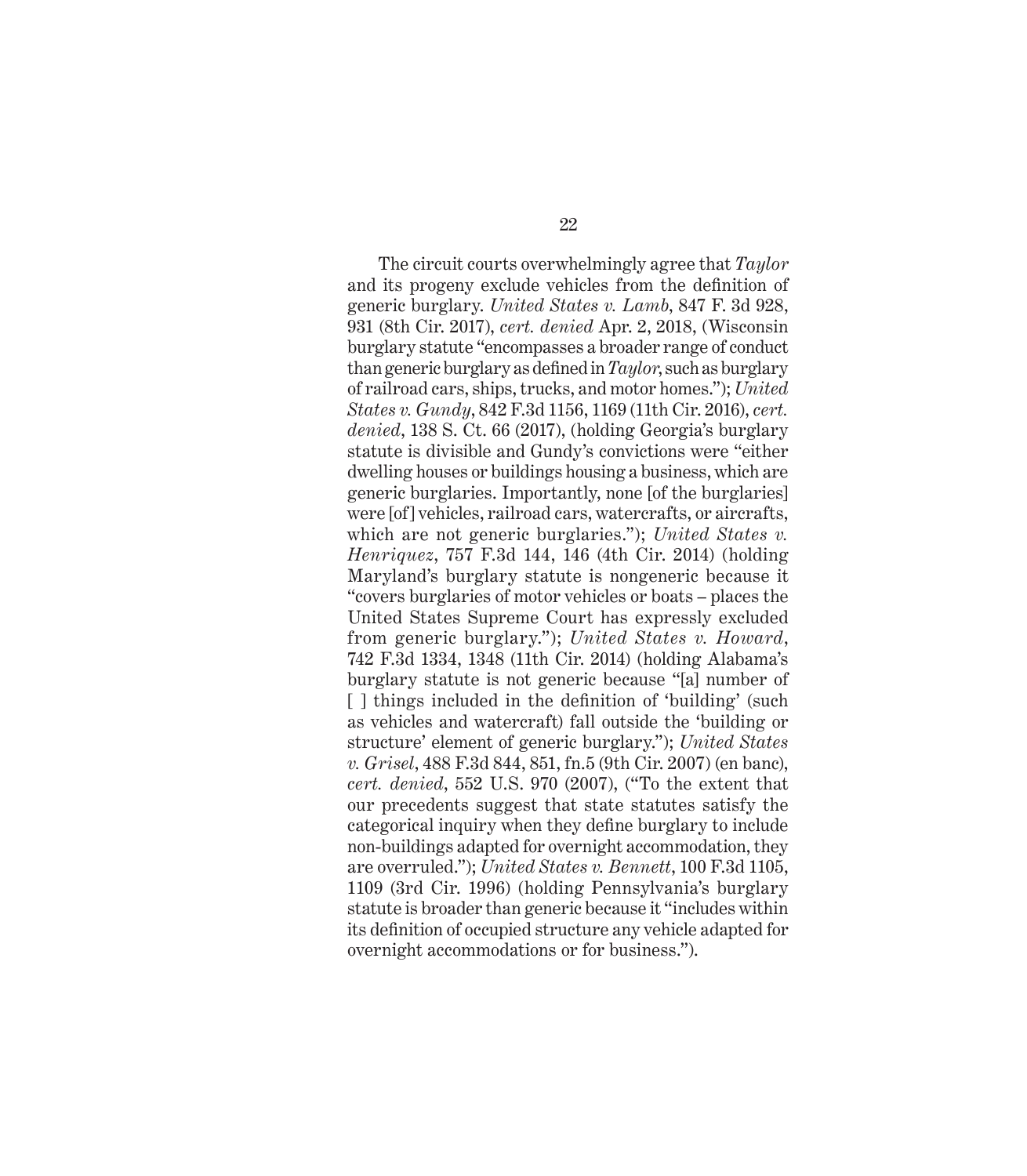The few decisions that erroneously include vehicles adapted for overnight accommodation in the generic definition rely on a Tenth Circuit case decided before *Shepard*, *Nijhawan*, *Duenas-Alvarez*, *Descamps*, and *Mathis*. In 1996, the Tenth Circuit, in *Spring*, held Texas' burglary of a habitation statute qualified as generic burglary. *United States v. Spring*, 80 F.3d 1450, 1461- 62 (10th Cir. 1996), *cert. denied*, 519 U.S. 963 (1996). It reasoned that because the statute only covered vehicles adapted for the overnight accommodation of persons, it fell within this Court's definition of generic burglary as defined in *Taylor*. In reaching its conclusion, the Tenth Circuit relied entirely on two cases: *United States v. Silva*, 957 F.2d 157 (5th Cir. 1992), *cert. denied*, 506 U.S. 887 (1992), and *United States v. Sweeten*, 933 F.2d 765 (9th Cir. 1991). *Sweeten* and *Silva* are no longer good law. *Sweeten* was overruled by *Grisel*, 488 F.3d 844, and *Silva* was overruled by *Herrold*, 883 F.3d 517. *Spring* is now an outlier without support.2

The Seventh Circuit recently held that mobile homes and trailers in which "owners or occupants actually reside or . . . intend within a reasonable period of time to reside" are "structures" within this Court's definition. *Smith v. United States*, 877 F.3d 720 (7th Cir. 2017) (*citing* 720 ILCS 5/2-6), *petitions for cert. filed* Jan. 23, 2018 (No. 17-7517) and March 20, 2018 (No. 17-8160). To reach its conclusion, the panel in *Smith* relied entirely on *Spring*,

<sup>2.</sup> The Tenth Circuit has called the validity of *Spring* into question. *See United States v. Robinson*, 720 F. App'x 946, 953-55 (10th Cir. 2018), *petition for cert. filed* Apr. 9, 2018 (No. 17-8457), (Holmes, J., concurring) (*Spring* has been abrogated by *Shepard* and has "not [been] cited in either precedential or persuasive authority in defining the scope of generic burglary" since.).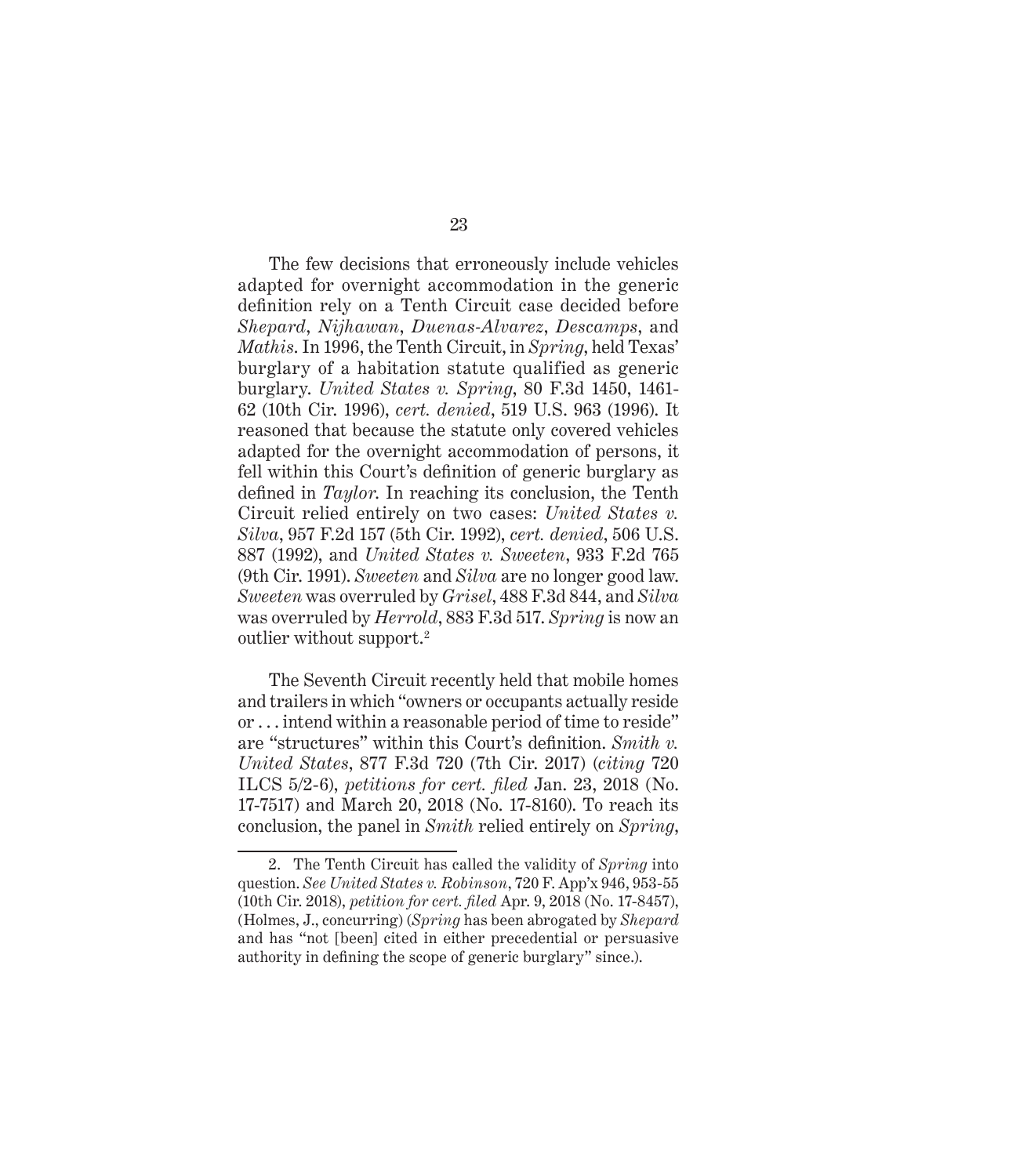80 F.3d 1450, and Judge Sutton's dissent in this case. As discussed above, *Spring* is no longer good law. The *Smith* court rationalized its decision by remarking, "it is unlikely that the Justices set out in *Taylor* to adopt a definition of generic burglary that is satisfied by no more than a handful of states – if by any." *Smith*, 877 F.3d at 724. This rationalization relies on the faulty premise that if the Court constructs a definition of generic burglary to include nonpermanent or mobile structures that are adapted for overnight accommodations, the majority of states' burglary statutes would be included. This is incorrect.

### **V. State criminal codes at the time of** *Taylor* **do not support the government's position. A closer analysis of state burglary statutes undermines the government's argument.**

The government argues that *Taylor*'s definition of generic burglary must have meant to include nonpermanent or mobile structures that are adapted or used for overnight accommodation because the majority of states "had at least one burglary statute that protected nonpermanent or mobile structures." Br. for Pet., p. 18. The government's argument is flawed. "If its approach were correct, it would make no sense to draw the line at vehicles-*cum*-dwellings – the tallying would require some larger subcategory of vehicles to count as viable locations for generic burglary." *Herrold*, 883 F.3d at 541.

At the time *Taylor* was decided, the government cites 19 states as having burglary statutes that covered nonpermanent or mobile structures "irrespective of their purpose." Br. for Pet., App. B, pp. 21a-38a. As an example, Idaho's burglary statute provided, "Every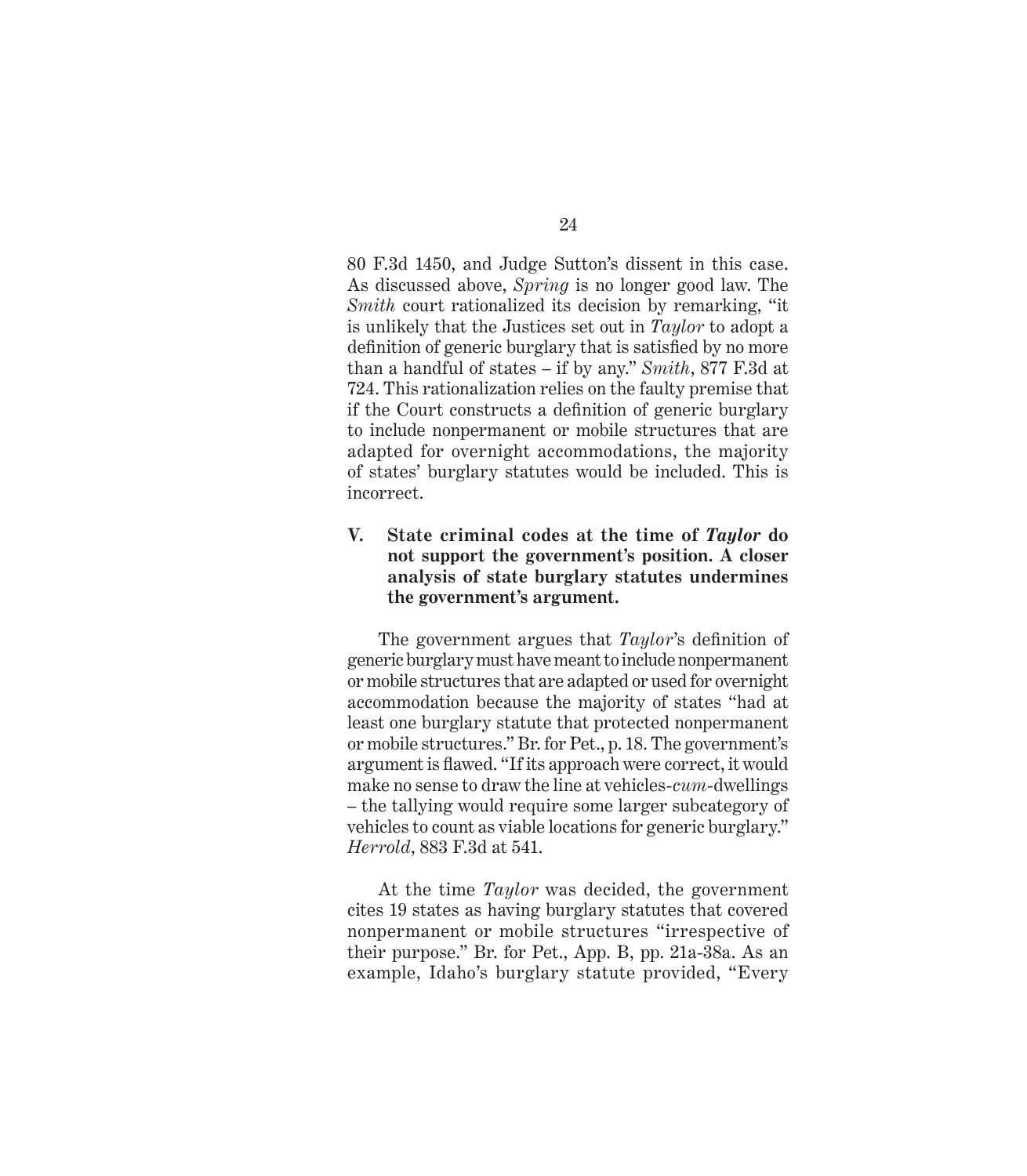person who enters any house, room, apartment, tenement, shop, warehouse, store, mill, barn, stable, outhouse, or other building, tent, vessel, closed vehicle, closed trailer, airplane or railroad car, with the intent to commit any theft or any felony, is guilty of burglary." I.C. § 18-1401 (1989). Idaho burglary does not limit burglary to vehicles adapted for overnight accommodations.3 Idaho, and similar states that provide no limitation to the vehicles included in their burglary statutes, have statutes that sweep broader than generic burglary, even if this Court were to adopt the government's new definition. Thus, those states offer no support for the government's argument that *Taylor* must have meant to include vehicles adapted for overnight accommodation in its definition of generic burglary.

Similarly, the other 25 states the government cites as having burglary statutes "encompassing nonpermanent or mobile structures used for enumerated purposes" are not limited to those adapted for overnight accommodation of persons. Br. for Pet., App. B, pp. 21a-38a. Many include vehicles or moveable enclosures that have some other purpose like carrying on a business,<sup>4</sup> business

<sup>3.</sup> In 1997, Idaho changed the portion of its burglary statute from "closed vehicle, closed trailer" to just "vehicle, trailer." "The amendment [ ] clarify[ies] the Legislature's intent to allow prosecution for burglary of a vehicle or trailer without the additional evidentiary requirement of proof of the vehicle or trailer's temporary, alterable condition at the time of entry, such as whether the window was up or down at the time of reaching into the vehicle." CRIMES AND PUNISHMENTS—BURGLARY—VEHICLE OR TRAILER, 1997 Idaho Law Ch. 87 (H.B. 97).

<sup>4.</sup> Alabama, Alaska, Arkansas, Colorado, Iowa, Missouri, Montana, New Hampshire, New Jersey, New York, North Dakota, Oregon, Pennsylvania, Utah, Washington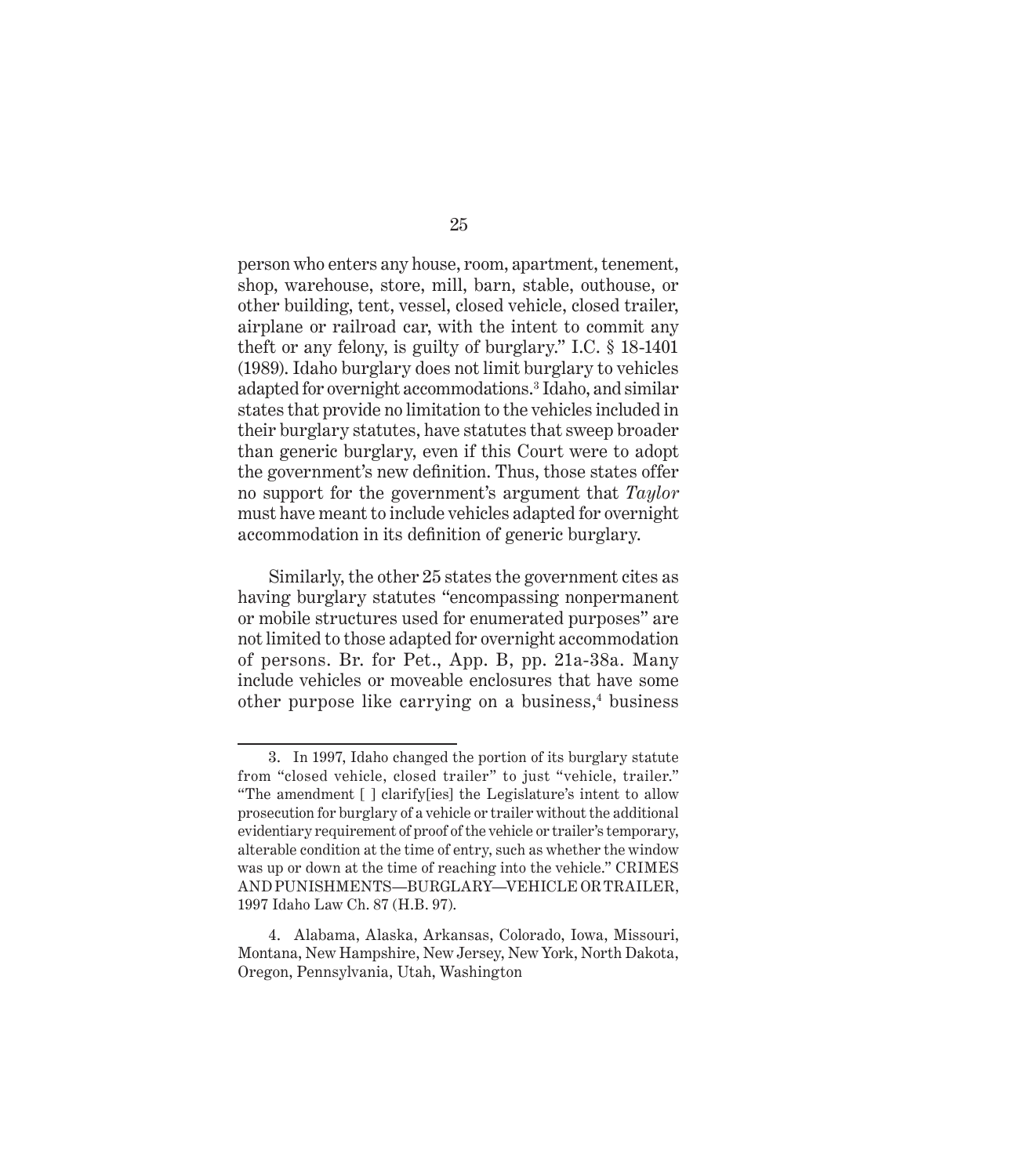transportation,<sup>5</sup> where people assemble for the purposes of business,<sup>6</sup> or are used to store, transport, or sell goods or merchandise.7 For example, the Eighth Circuit sitting en banc held Missouri's second-degree burglary statute is broader than generic burglary because the statute was indivisible and the definition of inhabitable structure was overbroad. *United States v. Naylor*, 887 F.3d 397, 400, 406- 07 (8th Cir. 2018) (en banc). Missouri defined inhabitable structure as:

a ship, trailer, sleeping car, airplane, or other vehicle or structure:

- (a) Where any person lives or carries on business or other calling; or
- (b) Where people assemble for purposes of business, government, education, religion, entertainment or public transportation; or
- (c) Which is used for overnight accommodation of persons. Any such vehicle or structure is "inhabitable" regardless of whether a person is actually present . . .

*Naylor*, 887 F.3d at 401 (citing Mo. Rev. Stat. § 569.010(2)  $(1979)$ ).<sup>8</sup>

7. Iowa, Mississippi, South Carolina, Washington

8. The current definition of "inhabitable structure" is substantially similar. *See Naylor*, 887 F.3d at 401, fn 3 (citing Mo. Rev. Stat. § 556.061(30) (2017)).

<sup>5.</sup> Arizona

<sup>6.</sup> Arkansas, Kentucky, Iowa, Missouri, South Carolina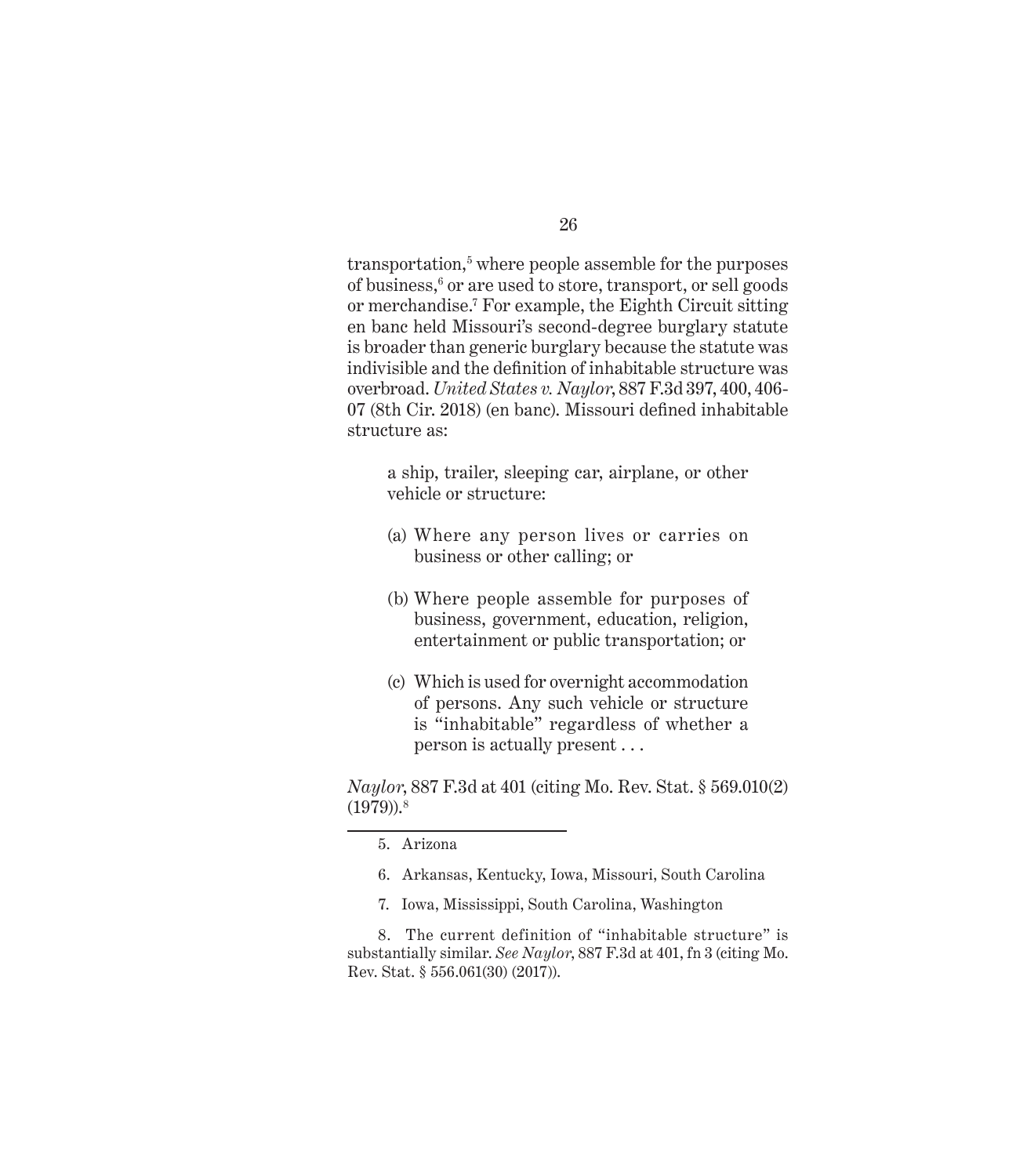In reality, very few statutes would be included in the government's expanded definition of generic burglary. *See Herrold*, 883 F.3d at 541, fn, 139 ("By our count, well over thirty states included some kind of vehicles outside just mobile dwellings and habitations in their burglary statutes. Far fewer states – only around seven – drew the line to include only those vehicles that could plausibly be called dwellings or mobile habitations.").<sup>9</sup> Using the categorical approach, the overwhelming majority of state burglary statutes will sweep more broadly than generic burglary even if this Court adopts the government's new definition. Many state statutes are structured similar to Missouri with an overbroad definitional section.

Another example is Iowa's overly broad statute, which this Court recently addressed in *Mathis*. 136 S. Ct. 2243. Iowa prohibits the unlawful entry into an "occupied structure." *See* I.C.A. §§ 713.1 – 713.6. Occupied structure is defined as "any building, structure, appurtenances to buildings and structures, land, water or air vehicle, or similar place adapted for overnight accommodation of

<sup>9.</sup> Even the government cannot agree on how many states will be affected. *Compare* Br. for Pet., p. 18 (suggesting 44 jurisdictions protect nonpermanent or mobile structures), *with* Pet. Reply to BIO, p. 7, fn. 3 (arguing 20 states have applicable statutes). Mr. Stitt disagrees with both of the government's proposed numbers. For example, the government includes South Carolina in the list of 20 states that will be directly affected if this Court adopts its proposed definition. However, South Carolina's definition of dwelling includes "erections which are within 200 yards of [a dwelling house] and are appurtenant to it." S.C. Code § 16-11-10 (2018). This likely makes South Carolina's burglary of a dwelling overbroad regardless of whether this Court adopts the government's new definition.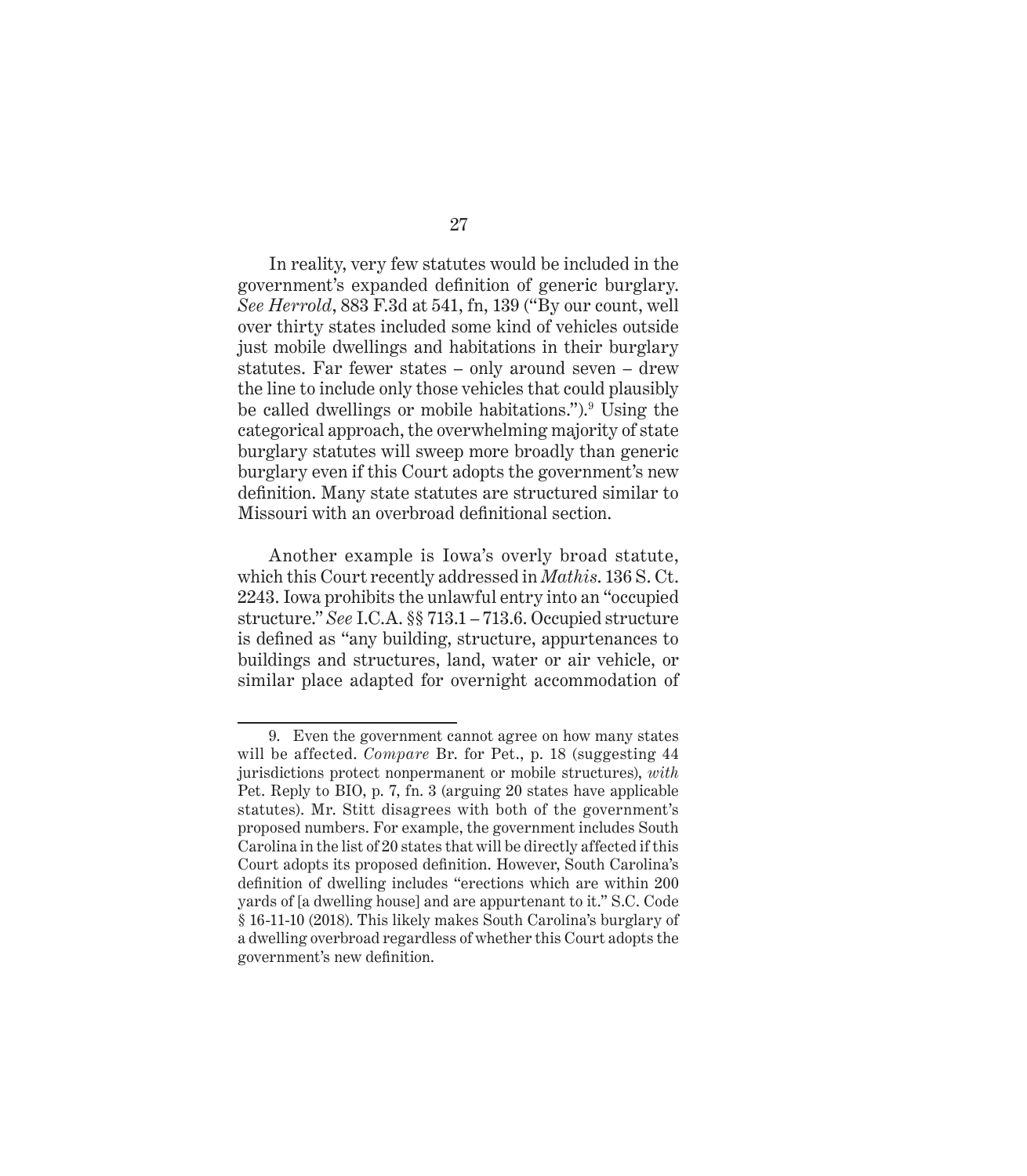person, or occupied by persons for the purpose of carrying on business or other activity therein, or for the storage or safekeeping of anything of value." I.C.A. § 702.12. The listed locations in the occupied structure definitional statute "are not alternative elements, going to the creation of separate crimes. To the contrary, they lay out alternative ways of satisfying a single locational element." *Mathis*, 136 S. Ct. at 2250. Thus, the type of "occupied structure" is a factual finding that cannot be considered by the sentencing court for ACCA enhancement purposes. Because "occupied structure" includes more than just "buildings or structures" or moveable structures that are adapted for overnight accommodations, Iowa's burglary statute is broader than generic burglary even using the government's new definition.

A closer analysis of state burglary statutes undermines the government's argument that *Taylor* must have meant to include vehicles that have been adapted for overnight accommodations in its definition. A majority of states' burglary statutes do not limit the inclusion of vehicles and moveable structures to only those locations adapted for the overnight accommodations of persons. *See Herrold*, 883 F.3d at 541, fn, 139.

### **VI. This Court should not expand the definition of generic burglary to compensate for the unconstitutionally vague residual clause.**

Congress drafted the ACCA in an unconstitutional way. *See Johnson v. United States*, 135 S. Ct. 2551 (2015) (striking the ACCA residual clause as unconstitutionally vague). This Court should decline to expand the definition of generic burglary beyond what Congress intended it to be in an effort to compensate for the voided residual clause.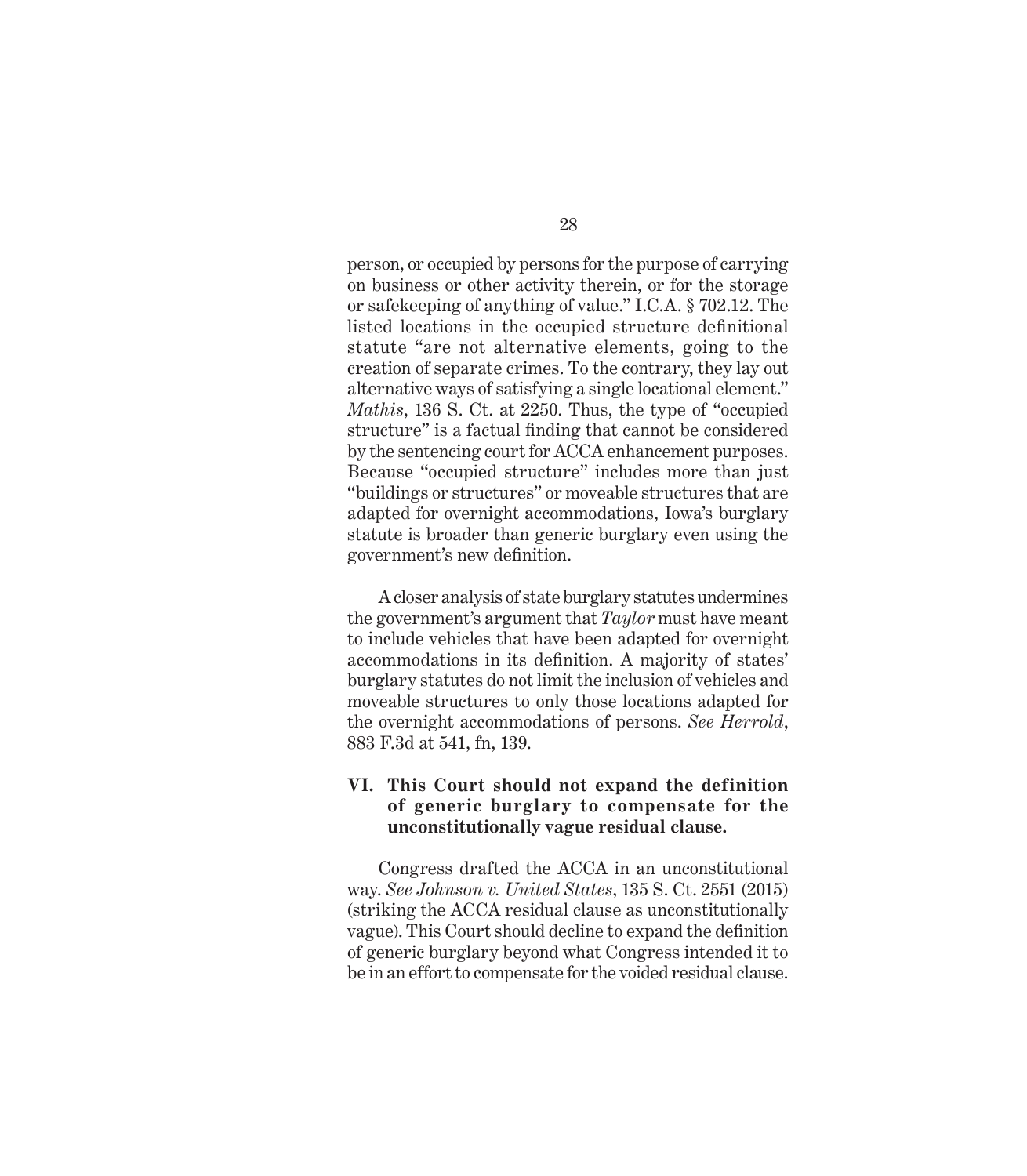Some state burglary statutes only qualified as violent felonies under the ACCA's residual clause. *See, e.g., United States v. Moncrief*, 356 F. App'x 11 (9th Cir. 2009) (finding Tennessee's aggravated burglary statute nongeneric but a violent felony under the ACCA's residual clause). Without the residual clause, fewer burglary statutes will qualify as violent felonies under the ACCA. This is a problem for Congress to fix.

Throughout the years, this Court has raised concerns about the narrowing of the ACCA and has "suggested to Congress that it reconsider how the ACCA is written." *Mathis*, 136 S. Ct. at 2257 (citing *Chambers v. United States*, 555 U.S. 122, 133 (2009) (Alito, J., concurring in judgment); *see Descamps v. United States*, 570 U.S. 254, 278-89 (2013) (Kennedy, J., concurring)). Notably, Congress is aware of decisions narrowing the application of the ACCA. In 2010, Senator Arlen Spector recognized "a series of Supreme Court rulings" have "restricted when and how the Act is applied" and introduced Senate Bill 4045 "to clarify and strengthen the armed career criminal provisions." 156 Cong. Rec. S10514-04, S10516-17, 2010 WL 5135528, 111th Cong., 2nd Sess. (Dec. 17, 2010).

The solution to the ACCA, Senator Spector concluded, "is simple." 156 Cong. Rec. S10514-04, S10517, 2010 WL 5135528, 111th Cong., 2nd Sess. (Dec. 17, 2010). Senate Bill 4045 proposed "lowering the maximum sentence under the section 924(e) from life to 25 years, and increasing the maximum sentence under section  $922(g)$  from 10 years to 25 years." 156 Cong. Rec. S10514-04, S10517, 2010 WL 5135528, 111th Cong., 2nd Sess. (Dec. 17, 2010). This would avoid any implication of *Apprendi v. New Jersey*, 530 U.S. at 466 (2000), and give the federal sentencing courts full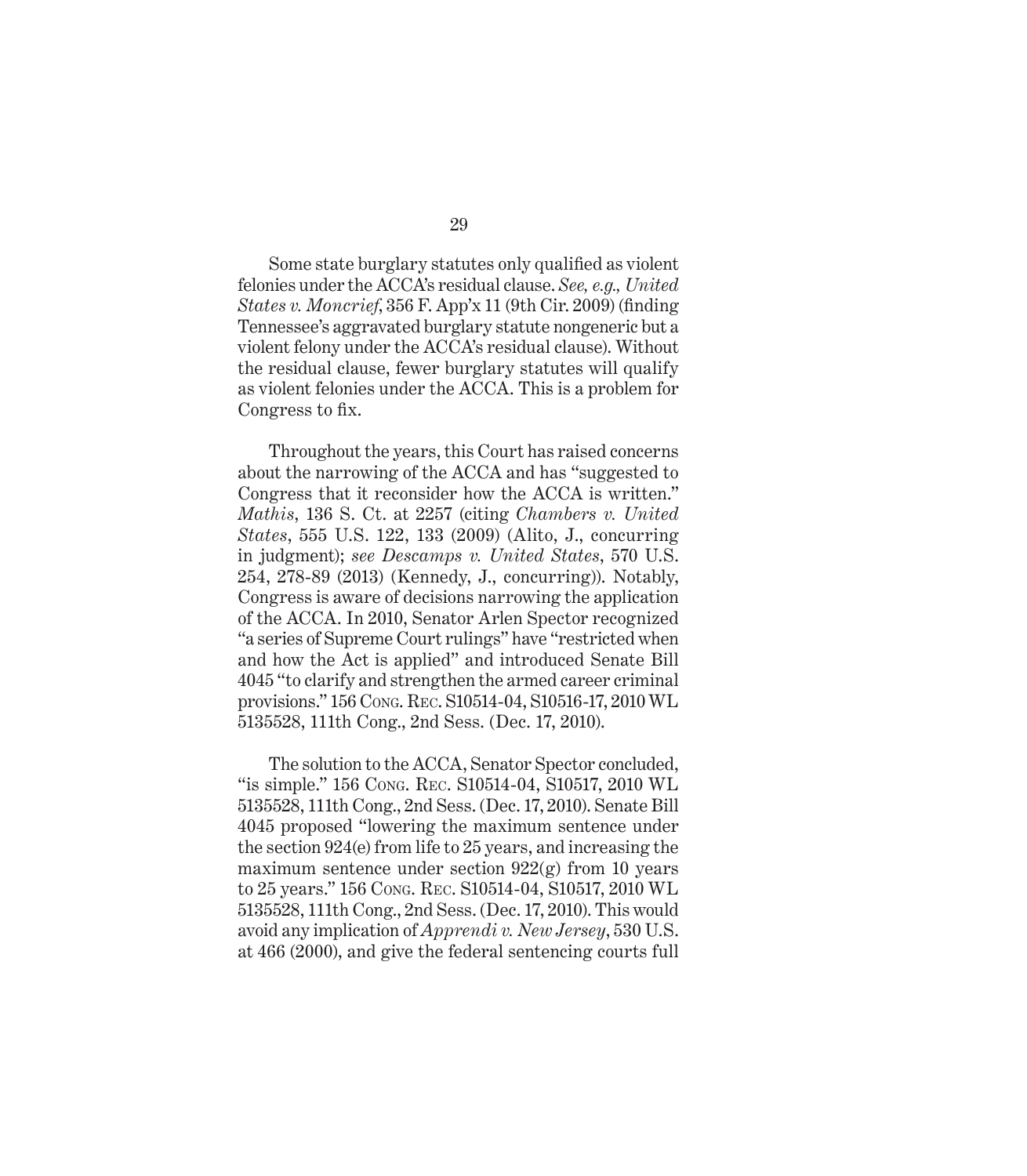discretion at sentencing. Senate Bill 4045 never passed the Senate.10

This Court should not "introduce inconsistency and arbitrariness" by redefining burglary from what federal courts have understood it to mean for nearly 30 years. *See Mathis*, 136 S. Ct. at 2257. This Court has repeatedly held vehicles are not "buildings" or "structures" within the generic meaning and has never distinguished vehicles that were adapted for overnight accommodation. *See Mathis*, 136 S. Ct. 2243; *United States v. Stitt*, 860 F.3d 854, 858 (6th Cir. 2017) (en banc). "Coherence has a claim on the law." *Mathis*, 136 S. Ct. at 2257.

### **VII. The policy of stare decisis weighs heavily in support of maintaining** *Taylor***'s well-understood definition.**

The doctrine of stare decisis is an important staple in American jurisprudence. It "promotes the evenhanded, predictable, and consistent development of legal principles, fosters reliance on judicial decisions, and contributes to the actual and perceived integrity of the judicial process." *Payne v. Tennessee*, 501 U.S. 808, 287 (1991). Arguments in support of stare decisis are particularly strong when this Court has interpreted a criminal statute. *Shepard*, 544 U.S. at 23 (2005) (quoting *Patterson v. McLean Credit Union*, 491 U.S. 164, 172-73 (1989)) ("Considerations of stare decisis have special force in the area of statutory

<sup>10.</sup> On August 1, 2018, Senators Orrin Hatch and Tom Cotton introduced The Restoring the Armed Career Criminal Act of 2018. Additionally, in August 2018, United States Attorney General Jeff Sessions made a public call to Congress to amend the ACCA.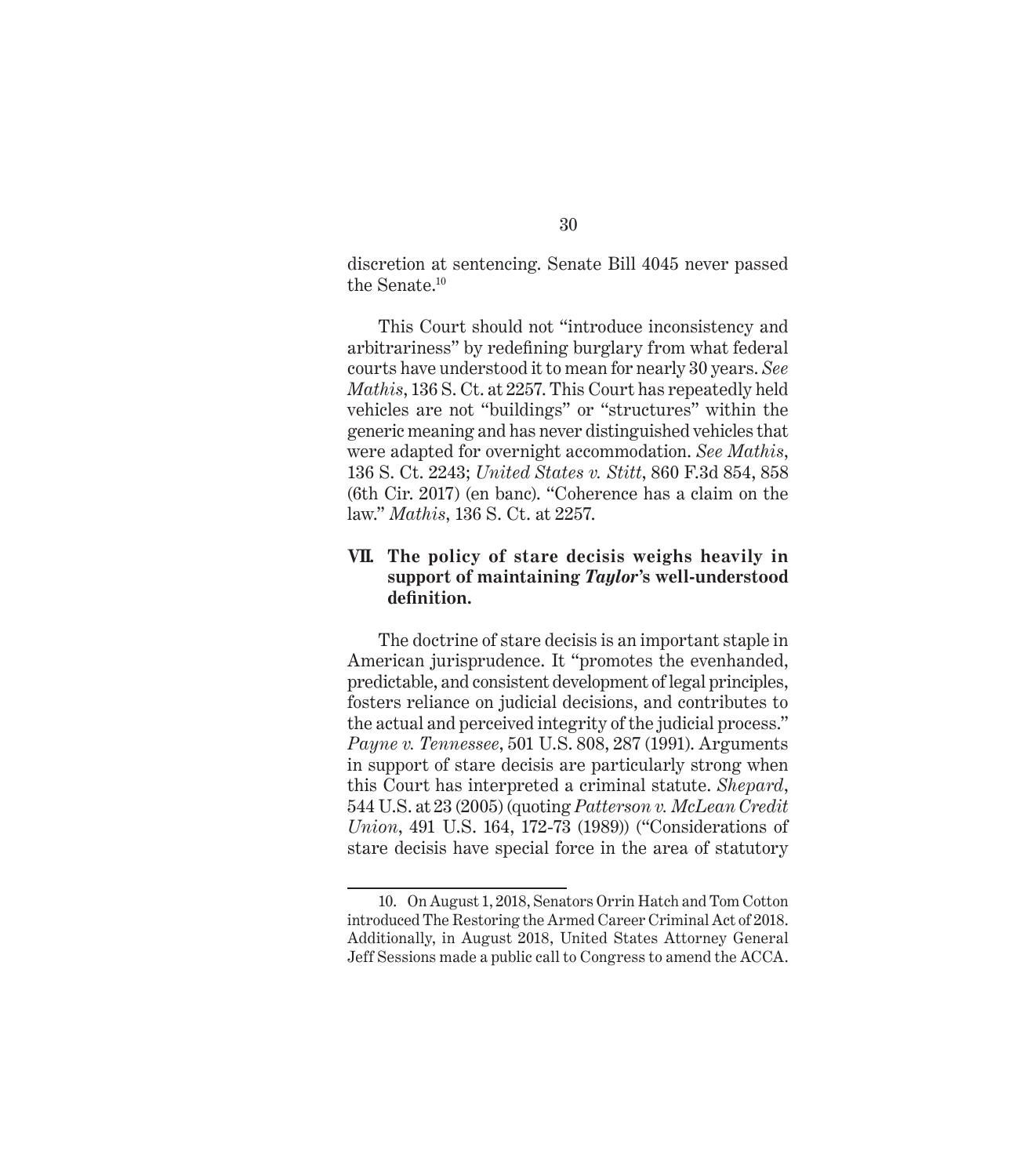interpretation, the legislative power is implicated, and Congress remains free to alter what we have done.").

Consistency in statutory interpretation is necessary to eliminate ambiguity, arbitrary enforcement, and to provide defendants the kind of notice that is required by the due process clause of the Fifth Amendment. Nearly every federal court has understood this Court's interpretation of generic burglary to exclude vehicles. This precedential force is enhanced with "nearly [30] years having passed since *Taylor* came down, without any action by Congress to modify the statute as subject to [this Court's] understanding . . . ." *Shepard*, 544 U.S. at 23. While Congress sought multiple times to add the missing definition of burglary back into the ACCA, every proposed definition covered only buildings. In the 34 years since the enactment of the ACCA, Congress has never once proposed extending the burglary definition to vehicles adapted for overnight accommodations of persons.

The government has also historically understood *Taylor* to exclude vehicles. Prior to *Mathis*, the government conceded vehicles were not included in this Court's definition of generic burglary. The government appears to have changed course only after this Court limited the scope of the ACCA in *Johnson* (2015) and *Mathis*. The government's new position undercuts its argument that *Taylor* must have meant to include mobile structures all along. Moreover, the government's new definition only adds confusion where there was previously none.

Adopting the government's definition would create confusion and ambiguity. The government has offered no definition of "adapted for overnight accommodations." It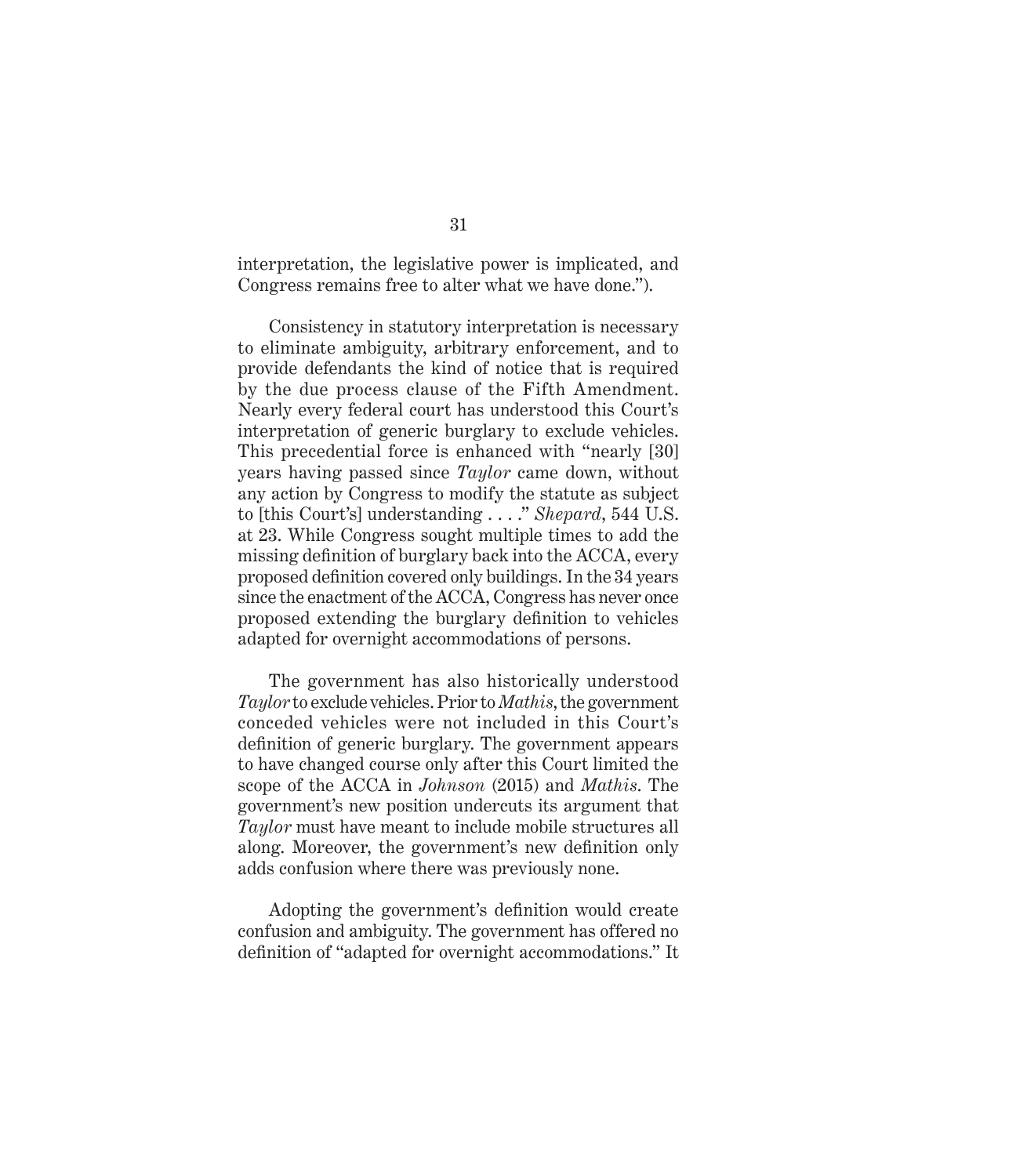is unclear what law would drive this definition. Mr. Stitt has been unable to find any consensus on such a definition. *Compare United States v. Sparks*, 265 F.3d 825, 834 (9th Cir. 2001), *overruled by Grisel*, 488 F.3d 844 (only vehicles that have "either undergone a fundamental alteration, or [was] originally [ ] designed as a home" qualify), *with California v. Fleetwood*, 171 Cal. App. 3d 982, 987 (Ct. App. 1985) (requiring only that "a person with possessory rights use[] the place as sleeping quarters intending to continue doing so in the future."). "[W]hat makes [a vehicle] suitable or not suitable for overnight accommodation is a subjective factual question for the jury's determination." *Price v. Texas*, No. 08-01-00073-CR, 2002 WL 471343, at \*3 (Tex. App. Mar. 28, 2002).

With no clear definition of adapted for overnight accommodation, the government's proposed definition is ambiguous and raises due process concerns. The Fifth Amendment to the United States Constitution guarantees a criminal defendant due process of law before he is deprived of life, liberty, or property. U.S. Consr. amend. V. The government "violates this guarantee by taking away someone's life, liberty, or property under a criminal law so vague that it fails to give ordinary people fair notice of the conduct it punishes, or so standardless that it invites arbitrary enforcement." *Johnson*, 135 S. Ct. at 2556. This Court should not add more arbitrariness into the ACCA by adopting the government's definition.

For almost 30 years, this Court has defined generic burglary under the ACCA to exclude vehicles. Congress has made no attempt to broaden this definition. The doctrine of stare decisis is particularly strong in this case and this Court should decline to abandon its decades-old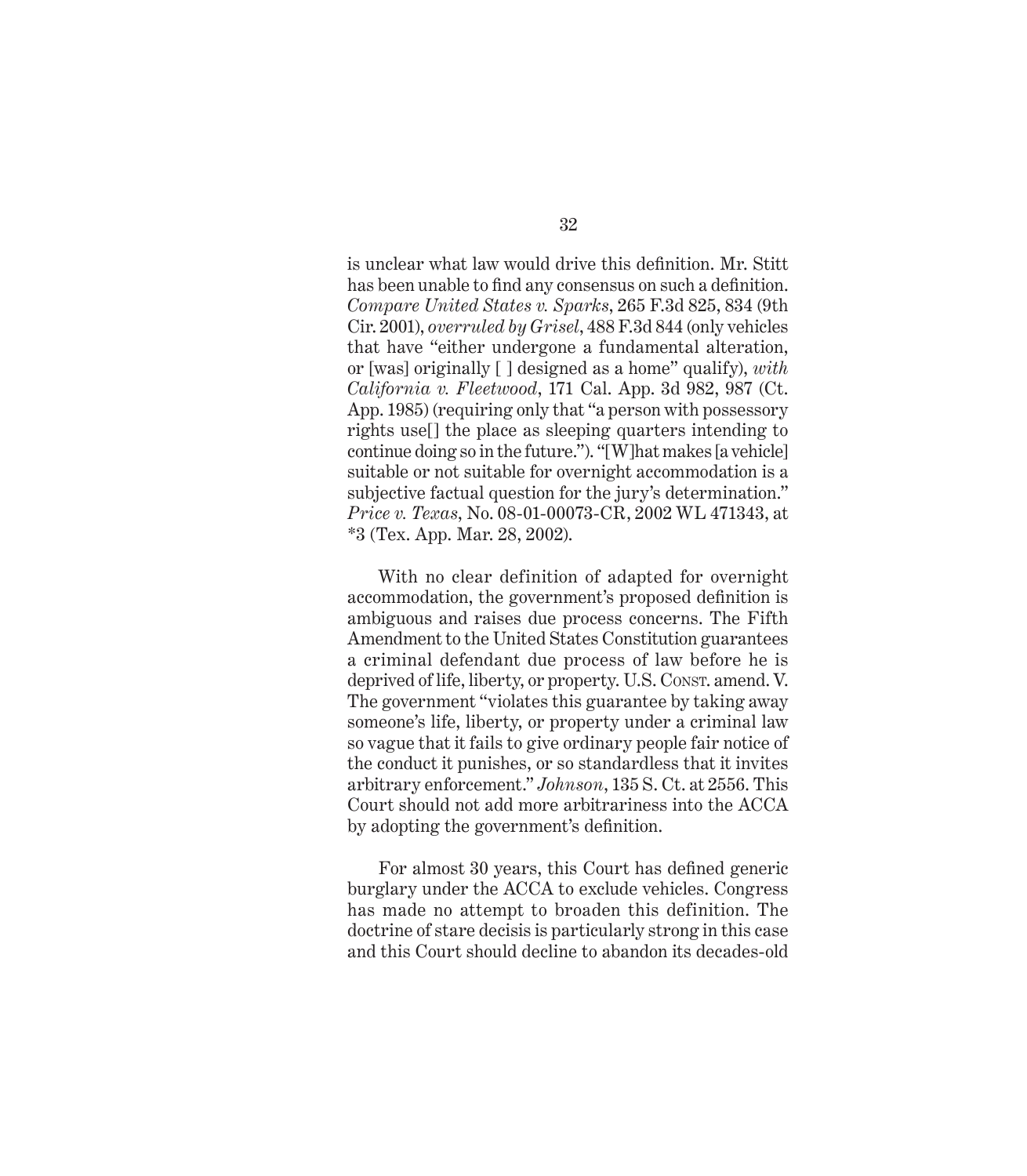interpretation of the statute because doing so will only create confusion and ambiguity.

**VIII. Even if the Court applies the government's novel interpretation of "building or structure" to include vehicles modified for overnight accommodations, Tennessee's burglary statute is still overbroad and,therefore, cannot fit within the definition of "generic burglary."**

Tennessee's definition of habitation is still overbroad even if this Court were to adopt the government's new definition of generic burglary. Tennessee aggravated burglary is burglary of a "habitation." Tenn. Code Ann. § 39-14-403. Tenn. Code Ann. § 39-14-401(1) defines habitation by listing various means by which a person may satisfy the element of habitation. *See Stitt*, 860 F.3d at 862 (the parties, and the majority of the Sixth Circuit, agree that the definition of habitation "lays out alternative means to fulfilling a single element rather than alternative elements). Because Tenn. Code Ann. § 39-14-401(1) lists means and not elements, the modified categorical approach does not apply. *See Descamps*, 570 U.S. at 258.

Applying the categorical approach, Tennessee's "habitation" is broader than building, structure, or nonpermanent or mobile structure adapted for overnight accommodation of persons. Habitation:

(A) Means any structure, including buildings, module units, mobile homes, trailers, and tents, which is designed or adapted for the overnight accommodation of persons;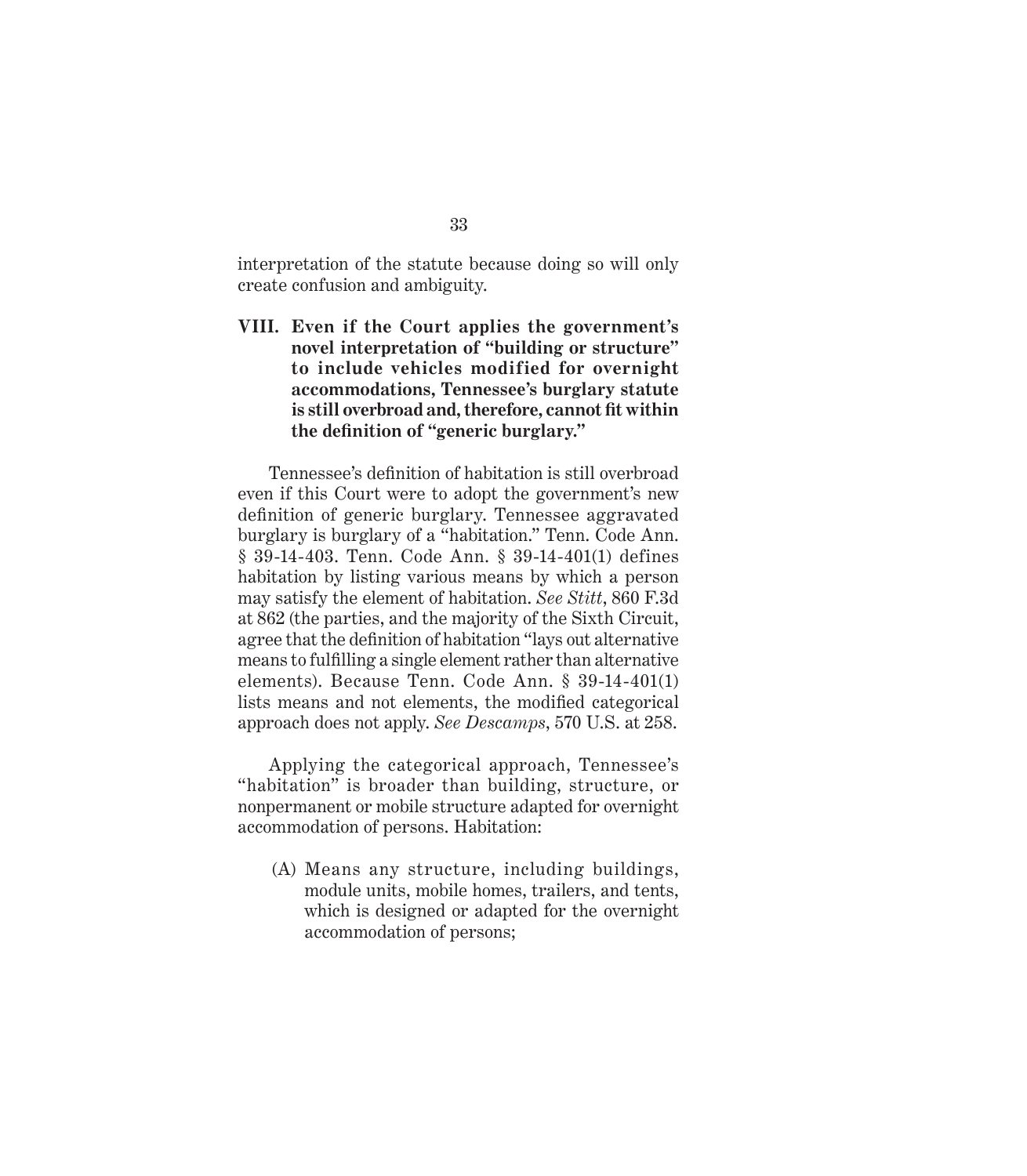- (B) Includes a self-propelled vehicle that is designed or adapted for the overnight accommodation of persons and is actually occupied at the time of initial entry by the defendant; **and**
- (C) Includes each separately secured or occupied portion of the structure or vehicle and each structure appurtenant to or connected with the structure or vehicle[.]

Tenn. Code Ann. § 39-14-401(1) (emphasis added). Subsection (C) includes places that are appurtenant to or connected with a structure or vehicle. "[A]ppurtenant to' can mean that an object is physically attached to another object, but it can also imply a relationship between two objects." *United States v. Lara*, 590 F.App'x 574, 579 (6th Cir. 2014). "An appurtenance is defined as "[s]omething that belongs or is attached to something else." *State v. Thompson*, No. M201400596CCAR3CD, 2015 WL 1756448, at \*6 (Tenn. Crim. App. Apr. 15, 2015) (quoting Black's Law Dictionary (9th ed.2009)).

In *Thompson*, the Tennessee court held that an RV attached to the defendant's home by an electrical cord was "appurtenant to" the defendant's residence despite being parked on the neighbor's property. *Id.* Following the logic from *Thompson*, an electric vehicle that is plugged into any building's electrical outlet would be "appurtenant to" that building and meet the habitation definition under Tenn. Code Ann. § 39-14-401(1)(C) regardless of whether the vehicle was designed or adapted for overnight accommodations.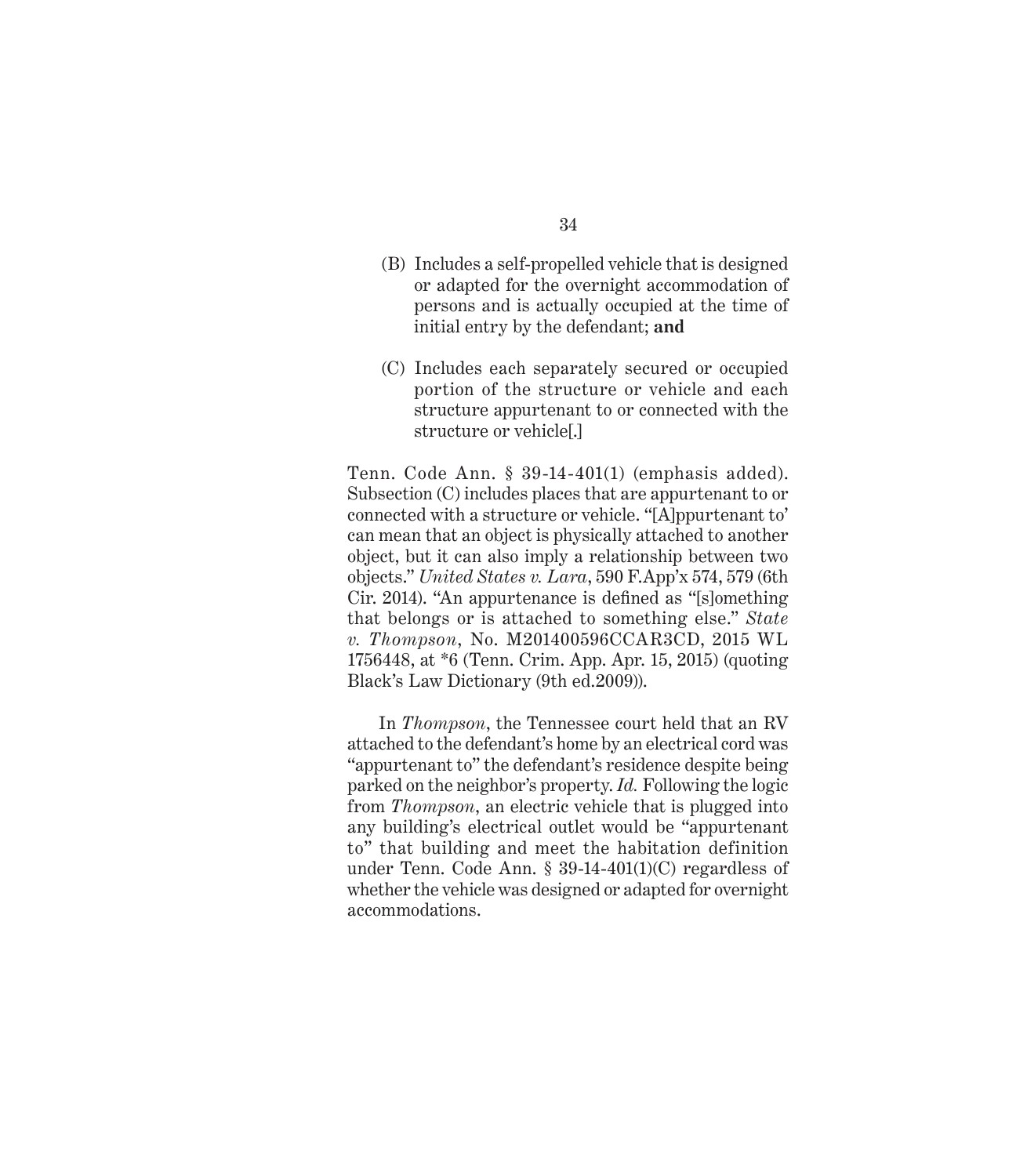Tennessee's broad definition of the element of habitation makes Tennessee's aggravated burglary statute overbroad even if this Court were to break from its own precedent and adopt the government's new definition of generic burglary.

### **IX. Alternatively, this Court should hold the ACCA's sentencing structure violates Mr. Stitt's Sixth Amendment rights.**

A defendant's Sixth Amendment rights are violated when a judge makes a finding of fact that increases the penalty for a crime beyond the prescribed statutory maximum. *See Apprendi*, 530 U.S. at 489. Long ago, this Court carved out an exception for proof of prior convictions. *Almendarez-Torres v. United States*, 523 U.S. 224 (1998). Although this Court has raised concerns that *Almendarez-Torres* was incorrectly decided and should be revisited, it has not yet done so. *See Apprendi*, 530 U.S. at 489; *see Shepard*, 544 U.S. at 27 (Thomas, J. concurring) ("a majority of the Court now recognizes that *Almendarez-Torres* was wrongly decided.").

Justice Thomas has suggested that "this Court should consider *Almendarez-Torres*' continued viability" in the appropriate case because "[i]nnumerable criminal defendants have been unconstitutionally sentenced under the flawed rule of *Almendarez-Torres*." *Shepard*, 544 U.S. at 28. Stitt presents such an appropriate case. The current sentencing structure of the ACCA is irreconcilable with Mr. Stitt's Sixth Amendment rights. This Court should take the opportunity to overrule *Almendarez-Torres* and hold the sentencing structure of the ACCA is unconstitutional.